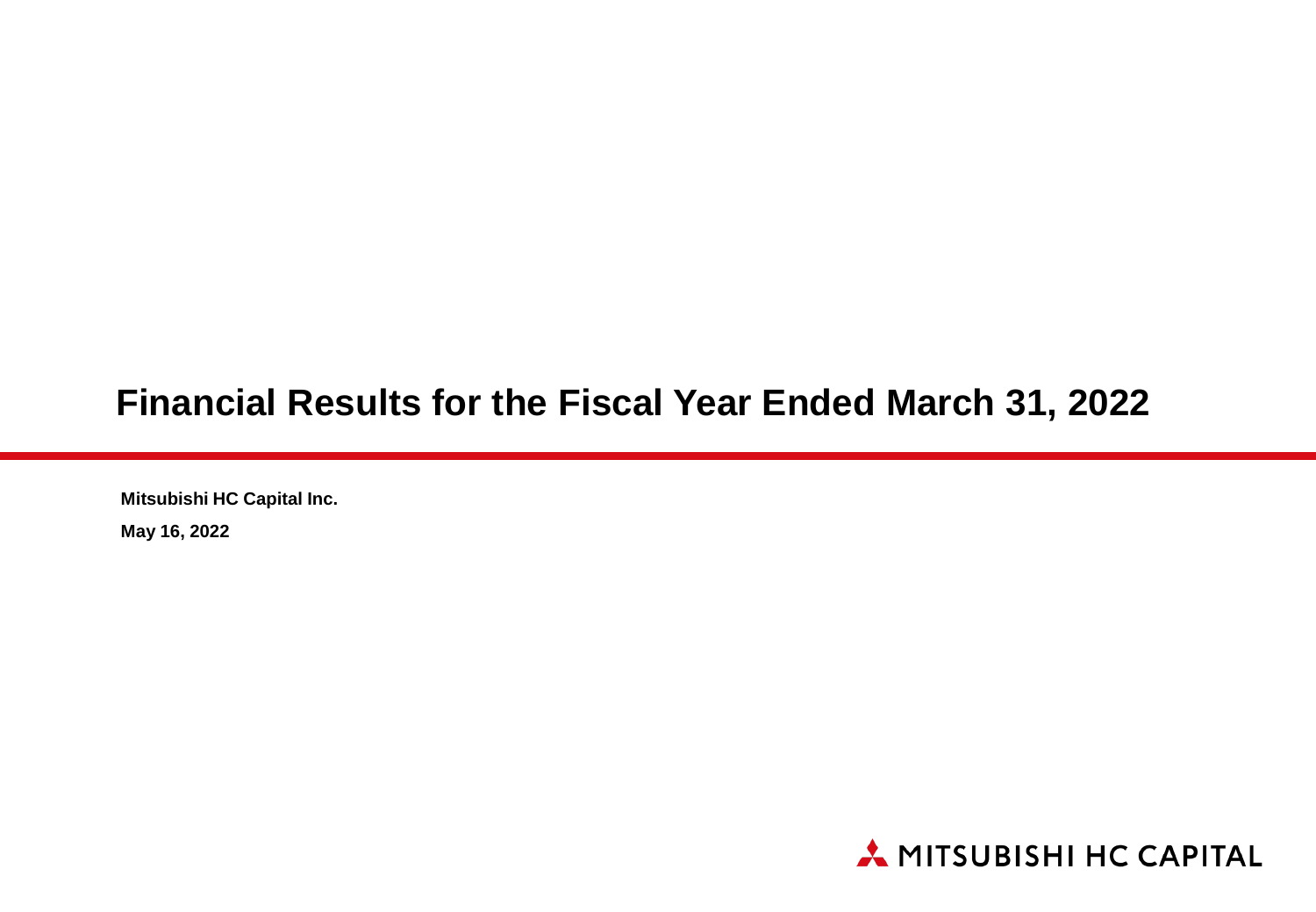Index

- **Highlights**
- I. Financial Results for FYE3/2022
- II. Segment Updates
- III. Financial Forecast for FYE3/2023
- IV. Medium- to Long-term Management Direction
- V. Appendix

【Financial Results for the Fiscal Year Ended March 31, 2021 (FYE3/2021) in this material】 The company (the former Mitsubishi UFJ Lease & Finance Company Limited (MUL)) executed the business integration with Hitachi Capital Corporation (HC) and changed the trade name to Mitsubishi HC Capital Inc. (MHC) on April 1, 2021. Therefore, the results for FYE3/2021 are the sum of consolidated results of MUL and those of HC (IFRS basis) converted into J-GAAP basis in a simplified manner, and are presented as reference values.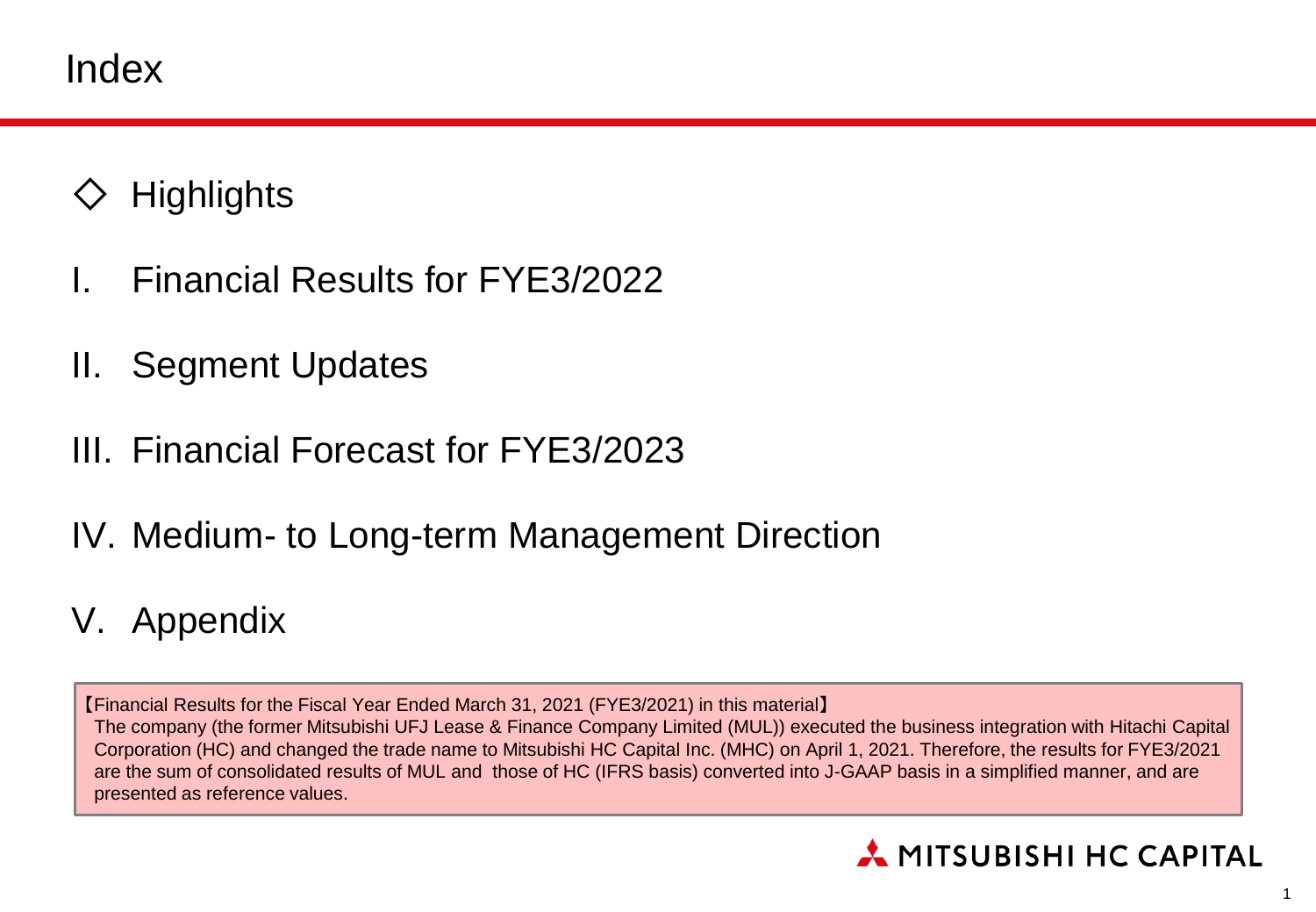## **Highlights**

#### **Net income for FYE3/2022 exceeded the forecast. The annual dividend per share is 28 yen, 2 yen higher than the forecast (up 2.50 yen YOY).**

- Net income increased by 12.2 billion yen YOY to 99.4 billion yen thanks to the business growth mainly in Europe and the U.S. and an increase in gains on sales in the Aviation business, along with other factors. This exceeds the forecast for FYE3/2022 (net income: 95.0 billion yen) by 4.4 billion yen.
- Dividend per share increases by 2 yen from the forecast (up 2.50 yen YOY) to 28 yen (payout ratio of 40.4%).

#### **Net income for FYE3/2023 forecast to be 110.0 billion yen. The annual dividend per share is projected to be 31 yen, increase by 3 yen YOY.**

- Net income for FYE3/2023 reach record-high profit exceeding that for FYE3/2020 (101.4 billion yen<sup>\*1</sup>), the fiscal year just before the COVID-19 pandemic, thanks to the growth in various businesses and contributions of consolidation of a U.S. leading marine container leasing company CAI, along with other factors.
- The dividend per share is projected to be 31 yen, increase by 3 yen YOY (payout ratio of 40.5%).

#### **"Medium- to long-term management direction" has been formulated (refer to page 24 to 29 for details).**

- We will promote "CX<sup>\*2</sup>" through "SX<sup>\*3</sup> / DX<sup>\*4</sup>" and "Business Portfolio Transformation", and achieve "Our 10-year Vision" through our three-phase Medium-term Management Plans.
- The expected targets for the final fiscal year of the new Medium-term Management Plan (FYE3/2026) are ROA<sup>\*5</sup> of approx. 1.5%, and ROE<sup>\*5</sup> of approx. 10%. The expected target of the dividend payout ratio for the period of the new Medium-term Management Plan (FYE3/2024 to FYE3/2026) is approx. 40%.
- \*1 Simple sum of MUL (J-GAAP basis) and HC (IFRS basis) figures
- \*2 Corporate Transformation / Customer Experience
- \*3 Sustainability Transformation
- \*4 Digital Transformation
- \*5 Based on net income

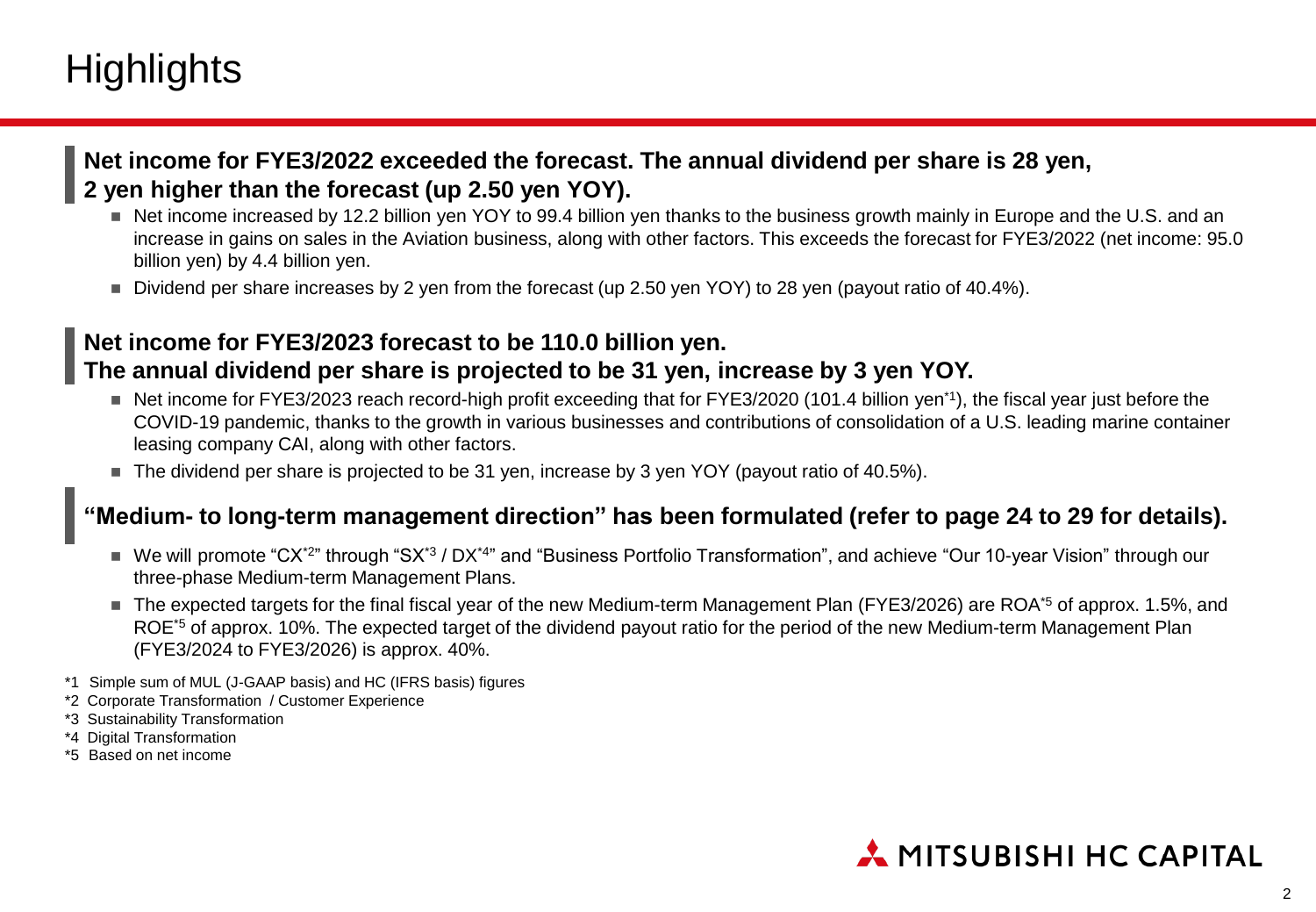# I. Financial Results for FYE3/2022

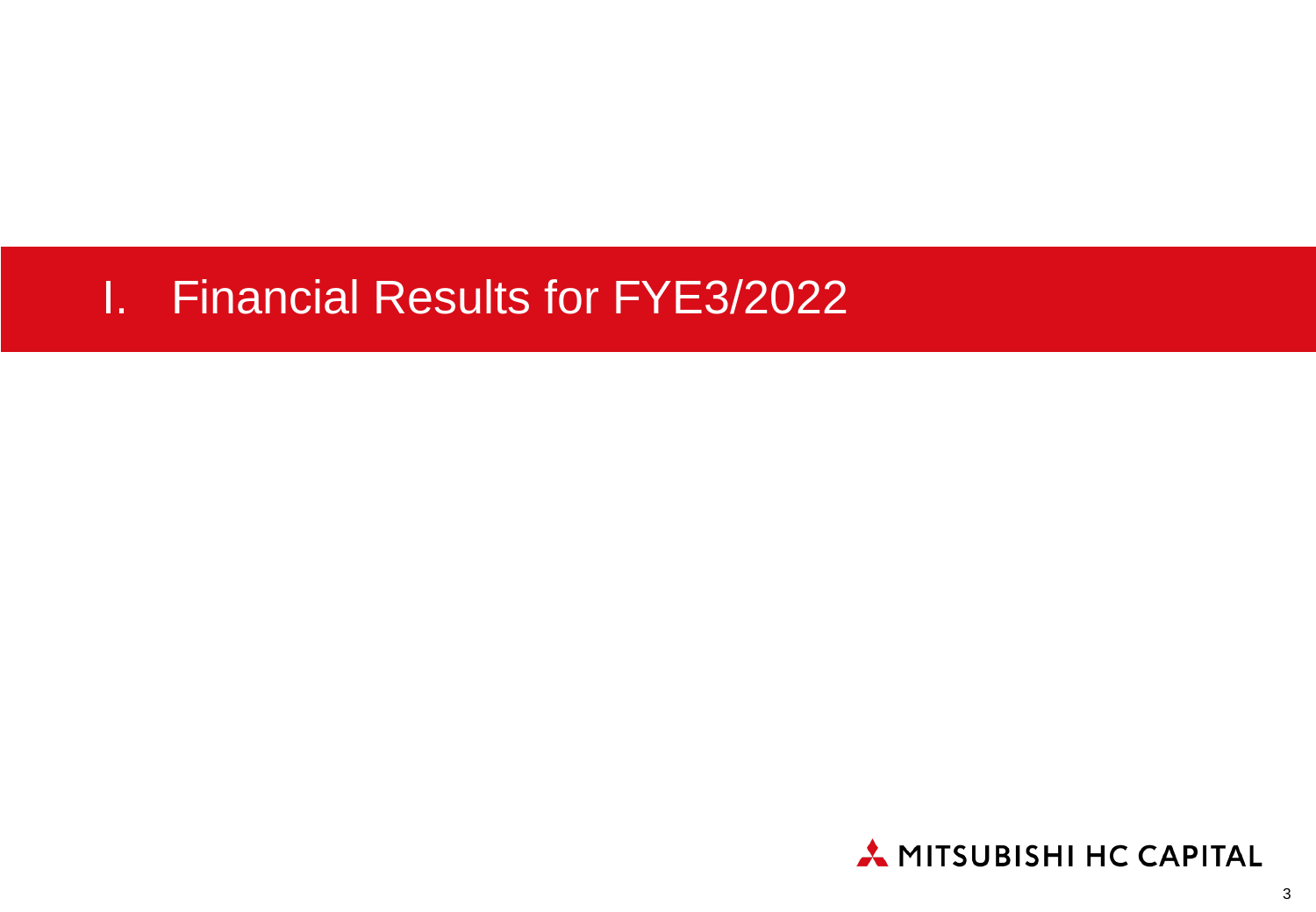## Financial Results for FYE3/2022

- Gross profit increased by 38.8 billion yen or 13.1% YOY to 334.6 billion yen and the net income attributable to owners of the parent increased by 12.2 billion yen or 14.0% YOY to 99.4 billion yen, thanks to the business growth mainly in Europe and the U.S., and an increase in gains on sales in the aviation business, along with other factors.
- $\blacksquare$  Net income for FYE3/2022 exceeded the forecast (net income: 95.0 billion yen) by 4.4 billion yen.

|                 |                                | (a)                      | (b)                   | $(c)=(b)-(a)$               | (d)                                                      | $(e)=(c)/(a)$                   | (f)                                 | $(g)=(b)-(f)$ |
|-----------------|--------------------------------|--------------------------|-----------------------|-----------------------------|----------------------------------------------------------|---------------------------------|-------------------------------------|---------------|
|                 | (Billion Yen)                  | (Reference)<br>FYE3/2021 | <b>FYE3/2022</b>      | <b>YOY</b><br><b>Change</b> | <b>Exchange</b><br><b>Rates</b><br>Effects <sup>*5</sup> | <b>YOY</b><br>Change<br>(%)     | <b>FYE3/2022</b><br><b>Forecast</b> | Change        |
|                 | <b>Revenues</b>                | 1,713.8                  | 1,765.5               | $+51.6$                     | $+25.0$                                                  | $+3.0%$                         | ۰                                   |               |
| 2 <sup>1</sup>  | <b>Gross Profit</b>            | 295.8                    | 334.6                 | $+38.8$                     | $+9.6$                                                   | $+13.1%$                        | ۰                                   |               |
| 3               | <b>Operating Income</b>        | 98.0                     | 114.0                 | $+16.0$                     | $+3.3$                                                   | $+16.4%$                        | -                                   |               |
| 4               | <b>Recurring Income</b>        | 105.4                    | 117.2                 | $+11.8$                     | $+3.6$                                                   | $+11.2%$                        | $\blacksquare$                      |               |
| 5.              | Net Income <sup>*1</sup>       | 87.1                     | 99.4                  | $+12.2$                     | $+2.7$                                                   | $+14.0%$                        | 95.0                                | $+4.4$        |
| 6               | <b>New Transactions Volume</b> | 2,261.4                  | 2,507.8               | $+246.3$                    | $+94.9$                                                  | $+10.9%$                        |                                     |               |
|                 | <b>Total Segment Assets*2</b>  | 8,604.8                  | 9,345.3               | $+740.4^{6}$                | $+359.1$                                                 | $+8.6\%$ <sup>*6</sup>          |                                     |               |
| 8               | <b>Dividend per Share</b>      | ¥25.50*7                 | ¥28.00                | $+42.50$                    | <roe and="" roa=""></roe>                                |                                 | ¥26.00                              | $+42.00$      |
| 9               | <b>Payout Ratio</b>            | 41.1%*7                  | 40.4%                 | $-0.7$ pt                   | Calculated using the net                                 |                                 | 39.3%                               | $+1.1$ pt     |
| 10 <sub>1</sub> | ROA <sup>*3</sup>              | $\overline{\phantom{a}}$ | $1.0\%$ <sup>*8</sup> |                             | assets adjusted upon the                                 | income and equity or total      |                                     |               |
| 11              | ROE <sup>*3</sup>              | $\overline{\phantom{a}}$ | 8.0%*8                |                             | integration, etc.                                        |                                 | 8.0%                                | 0.0pt         |
| 12 <sup>1</sup> | OHR <sup>*4</sup>              | 56.5%                    | 54.6%                 | $-1.9pt$                    |                                                          | (refer to *8 below for details) | 55.9%                               | $-1.3pt$      |

\*1 Net income attributable to owners of the parent

\*2 "Operating assets" + "equity method investments" + "goodwill" + "investment securities, etc." (refer to page 34 for details)

\*3 Based on net income

\*4 SG&A expenses divided by (gross profit + non-operating income/expenses), but SG&A expenses and non-operating income/expenses do not include credit costs

\*5 Effects of changes in exchange rates to be applied when incorporating results of overseas subsidiaries (refer to page 40 for details)

\*6 Change vs. end of FYE3/2021

\*7 MUL's figure for FYE3/2021

\*8 Denominator: average of FYE3/2022 equity and FYE3/2021 equity (calculated by adding up J-GAAP-based reference figures of the former 2 companies and made adjustments upon the integration) or of FYE3/2022 total assets and FYE3/2021 total assets (calculated by adding up J-GAAP-based reference figures of the former 2 companies and made adjustments upon the integration)

Numerator: net income for FYE3/2022

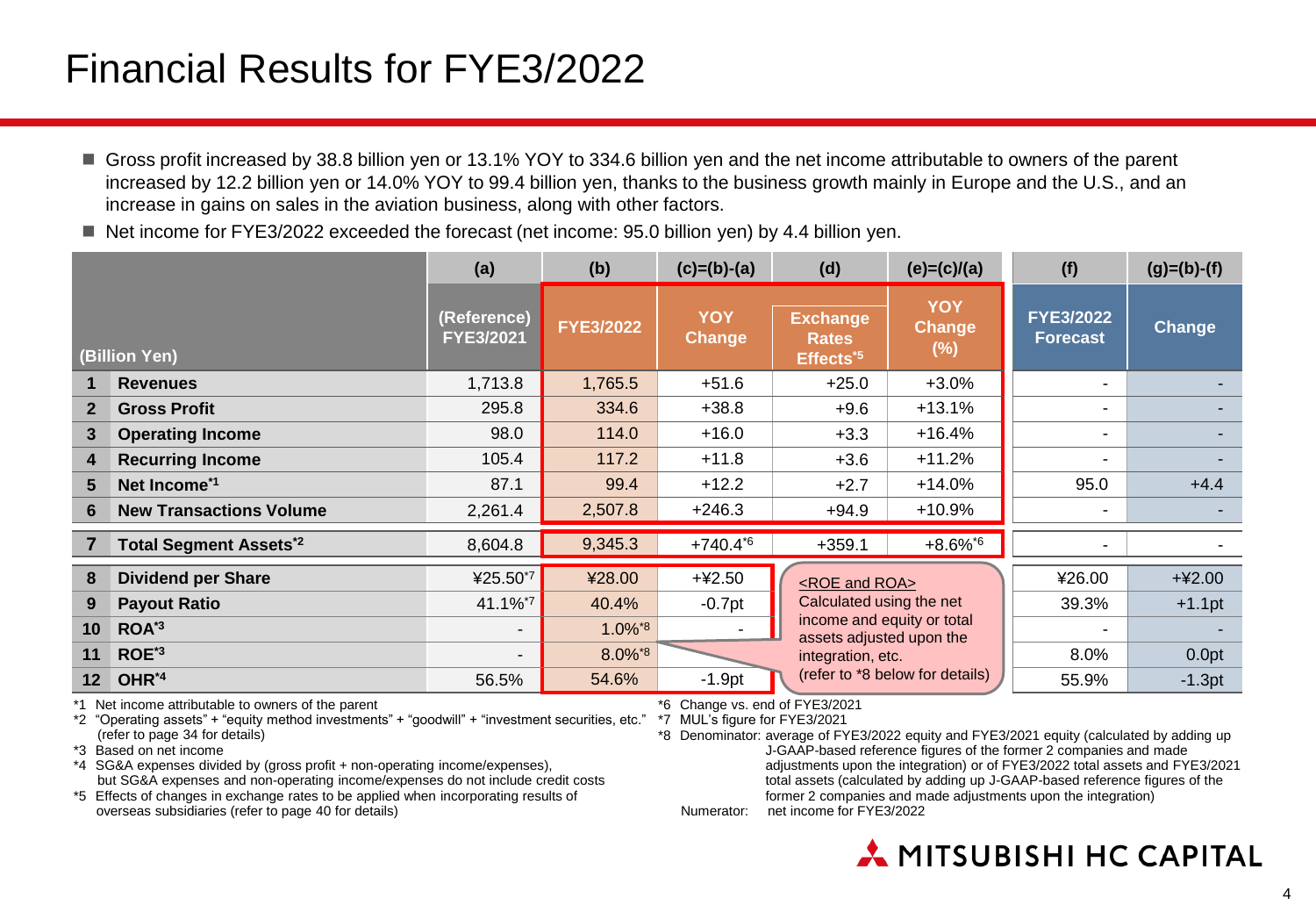## Increase/Decrease in Net Income Attributable to Owners of the Parent



(Note) (1) to (5) are based on figures before tax. Taxes are included in (6)

\*1 MUL's net income is retroactively adjusted along with the change in the accounting method (refer to page 34 for details)

\*2 HC's net income attributable to owners of the parent (IFRS basis) converted into J-GAAP basis in a simplified manner, which is presented as a reference value

\*3 Gross profit + non-operating income/expenses (however, non-operating income/expenses do not include gain on bad debts recovered)

\*4 Excluding expenses related to the business integration

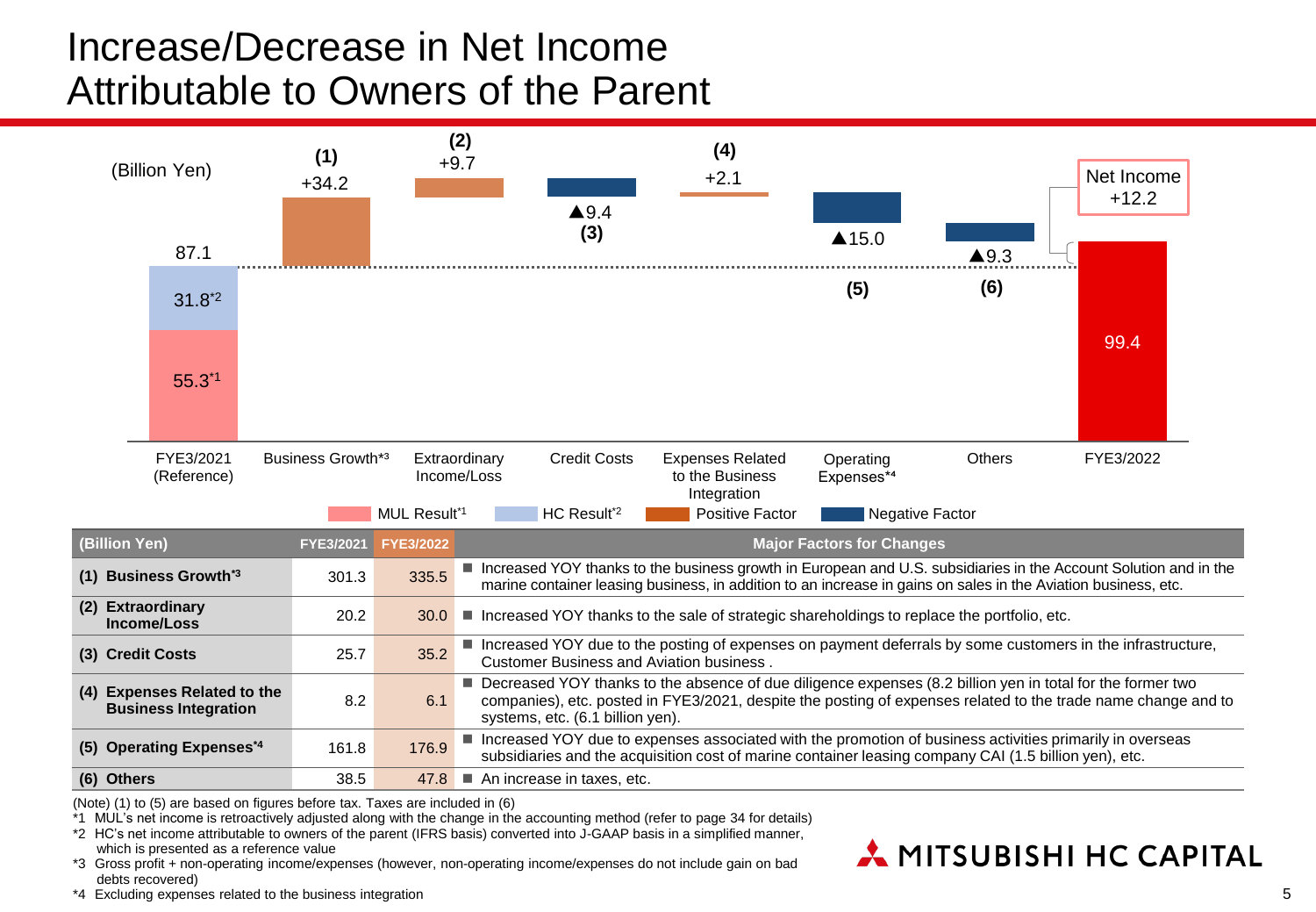- Receivables in Russia and Ukraine held by MHC are minor at the moment, thus the impact on business for MHC is limited. However, we will keep a close eye on the indirect effects on MHC's performance caused by the impact on the global economy.
	- $\checkmark$  The balance of outstanding receivables held by MHC in Russia is approximately 500 million yen as of the end of April 2022. The majority of such receivables are covered by trade insurance.
	-
	- $\checkmark$  The aircraft leasing business has no receivables in Russia or Ukraine.
	- $\checkmark$  Neither the aircraft engine leasing business has any receivables in Russia or Ukraine. (However four engines, leasing to companies outside these countries, are located in Russia as of May 13, 2022.)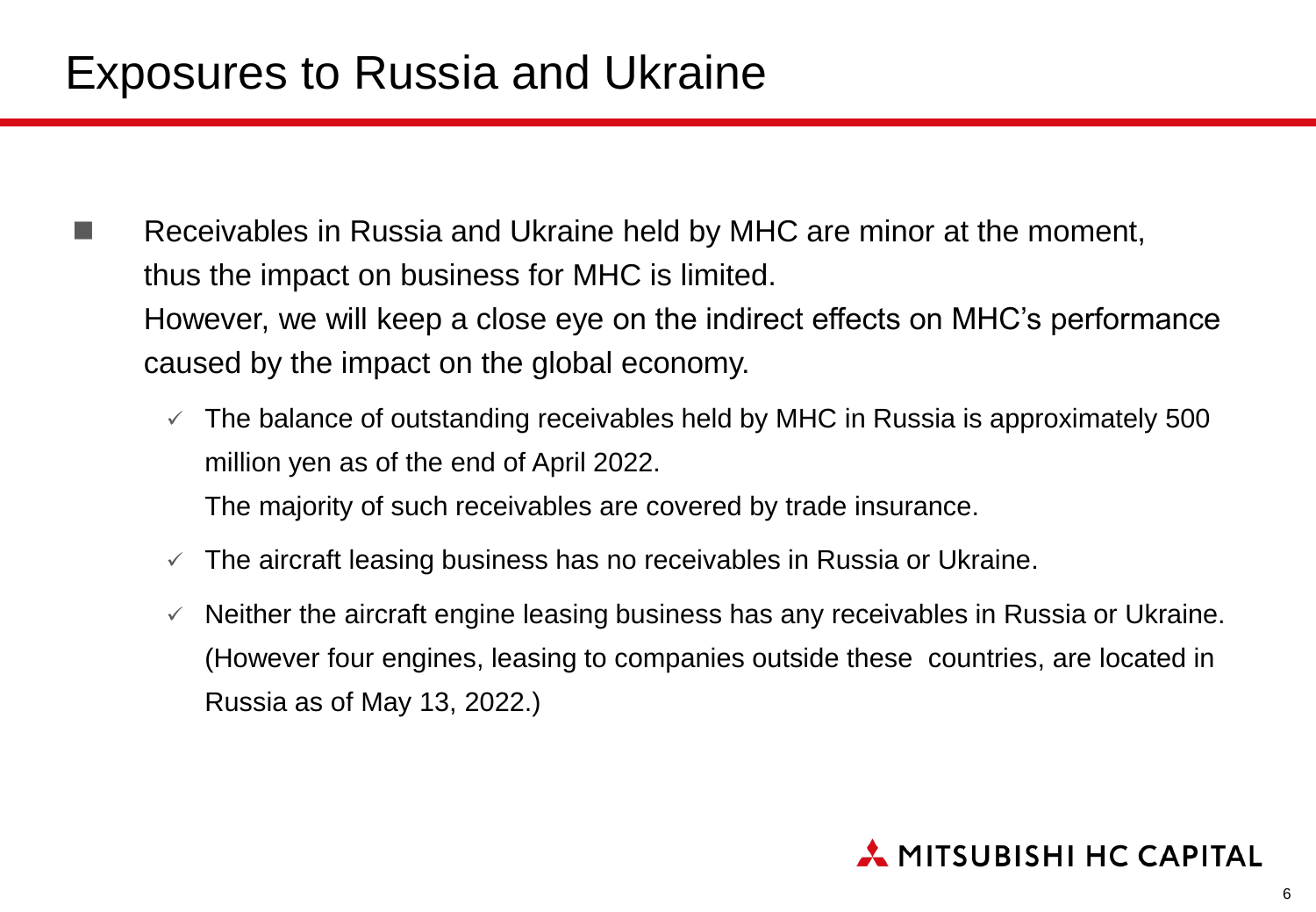# II. Segment Updates

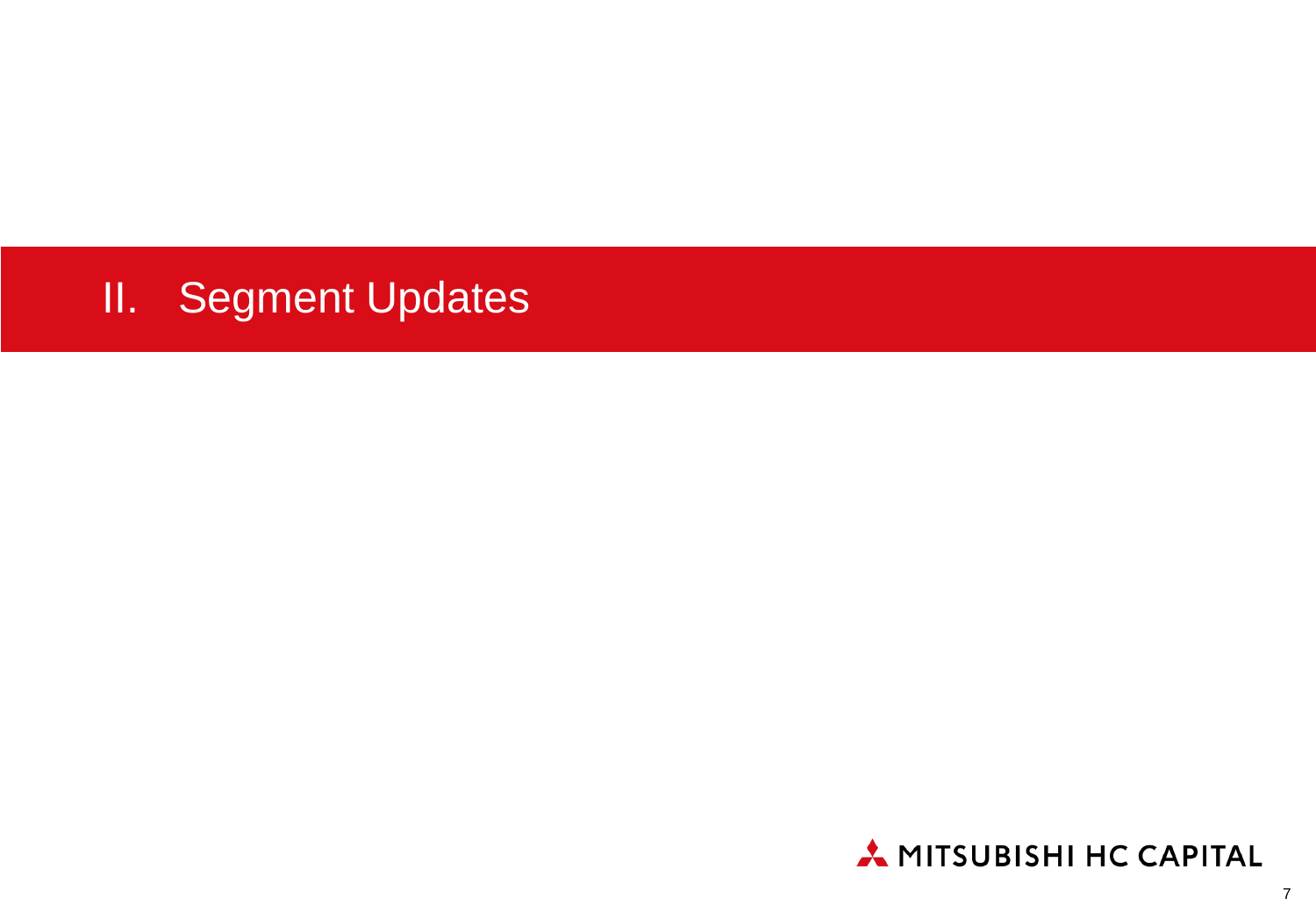### Increase/Decrease in Segment Profit and Assets



■ Customer Business ■ Account Solution ■ Vendor Solution ■ LIFE ■ Real Estate ■ Environment & Renewable Energy ■ Aviation ■ Logistics ■ Mobility ■ Others ■ Adjustments

|                                                     | <b>Segment Profit</b> |                                        | <b>Segment Assets</b> |           |                                                                                                                                                          |                                                                                                 |                                                                                                                                              |  |
|-----------------------------------------------------|-----------------------|----------------------------------------|-----------------------|-----------|----------------------------------------------------------------------------------------------------------------------------------------------------------|-------------------------------------------------------------------------------------------------|----------------------------------------------------------------------------------------------------------------------------------------------|--|
| (Billion Yen)                                       | FYE3/2021             | FYE3/2022                              | YOY                   | FYE3/2021 | FYE3/2022                                                                                                                                                | YOY                                                                                             | <b>Major Factors for Changes in Segment Profit</b>                                                                                           |  |
| <b>Customer Business</b>                            | 25.5                  | 33.4                                   | $+7.9$                | 2,129.5   | 2,002.1                                                                                                                                                  | $-127.4$                                                                                        | Increased thanks to business growth of ENGS, a U.S. sales finance company, and to the sale of strategic shareholdings, etc.                  |  |
| <b>Account Solution</b>                             | 19.9                  | 26.9                                   | $+6.9$                | 2,109.2   | 2,353.4                                                                                                                                                  | $+244.2$                                                                                        | Increased thanks to business growth mainly in Europe and the U.S., etc.                                                                      |  |
| <b>Vendor Solution</b>                              | 4.1                   | 3.0                                    | $-1.1$                | 434.4     | 424.6                                                                                                                                                    | $-9.7$                                                                                          | Decreased due to declines in segment assets, etc. while new transactions volume increased                                                    |  |
| LIFE                                                | 4.2                   | 4.8                                    | $+0.6$                | 321.8     | 312.7                                                                                                                                                    | $-9.0$                                                                                          | Increased thanks to the sale of logistics facilities in real estate-related business, etc.                                                   |  |
| <b>Real Estate</b>                                  | 28.0                  | 19.1                                   | $-8.8$                | 955.6     | 974.9                                                                                                                                                    | $+19.2$                                                                                         | Decreased due to a reactionary fall in gains on sales posted in FYE3/2021, etc.                                                              |  |
| <b>Environment &amp;</b><br><b>Renewable Energy</b> | 7.0                   | $-6.9$<br>7.0<br>322.4<br>0.0<br>315.4 |                       |           | No change because the posting of gains on sales of solar energy-related assets were offset by the absence of one-time gains<br>posted in FYE3/2021, etc. |                                                                                                 |                                                                                                                                              |  |
| <b>Aviation</b>                                     | 2.8                   | 5.7                                    | $+2.9$                | 1,203.8   | ,365.1                                                                                                                                                   | $+161.2$                                                                                        | Increased thanks to the increases in gains on sales of owned assets and gains on sales of certain receivables from bankrupt debtors,<br>etc. |  |
| Logistics                                           | 1.8                   | 2.7                                    | $+0.8$                | 545.5     | ,063.2                                                                                                                                                   | $+517.7$                                                                                        | Increased mainly thanks to business growth of BIL, etc., while posting the acquisition cost of CAI (1.5 billion yen)                         |  |
| <b>Mobility</b>                                     | 0.7                   | 1.9                                    | $+1.1$                | 161.1     | 174.8                                                                                                                                                    | $+13.6$                                                                                         | Increased thanks to favorable sales of vehicles for which the leasing term matured in Japan and overseas                                     |  |
| <b>Others</b>                                       | $-0.2$                | $-3.4$                                 | $-3.1$                | 355.7     | 355.5                                                                                                                                                    | $-0.2$<br>Posting of credit costs on payment deferrals in infrastructure-related business, etc. |                                                                                                                                              |  |
| <b>Adjustments</b>                                  | $-6.9$                | $-2.1$                                 | $+4.8$                | 65.4      | 3.2                                                                                                                                                      | $-62.2$                                                                                         | Declines in expenses associated with advance funding and integration expenses posted in FYE3/2021, etc.                                      |  |
| <b>Total</b>                                        | 87.1                  | 99.4                                   | $+12.2$               | 8,604.8   | 9,345.3                                                                                                                                                  | $+740.4$                                                                                        |                                                                                                                                              |  |

(Note) Refer to page 41 and 42 for details of subsidiaries (abbreviations, etc.)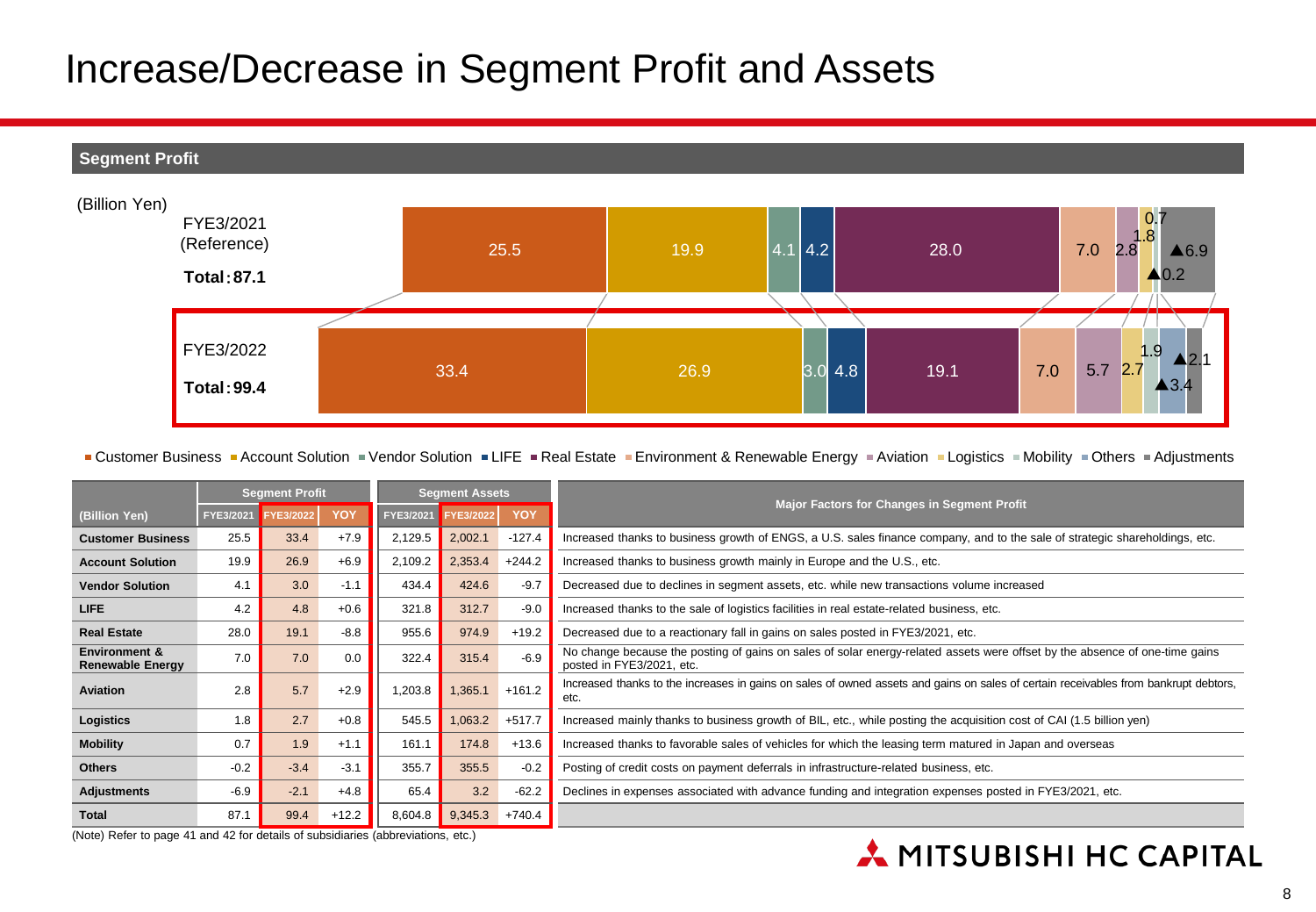## Customer Business



| <b>Major Figures (Billion Yen)</b> |           |                  |          |  |  |
|------------------------------------|-----------|------------------|----------|--|--|
|                                    | FYE3/2021 | <b>FYE3/2022</b> | YOY*     |  |  |
| <b>Gross Profit</b>                | 59.8      | 62.9             | $+3.0$   |  |  |
| <b>Segment Profit</b>              | 25.5      | 33.4             | $+7.9$   |  |  |
| <b>New Transactions Volume</b>     | 587.2     | 592.2            | $+5.0$   |  |  |
| <b>Domestic</b>                    | 435.8     | 424.8            | $-10.9$  |  |  |
| <b>Overseas</b>                    | 151.3     | 167.3            | $+15.9$  |  |  |
| <b>North America</b>               | 81.1      | 111.3            | $+30.2$  |  |  |
| <b>ASEAN</b>                       | 34.4      | 27.8             | $-6.5$   |  |  |
| <b>China Region</b>                | 32.3      | 28.1             | $-4.1$   |  |  |
| <b>Others</b>                      | 3.5       |                  | $-3.5$   |  |  |
| <b>Segment Assets</b>              | 2,129.5   | 2,002.1          | $-127.4$ |  |  |
| <b>Domestic</b>                    | 1,700.4   | 1,592.8          | $-107.5$ |  |  |
| <b>Overseas</b>                    | 429.1     | 409.3            | $-19.8$  |  |  |
| <b>North America</b>               | 202.3     | 237.6            | $+35.2$  |  |  |
| <b>ASEAN</b>                       | 107.9     | 92.8             | $-15.0$  |  |  |
| <b>China Region</b>                | 73.9      | 69.0             | $-4.8$   |  |  |
| <b>Others</b>                      | 44.9      | 9.7              | $-35.1$  |  |  |

Segment assets figure is vs. end of FYE3/2021

#### **Comment**

- Gross profit increased YOY thanks to business growth of ENGS, a U.S. sales finance company, etc., despite the impact of the deconsolidation of Hirogin Lease in FYE3/2021, etc.
- Segment profit increased YOY thanks to the sale of strategic shareholdings, which was executed in 1Q aiming to replace the portfolio, despite the posting of large credit costs.
- Segment assets decreased compared to the end of FYE3/2021 due to the impact of a decrease in domestic new transactions volume and sale of strategic shareholdings, etc.

#### **Segment Assets of Customer Business by Region (FYE3/2022)**

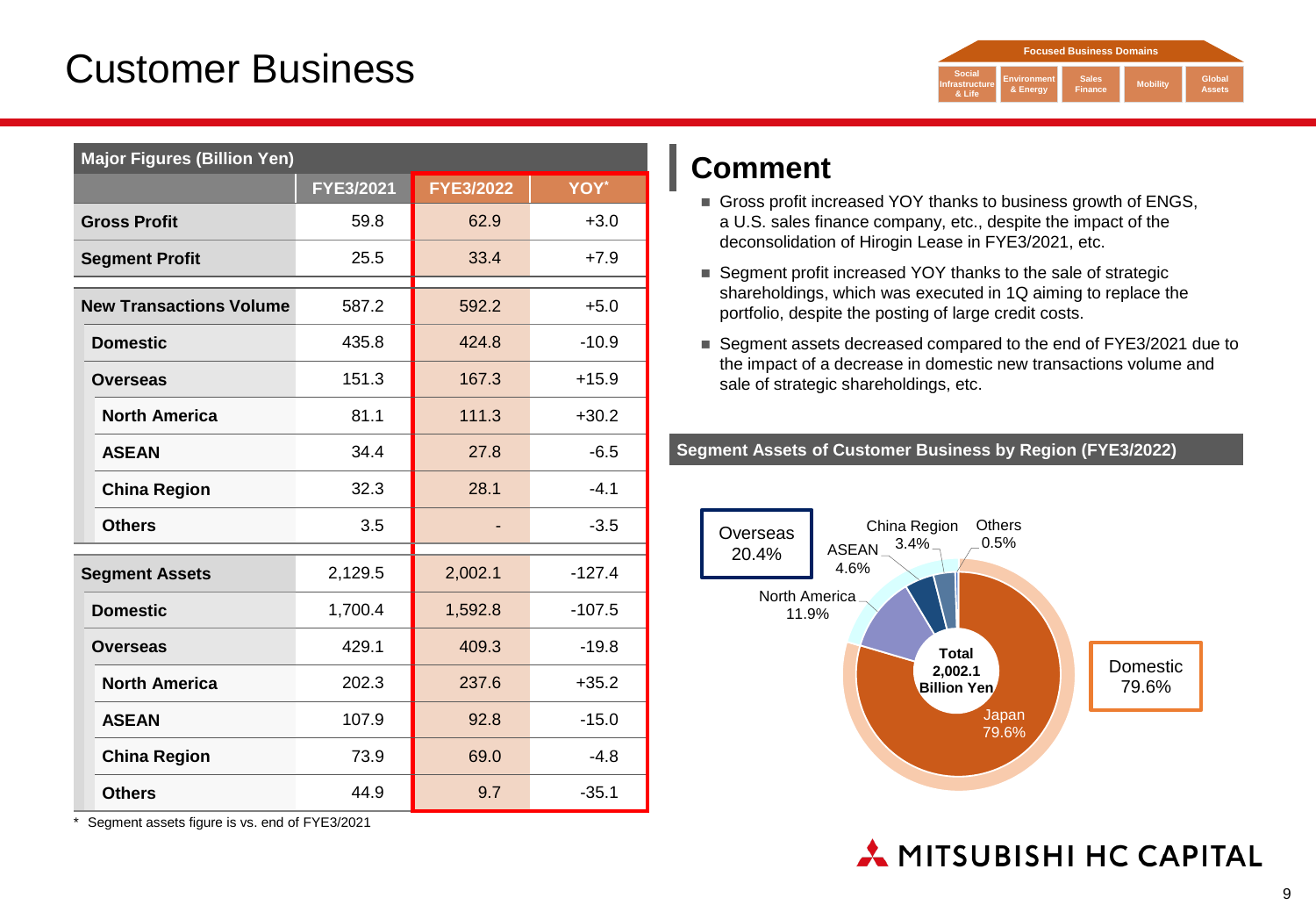## Account Solution



|                                | <b>Major Figures (Billion Yen)</b> |                  |          |  |  |
|--------------------------------|------------------------------------|------------------|----------|--|--|
|                                | FYE3/2021                          | <b>FYE3/2022</b> | YOY*     |  |  |
| <b>Gross Profit</b>            | 80.1                               | 102.6            | $+22.5$  |  |  |
| <b>Segment Profit</b>          | 19.9                               | 26.9             | $+6.9$   |  |  |
| <b>Domestic</b>                | 4.0                                | 5.1              | $+1.1$   |  |  |
| Overseas                       | 15.9                               | 21.7             | $+5.8$   |  |  |
| <b>Europe</b>                  | 11.2                               | 15.2             | $+3.9$   |  |  |
| <b>The Americas</b>            | 3.1                                | 5.6              | $+2.4$   |  |  |
| China                          | 1.3                                | 0.0              | $-1.4$   |  |  |
| <b>ASEAN</b>                   | 0.1                                | 0.9              | $+0.7$   |  |  |
| <b>New Transactions Volume</b> | 866.7                              | 1,092.5          | $+225.7$ |  |  |
| <b>Domestic</b>                | 158.2                              | 177.9            | $+19.6$  |  |  |
| <b>Overseas</b>                | 708.5                              | 914.6            | $+206.0$ |  |  |
| <b>Europe</b>                  | 461.4                              | 608.2            | $+146.8$ |  |  |
| <b>The Americas</b>            | 145.2                              | 189.9            | $+44.6$  |  |  |
| China                          | 61.5                               | 66.8             | $+5.2$   |  |  |
| <b>ASEAN</b>                   | 40.2                               | 49.6             | $+9.3$   |  |  |
| <b>Segment Assets</b>          | 2,109.2                            | 2,353.4          | $+244.2$ |  |  |
| <b>Domestic</b>                | 528.1                              | 525.8            | $-2.3$   |  |  |
| <b>Overseas</b>                | 1,581.0                            | 1,827.6          | $+246.5$ |  |  |
| <b>Europe</b>                  | 929.7                              | 1,080.4          | $+150.6$ |  |  |
| <b>The Americas</b>            | 365.1                              | 478.6            | $+113.4$ |  |  |
| China                          | 164.6                              | 147.6            | $-16.9$  |  |  |
| <b>ASEAN</b>                   | 121.5                              | 120.9            | $-0.6$   |  |  |

**Comment**

- Segment profit increased YOY as a result of the business growth thanks to the proactive business operations mainly in Europe and the U.S.
- New transactions volume dramatically increased YOY in Europe, thanks to the recovery from a decline in demand affected by the lockdown in the UK in FYE3/2021.
- Segment assets increased compared to the end of FYE3/2021 thanks to the increase in new transactions volume in Europe and the U.S., etc.

**Segment Assets of Account Solution by Region (FYE3/2022)**



\* Segment assets figure is vs. end of FYE3/2021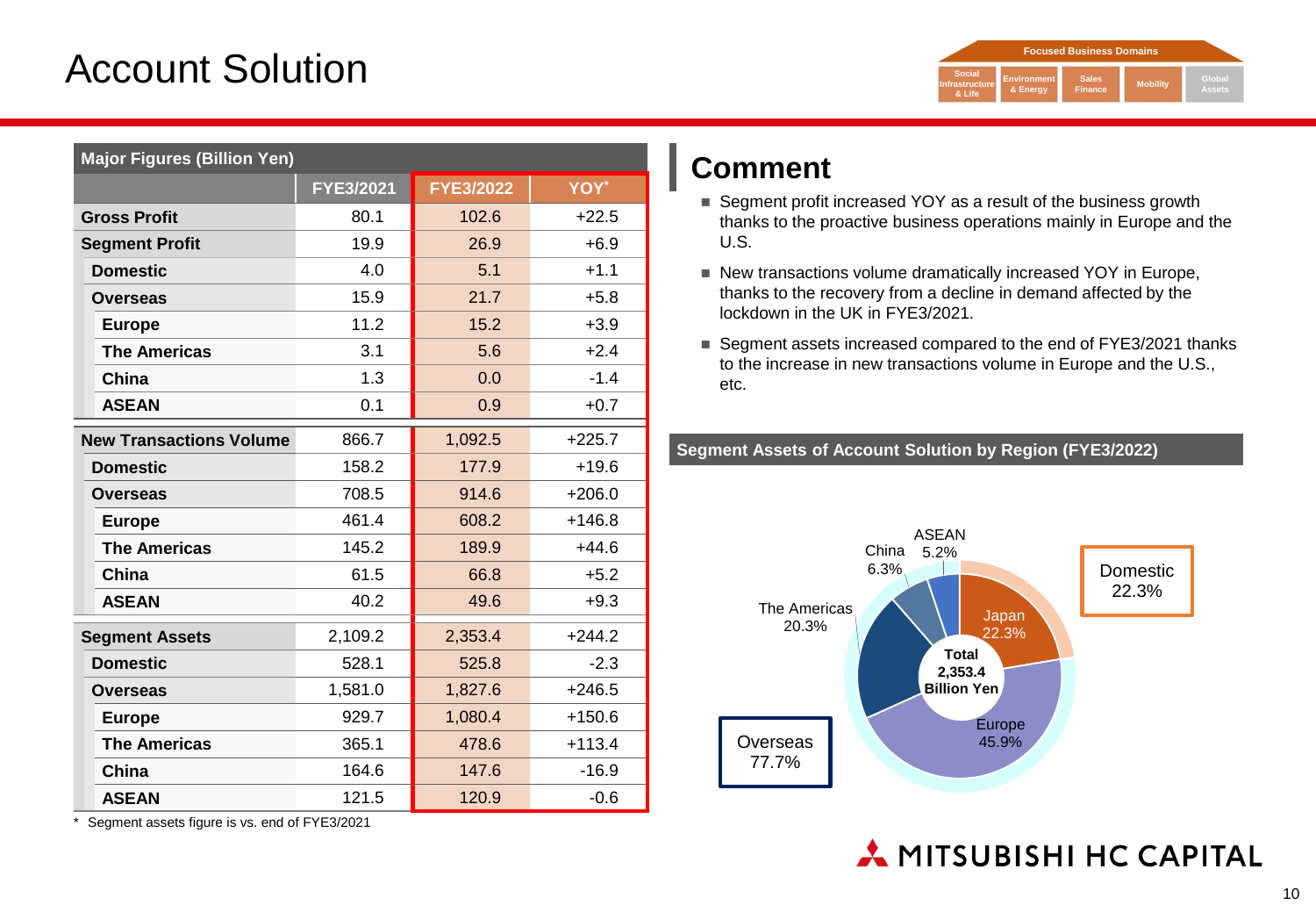





#### **Comment**

- Segment profit decreased YOY due to a decline in segment assets, etc.
- New transactions volume increased YOY thanks to the improvement of investment demand among customers.

| <b>Major Figures (Billion Yen)</b>      |           |                  |         |  |  |
|-----------------------------------------|-----------|------------------|---------|--|--|
|                                         | FYE3/2021 | <b>FYE3/2022</b> | YOY*1   |  |  |
| <b>Gross Profit</b>                     | 15.8      | 15.0             | $-0.7$  |  |  |
| <b>Segment Profit</b>                   | 4.1       | 3.0              | $-1.1$  |  |  |
| 131.5<br><b>New Transactions Volume</b> |           | 132.7            | $+1.2$  |  |  |
| 434.4<br><b>Segment Assets</b>          |           | 424.6            | $-9.7$  |  |  |
| Leasing                                 | 347.4     | 336.6            | $-10.8$ |  |  |
| <b>Finance Leasing</b>                  | 337.8     | 333.5            | $-4.3$  |  |  |
| <b>Operating Leasing</b>                | 9.5       | 3.1              | $-6.4$  |  |  |
| <b>Installment</b>                      | 13.8      | 12.4             | $-1.4$  |  |  |
| Loans                                   | 40.9      | 39.6             | $-1.3$  |  |  |
| <b>Others</b>                           | 32.1      | 35.9             | $+3.7$  |  |  |

#### **Comment**

- Segment profit increased YOY thanks to a decrease in expenses in addition to the sale of multiple logistics facilities.
- New transactions volume decreased YOY due to the reactionary fall in large real estate leasing transactions posted in FYE3/2021.

| <b>Major Figures (Billion Yen)</b>                                                                                                                                                                                                                                                                                                                                                                                                                                                                                                                                                              |           |            |         |  |
|-------------------------------------------------------------------------------------------------------------------------------------------------------------------------------------------------------------------------------------------------------------------------------------------------------------------------------------------------------------------------------------------------------------------------------------------------------------------------------------------------------------------------------------------------------------------------------------------------|-----------|------------|---------|--|
|                                                                                                                                                                                                                                                                                                                                                                                                                                                                                                                                                                                                 | FYE3/2021 | FYE3/2022  | YOY*1   |  |
| <b>Gross Profit</b>                                                                                                                                                                                                                                                                                                                                                                                                                                                                                                                                                                             | 14.6      | 15.7       | $+1.0$  |  |
| <b>Segment Profit</b>                                                                                                                                                                                                                                                                                                                                                                                                                                                                                                                                                                           | 4.2       | 4.8        | $+0.6$  |  |
| 201.3<br><b>New Transactions Volume</b>                                                                                                                                                                                                                                                                                                                                                                                                                                                                                                                                                         |           | 155.2      | $-46.0$ |  |
| 321.8<br><b>Segment Assets</b>                                                                                                                                                                                                                                                                                                                                                                                                                                                                                                                                                                  |           | 312.7      | $-9.0$  |  |
| <b>Real Estate-related</b>                                                                                                                                                                                                                                                                                                                                                                                                                                                                                                                                                                      | 174.6     | 170.5      | $-4.0$  |  |
| Leasing                                                                                                                                                                                                                                                                                                                                                                                                                                                                                                                                                                                         | 166.8     | 159.7      | $-7.1$  |  |
| <b>Securitization (Equity)</b>                                                                                                                                                                                                                                                                                                                                                                                                                                                                                                                                                                  | 7.7       | 10.8       | $+3.1$  |  |
| Others <sup>*2</sup><br>$\mathcal{L} \bullet \mathcal{L} \bullet \mathcal{L} \bullet \mathcal{L} \bullet \mathcal{L} \bullet \mathcal{L} \bullet \mathcal{L} \bullet \mathcal{L} \bullet \mathcal{L} \bullet \mathcal{L} \bullet \mathcal{L} \bullet \mathcal{L} \bullet \mathcal{L} \bullet \mathcal{L} \bullet \mathcal{L} \bullet \mathcal{L} \bullet \mathcal{L} \bullet \mathcal{L} \bullet \mathcal{L} \bullet \mathcal{L} \bullet \mathcal{L} \bullet \mathcal{L} \bullet \mathcal{L} \bullet \mathcal{L} \bullet \mathcal{L} \bullet \mathcal{L} \bullet \mathcal{L} \bullet \mathcal{$ | 147.2     | 142.1<br>. | $-5.0$  |  |

\*2 Includes PPP/PFI, food and agriculture, and living essentials industry, etc.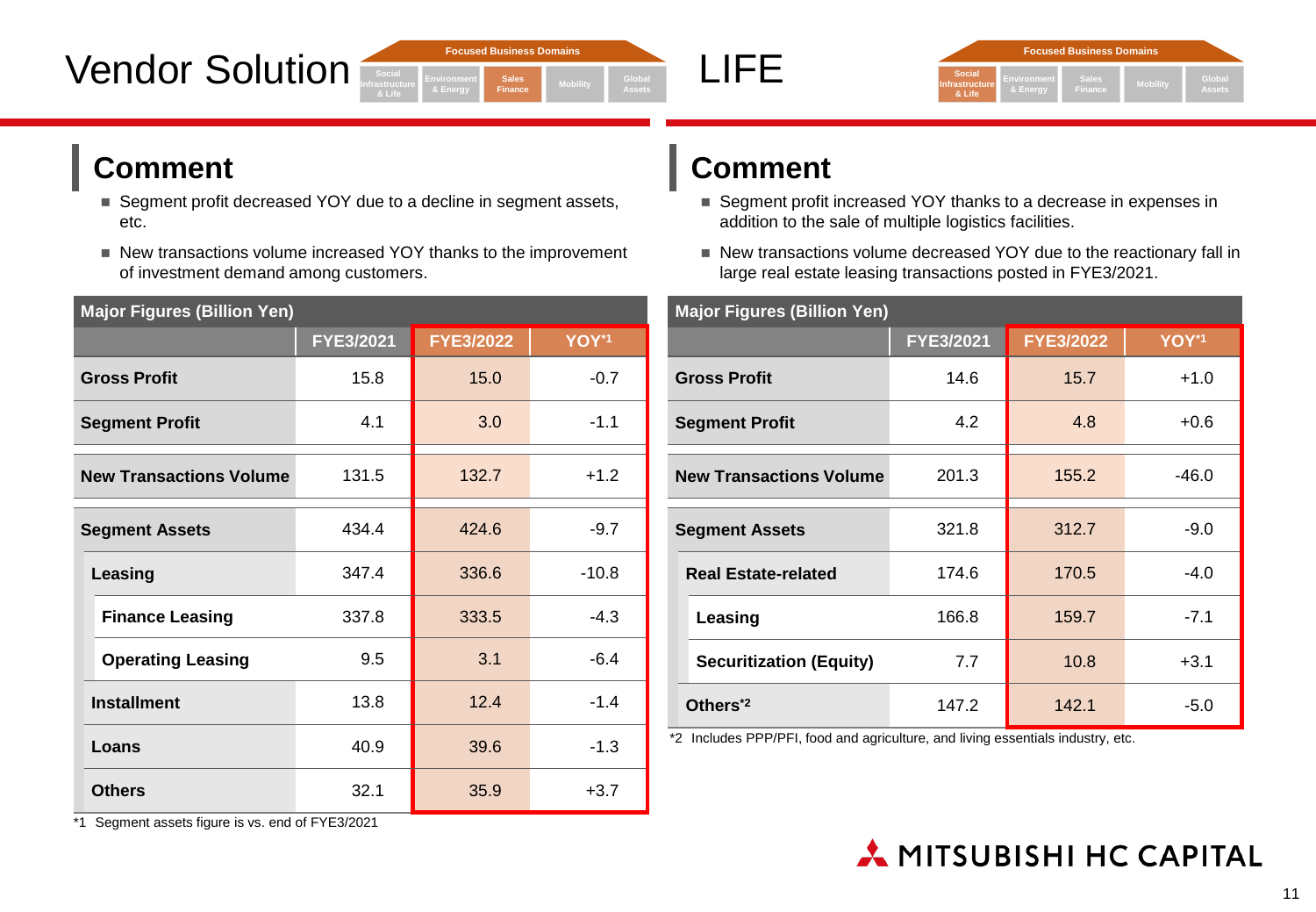## Real Estate

|                                           |                                | <b>Focused Business Domains</b> |                 |                         |
|-------------------------------------------|--------------------------------|---------------------------------|-----------------|-------------------------|
| <b>Social</b><br>Infrastructure<br>& Life | <b>Environment</b><br>& Energy | <b>Sales</b><br>Finance         | <b>Mobility</b> | Global<br><b>Assets</b> |

| <b>Major Figures (Billion Yen)</b>              |           |                  |                   |
|-------------------------------------------------|-----------|------------------|-------------------|
|                                                 | FYE3/2021 | <b>FYE3/2022</b> | YOY <sup>*2</sup> |
| <b>Gross Profit</b>                             | 46.2      | 38.0             | $-8.1$            |
| <b>Segment Profit</b>                           | 28.0      | 19.1             | $-8.8$            |
| <b>New Transactions Volume</b>                  | 146.4     | 130.1            | $-16.3$           |
| <b>Segment Assets</b>                           | 955.6     | 974.9            | $+19.2$           |
| <b>Real Estate Leasing</b>                      | 254.9     | 252.2            | $-2.6$            |
| <b>Other Real Estate Finance</b>                | 248.7     | 238.2            | $-10.4$           |
| <b>Securitization (Debt)</b>                    | 122.7     | 148.9            | $+26.1$           |
| Domestic <sup>*1</sup>                          | 103.1     | 124.4            | $+21.2$           |
| Overseas                                        | 19.5      | 24.5             | $+4.9$            |
| <b>Securitization (Equity)</b>                  | 64.8      | 56.8             | $-7.9$            |
| Domestic <sup>*1</sup>                          | 48.0      | 39.6             | $-8.3$            |
| Overseas                                        | 16.7      | 17.2             | $+0.4$            |
| <b>Real Estate Rental</b><br><b>Business</b>    | 89.7      | 85.5             | $-4.1$            |
| <b>Real Estate Revitalization</b><br>Investment | 174.6     | 193.0            | $+18.3$           |

\*1 The amount is booked by Real Estate Business Department

\*2 Segment assets figure is vs. end of FYE3/2021

#### **Amount of Equity Contribution for Domestic Securitization/ Real Estate Revitalization Investment\*3\*4 (Billion Yen)**

|                                                        | <b>FYE3/2021</b> | <b>FYE3/2022</b> | <b>Change from</b><br>FYE3/2021 |
|--------------------------------------------------------|------------------|------------------|---------------------------------|
| <b>Total</b>                                           | 111.4            | 124.2            | $+12.8$                         |
| <b>Domestic Securitization</b>                         | 37.2             | 33.6             | $-3.5$                          |
| <b>Real Estate Revitalization</b><br><b>Investment</b> | 74.1             | 90.5             | $+16.4$                         |

#### **Comment**

- Segment profit decreased YOY mainly due to the reactionary fall in large gains on sales and the absence of compensation received in association with a redevelopment project posted in FYE3/2021, despite the posting of large gains on sales of office assets in 4Q.
- Segment assets increased vs. the end of FYE3/2021 due to the posting of multiple large transactions.

#### **Breakdown of Amount of Equity Contribution for Domestic Securitization/Real Estate Revitalization Investment\*3\*4 (FYE3/2022)**



- \*3 Management accounting figure (total of equity investment in domestic securitization/ real-estate revitalization). The figure is not equal to the equity balance of segment assets for some investees because they are consolidated subsidiaries and investment and capital are offset in financial accounting
- \*4 Relevant segment assets for domestic securitization are 48.0 billion yen for FYE3/2021 and 39.6 billion yen for FYE3/2022. Those for real estate revitalization investment are 174.6 billion yen for FYE3/2021 and 193.0 billion yen for FYE3/2022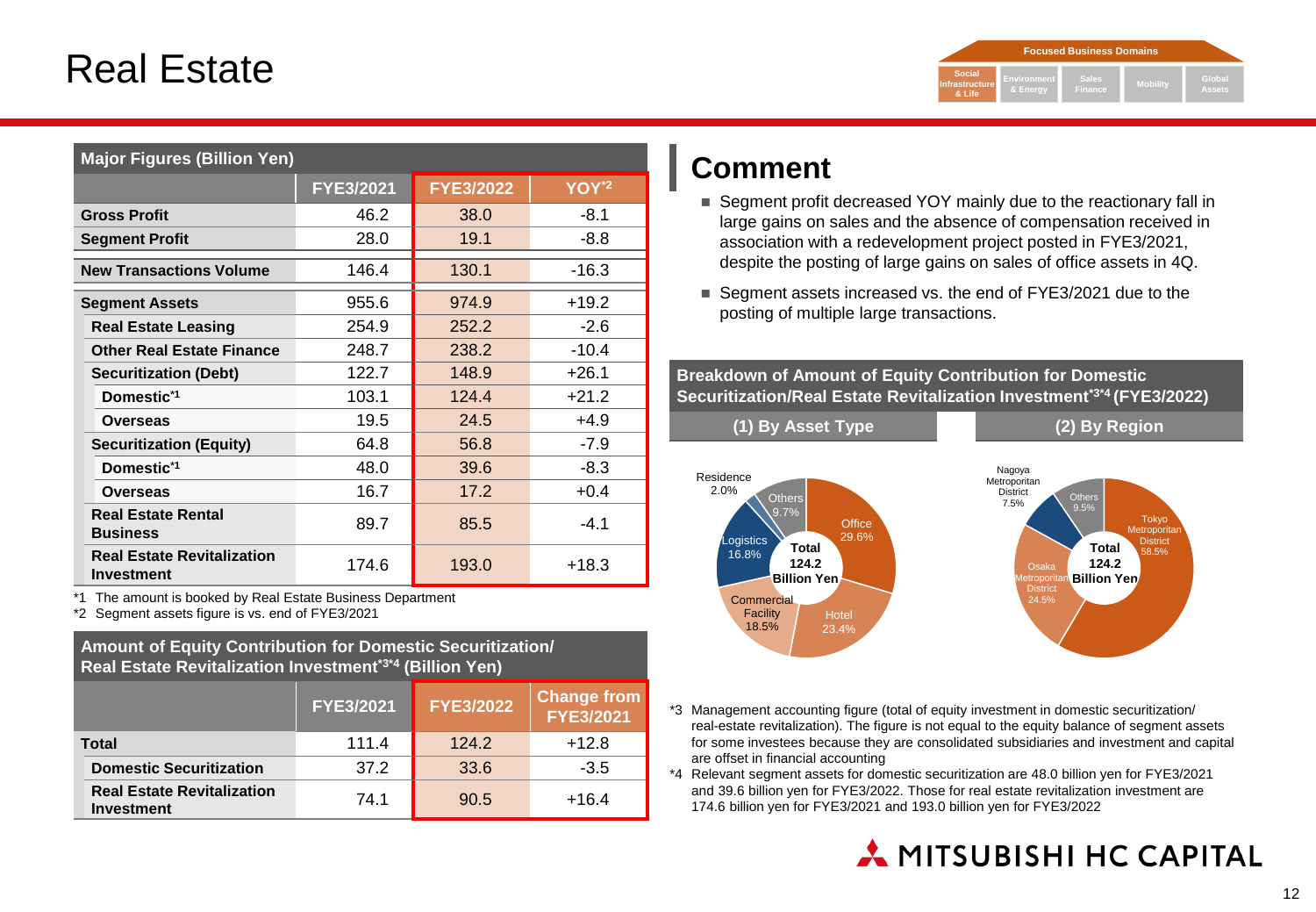## Environment & Renewable Energy



| <b>Major Figures (Billion Yen)</b>                |                  |                  |         |  |
|---------------------------------------------------|------------------|------------------|---------|--|
|                                                   | <b>FYE3/2021</b> | <b>FYE3/2022</b> | YOY*1   |  |
| <b>Gross Profit</b>                               | 14.1             | 17.0             | $+2.8$  |  |
| <b>Segment Profit</b>                             | 7.0              | 7.0              | 0.0     |  |
| 42.5<br><b>New Transactions Volume</b>            |                  | 31.3             | $-11.2$ |  |
| <b>Segment Assets</b>                             | 322.4            | 315.4            | $-6.9$  |  |
| <b>Finance</b>                                    | 91.6             | 85.3             | $-6.2$  |  |
| <b>Power Generation</b><br><b>Business Assets</b> | 229.1            | 226.4            | $-2.6$  |  |
| <b>Others</b>                                     | 1.6              | 3.7              | $+2.0$  |  |

\*1 Segment assets figure is vs. end of FYE3/2021

**Domestic and Overseas Output in Operation Based on the Equity Ownership\*2\*3\*4 (MW) (Includes results in the Infrastructure & Investment Business Division)**

|                    | <b>FYE3/2021</b> | <b>FYE3/2022</b> | <b>Change from</b><br><b>FYE3/2021</b> |
|--------------------|------------------|------------------|----------------------------------------|
| <b>Total</b>       | $1,136^{5}$      | 1,225            | +89                                    |
| <b>Solar Power</b> | 907              | 951              | $+44$                                  |
| <b>Domestic</b>    | 899              | 934              | $+35$                                  |
| <b>Overseas</b>    | 7                | 16               | $+8$                                   |
| <b>Wind Power</b>  | $228^{5}$        | 273              | $+45$                                  |
| <b>Domestic</b>    | 190              | 190              |                                        |
| <b>Overseas</b>    | 38               | 83               | $+45$                                  |

\*2 Includes equity-method investments \*4 Projects classified as finance are not included

\*3 Management accounting figures

\*5 Revised the figure in the presentation material for FYE3/2021 results (refer to page 34 for details)

#### **Comment**

- Gross profit increased YOY thanks to an increase in gains on sales of solar energy-related assets, and an increase in electricity sales revenue along with the start of operation of our investees' power plants, etc.
- Segment profit remained the same compared to FYE3/2021 because of the absence of one-time gains that were posted in FYE3/2021 on the consolidation of subsidiaries through additional investments in solar energy-related SPCs, etc.

**History of Domestic and Overseas Output in Operation Based on the Equity Ownership (MW)**

■ The output of projects that have begun operations is 1.2GW. The total output combined with projects that have executed the contracts but have not begun operation is 1.5GW.



FYE3/2019 FYE3/2020 FYE3/2021 FYE3/2022

■ Solar Power ■ Wind Power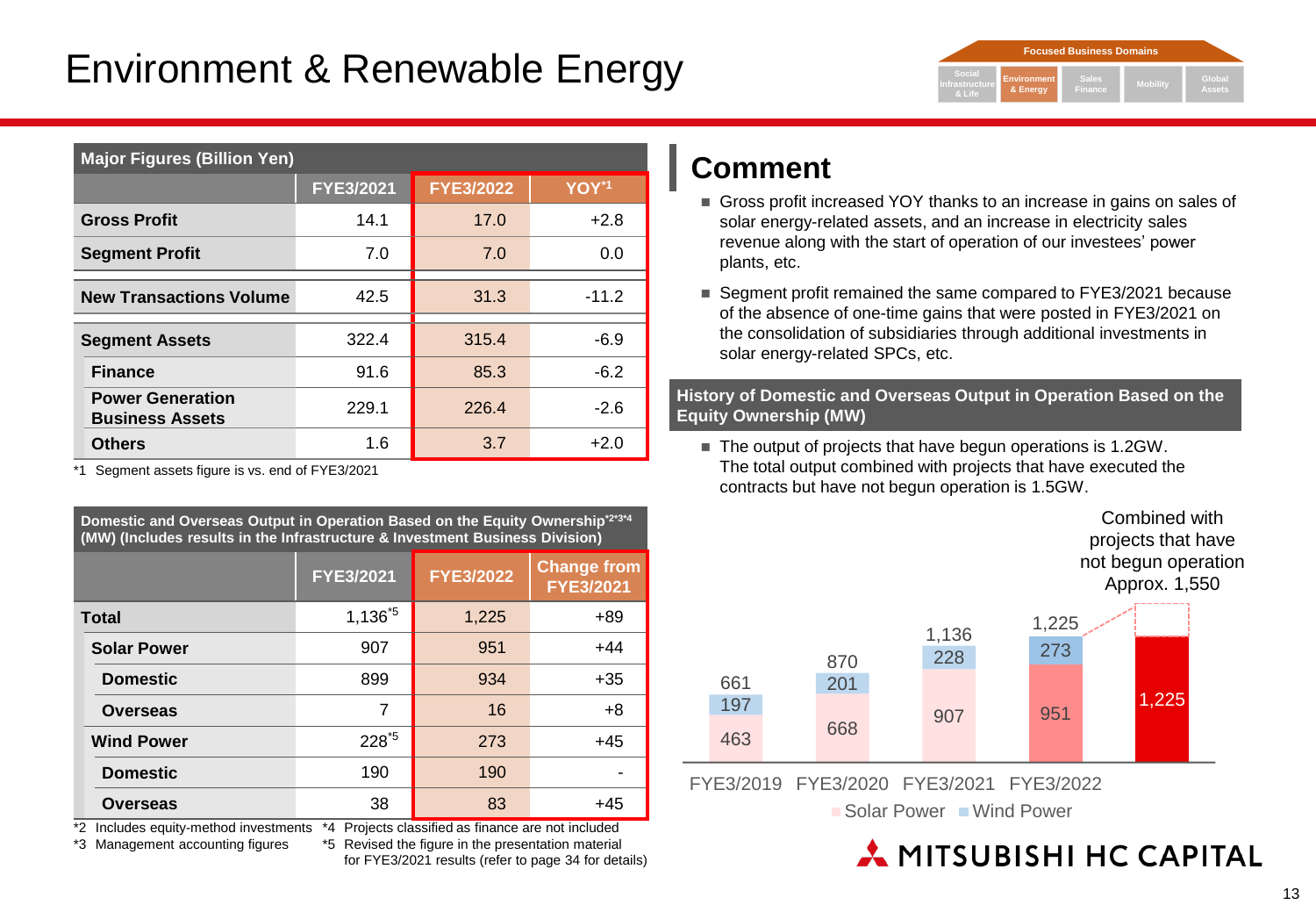## Aviation

|                                    |                                | <b>Focused Business Domains</b> |                 |                         |
|------------------------------------|--------------------------------|---------------------------------|-----------------|-------------------------|
| Social<br>Infrastructure<br>& Life | <b>Environment</b><br>& Energy | <b>Sales</b><br>Finance         | <b>Mobility</b> | Global<br><b>Assets</b> |

| <b>Major Figures (Billion Yen)</b> |                  |                  |          |  |  |  |  |
|------------------------------------|------------------|------------------|----------|--|--|--|--|
|                                    | <b>FYE3/2021</b> | <b>FYE3/2022</b> | YOY*1    |  |  |  |  |
| <b>Gross Profit</b>                | 27.5             | 35.0             | $+7.4$   |  |  |  |  |
| <b>Segment Profit</b>              | 2.8              | 5.7              | $+2.9$   |  |  |  |  |
| <b>New Transactions Volume</b>     | 106.0            | 181.3            | $+75.3$  |  |  |  |  |
| <b>Segment Assets</b>              | 1.203.8          | 1,365.1          | $+161.2$ |  |  |  |  |
| <b>Aircraft Leasing (JSA)</b>      | 862.9            | 995.1            | $+132.1$ |  |  |  |  |
| <b>Engine Leasing (ELF)</b>        | 244.1            | 299.5            | $+55.4$  |  |  |  |  |
| <b>Aircraft Leasing (MHC)</b>      | 96.7             | 70.4             | $-26.2$  |  |  |  |  |

\*1 Segment assets figure is vs. end of FYE3/2021

| <b>Owned Aviation-related Assets*2*3</b>          |                                      |           |                                        |  |  |  |  |
|---------------------------------------------------|--------------------------------------|-----------|----------------------------------------|--|--|--|--|
|                                                   | <b>FYE3/2022</b><br><b>FYE3/2021</b> |           | <b>Change from</b><br><b>FYE3/2021</b> |  |  |  |  |
| <b>Number of Aircraft (JSA)</b>                   | 177                                  | 191       | $+14$                                  |  |  |  |  |
| <b>Number of Aircraft</b><br><b>Purchased</b>     | 11                                   | 22        | $+11^{4}$                              |  |  |  |  |
| <b>Number of Aircraft Sold</b>                    | 1                                    | 8         | $+7^{*4}$                              |  |  |  |  |
| <b>Average Age (JSA)</b>                          | 4.1 years                            | 4.5 years | $+0.4$ years                           |  |  |  |  |
|                                                   |                                      |           |                                        |  |  |  |  |
| <b>Number of Aircraft</b><br><b>Engines (ELF)</b> | 311                                  | 341       | +30                                    |  |  |  |  |

**Comment**

- Gross profit increased YOY thanks to the increase in gains on sale of owned assets and of certain receivables from bankrupt debtors, despite the increase in expenses in relation to modification of terms for certain existing contracts and impairment losses.
- Segment profit increased YOY mainly thanks to the increase in gross profit, despite the increase in credit costs and the posting of foreign exchange losses.
- Our aircraft leasing business has a highly liquid portfolio centering on young aged and next-generation narrow-body aircraft\*5 , and the aircraft off-leasing ratio as of the end of March 2022 remained low.



MITSUBISHI HC CAPITAL

\*5 Single-aisle aircraft mainly used for domestic and short-distance flights (A320 series of Airbus, B737 series of Boeing, etc.)

\*2 Management accounting figures

\*3 Figures before consolidated adjustments

\*4 The number is vs. FYE3/2021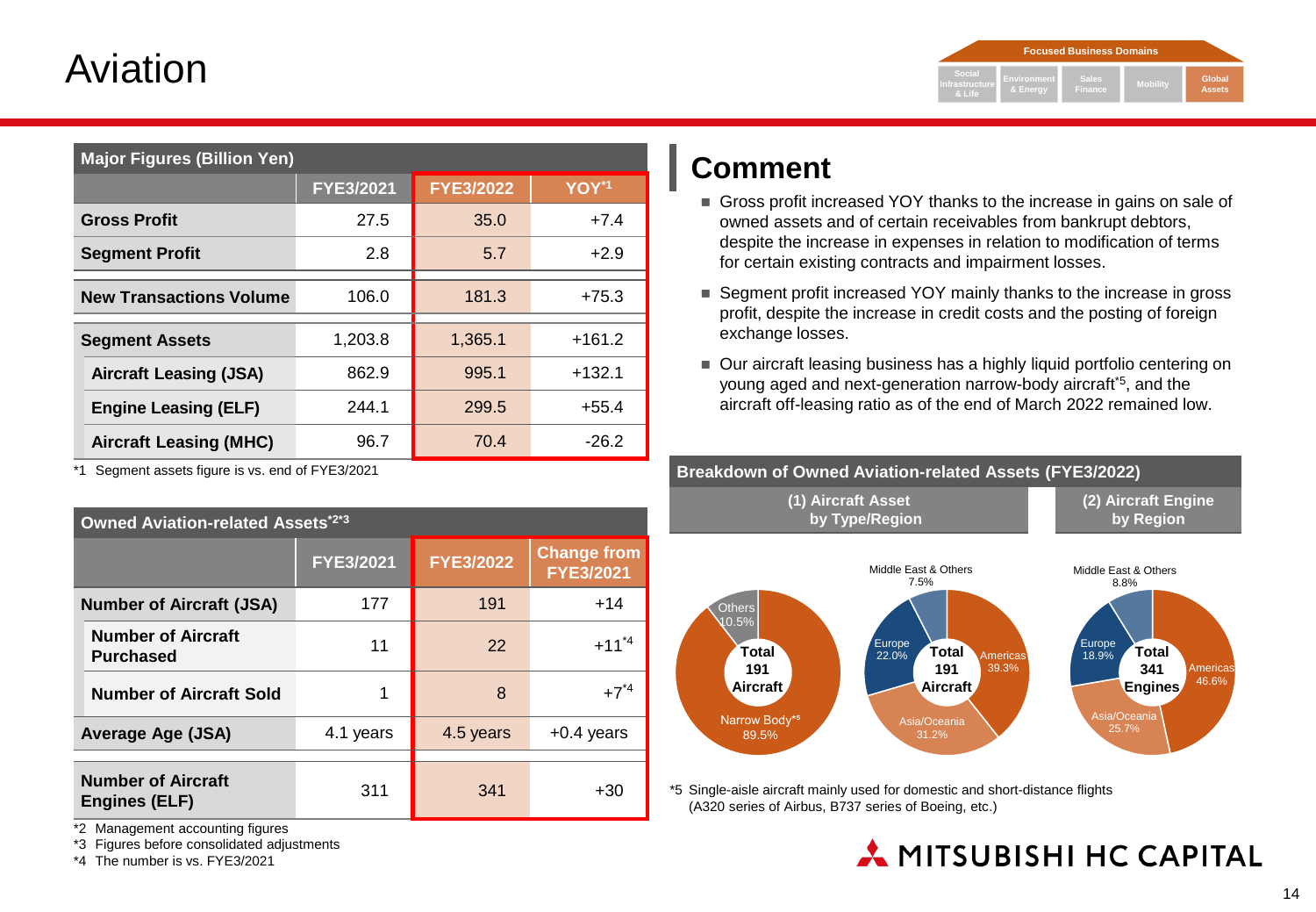## **Logistics**

|                                           | <b>Focused Business Domains</b> |                         |                 |                         |
|-------------------------------------------|---------------------------------|-------------------------|-----------------|-------------------------|
| Social<br><b>Infrastructure</b><br>& Life | <b>Environment</b><br>& Energy  | <b>Sales</b><br>Finance | <b>Mobility</b> | Global<br><b>Assets</b> |

| <b>Major Figures (Billion Yen)</b> |           |                  |          |  |  |  |  |
|------------------------------------|-----------|------------------|----------|--|--|--|--|
|                                    | FYE3/2021 | <b>FYE3/2022</b> | YOY*1    |  |  |  |  |
| <b>Gross Profit</b>                | 5.0       | 7.7              | $+2.6$   |  |  |  |  |
| <b>Segment Profit</b>              | 1.8       | 2.7              | $+0.8$   |  |  |  |  |
| <b>New Transactions Volume</b>     | 75.1      | 78.0             | $+2.8$   |  |  |  |  |
| <b>Segment Assets</b>              | 545.5     | 1,063.2          | $+517.7$ |  |  |  |  |
| <b>Marine Containers</b>           | 223.5     | 736.5            | $+512.9$ |  |  |  |  |
| <b>Railway Freight Cars</b>        | 195.7     | 223.2            | $+27.4$  |  |  |  |  |
| <b>Shipping and Others</b>         | 126.1     | 103.4            | $-22.7$  |  |  |  |  |

\*1 Segment assets figure is vs. end of FYE3/2021

| <b>Owned Logistics-related Assets*2</b>                     |                  |                                        |          |  |  |  |  |
|-------------------------------------------------------------|------------------|----------------------------------------|----------|--|--|--|--|
|                                                             | <b>FYE3/2021</b> | <b>Change from</b><br><b>FYE3/2021</b> |          |  |  |  |  |
| <b>Marine Container Fleet</b><br>$(TEU 1,000^{3})$          | 1,515            | $3,492^{5}$                            | $+1,977$ |  |  |  |  |
| <b>Marine Container Fleet</b><br>(CEU 1,000 <sup>*4</sup> ) | 1,659            | $3,701^{5}$                            | $+2,042$ |  |  |  |  |
| Number of<br><b>Railway Freight Cars</b>                    | 20,554           | 21,818                                 | $+1,264$ |  |  |  |  |

\*2 Management accounting figures

\*3 TEU: Twenty Feet Equivalent Unit (unit equivalent to the capacity of a 20-feet long container)

\*4 CEU: Cost Equivalent Unit (unit equivalent to the cost of a 20-feet long container)

#### **Comment**

- Gross profit increased YOY thanks to the acquisition of CAI<sup>+6</sup> in addition to the steady performance of BIL, despite the posting of onetime expenses in connection with reconfiguration of portfolio in railway freight car leasing business.
- Segment profit increased YOY mainly thanks to the increase in gross profit and in equity-method investment gains in the auto leasing business, while the expenses (1.5 billion yen) for acquiring CAI were posted.
- Segment assets increased compared to the end of FYE3/2021 thanks to the acquisition of CAI.
- \*6 The profit from the time of acquisition to the end of December (for approx. 1 month) was consolidated

#### **History of Marine Container Fleet of BIL and CAI (TEU 1,000) \*7**

 $\blacksquare$  In terms of the number of owned marine containers, MHC Group has grown to one of the 2nd largest companies in the world upon the acquisition of CAI.



\*7 The figures of CAI for FYE3/2019 through FYE3/2021 are pre-acquisition figures provided for reference

#### MITSUBISHI HC CAPITAL

\*5 Sum of BIL and CAI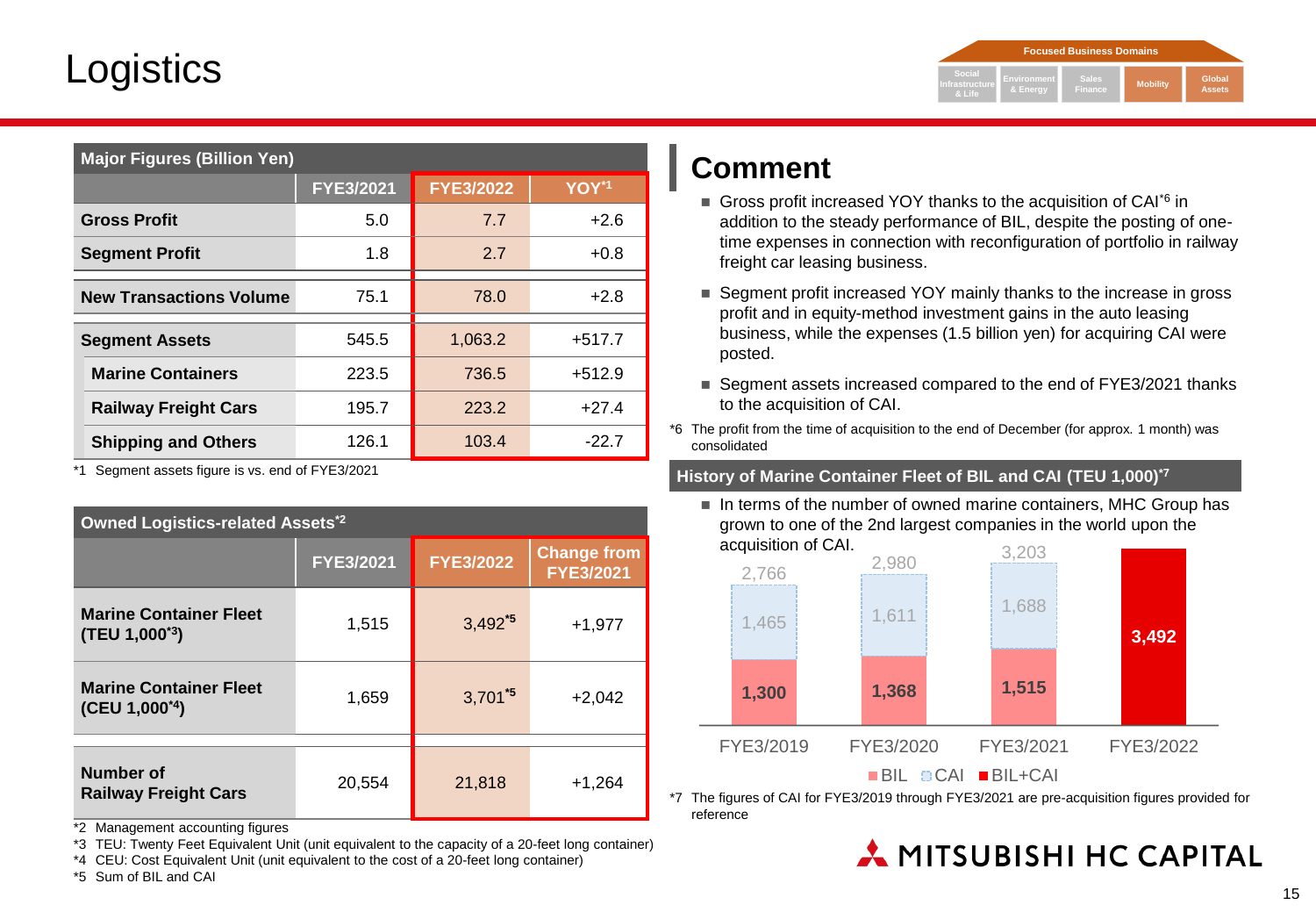|                 | <b>Focused Business Domains</b>                                                                       |        |
|-----------------|-------------------------------------------------------------------------------------------------------|--------|
| <b>Mobility</b> | <b>Social</b><br>Global<br><b>Sales</b><br><b>Mobility</b><br>Assets<br>& Energy<br>Finance<br>& Life | Others |





#### **Comment**

■ Segment profit increased YOY thanks to the increase in the gain on sales of vehicles for which the leasing term matured in Japan and overseas, etc., responding to the high demand for used vehicles on a global basis.

| <b>Major Figures (Billion Yen)</b>                                                                                   |                                                                                       |                  |         |  |  |  |  |  |
|----------------------------------------------------------------------------------------------------------------------|---------------------------------------------------------------------------------------|------------------|---------|--|--|--|--|--|
|                                                                                                                      | <b>FYE3/2021</b>                                                                      | <b>FYE3/2022</b> | YOY*    |  |  |  |  |  |
| <b>Gross Profit</b>                                                                                                  | 12.0                                                                                  | 14.9             | $+2.8$  |  |  |  |  |  |
| <b>Segment Profit</b>                                                                                                | 0.7                                                                                   | 1.9              | $+1.1$  |  |  |  |  |  |
| <b>New Transactions Volume</b>                                                                                       | 48.0                                                                                  | 55.7             | $+7.6$  |  |  |  |  |  |
| <b>Segment Assets</b>                                                                                                | 161.1                                                                                 | 174.8            | $+13.6$ |  |  |  |  |  |
| <b>Domestic</b>                                                                                                      | 99.3                                                                                  | 98.0             | $-1.3$  |  |  |  |  |  |
| <b>Overseas</b><br>the contract of the contract of the contract of the contract of the contract of<br>$\overline{a}$ | 61.7<br>$\mathbf{r}$ $\mathbf{r}$ $\mathbf{r}$ $\mathbf{r}$ $\mathbf{r}$ $\mathbf{r}$ | 76.7             | $+15.0$ |  |  |  |  |  |

#### **Comment**

- Gross profit increased YOY thanks to the increase in profits from the healthcare-related fund, etc.
- Segment profit decreased YOY due to the posting of credit costs on payment deferrals by some customers in infrastructure-related businesses.

| <b>Major Figures (Billion Yen)</b>    |           |                  |         |  |  |  |  |  |
|---------------------------------------|-----------|------------------|---------|--|--|--|--|--|
|                                       | FYE3/2021 | <b>FYE3/2022</b> | YOY*    |  |  |  |  |  |
| <b>Gross Profit</b>                   | 14.0      | 15.3             | $+1.3$  |  |  |  |  |  |
| <b>Segment Profit</b>                 | $-0.2$    | $-3.4$           | $-3.1$  |  |  |  |  |  |
| <b>New Transactions Volume</b>        | 56.5      | 58.5             | $+1.9$  |  |  |  |  |  |
| <b>Segment Assets</b>                 | 355.7     | 355.5            | $-0.2$  |  |  |  |  |  |
| <b>Healthcare</b>                     | 157.3     | 162.8            | $+5.4$  |  |  |  |  |  |
| Infrastructure &<br><b>Investment</b> | 111.6     | 132.5            | $+20.9$ |  |  |  |  |  |
| <b>Others</b>                         | 86.7      | 60.1             | $-26.5$ |  |  |  |  |  |

| * Segment assets figure is vs. end of FYE3/2021 |  |
|-------------------------------------------------|--|
|-------------------------------------------------|--|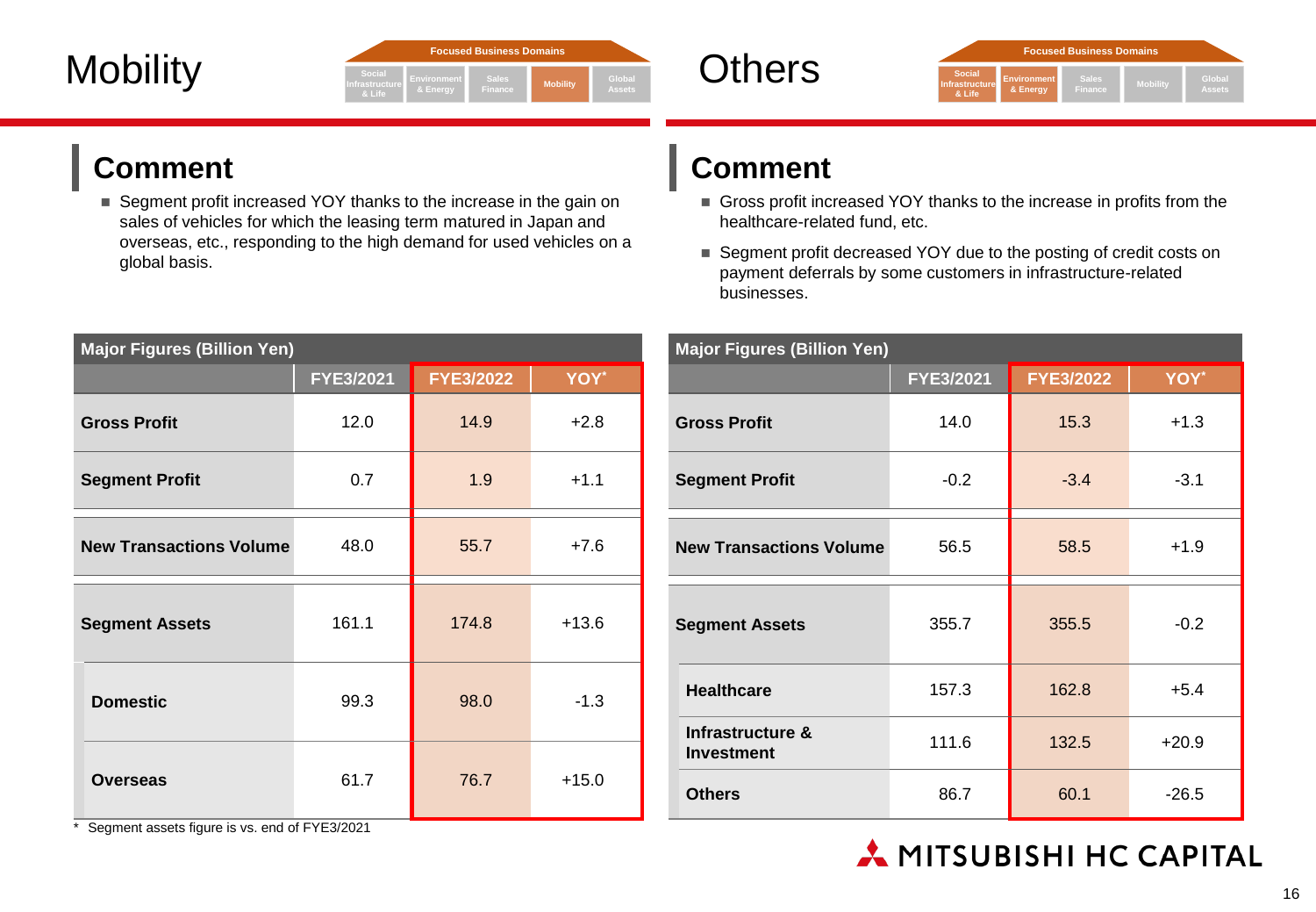## Organizational Changes

■ Toward the new Medium-term Management Plan scheduled to start from FYE3/2024, organizations with similar functions and roles were integrated as of April 1, 2022.The organizational levels of the business departments, which differed under the former two companies, have been unified and reorganized into three domains: "(1) customers/partners domain", "(2) Global Business Domain", and "(3) specialized business domain".

|                                                                    | <b>Business Management Division</b>                    |                                                 |                                                                  |                                            |             | <b>Customer Business Division</b>                                                                    |        |                    |                 |                        |  |                                                                             |                                  |                                                    |                       |                                         |                                                      |                 |                                                                          |                                                                          |                               |                                                           |
|--------------------------------------------------------------------|--------------------------------------------------------|-------------------------------------------------|------------------------------------------------------------------|--------------------------------------------|-------------|------------------------------------------------------------------------------------------------------|--------|--------------------|-----------------|------------------------|--|-----------------------------------------------------------------------------|----------------------------------|----------------------------------------------------|-----------------------|-----------------------------------------|------------------------------------------------------|-----------------|--------------------------------------------------------------------------|--------------------------------------------------------------------------|-------------------------------|-----------------------------------------------------------|
| <b>Business</b><br><b>Strategic</b><br>Planning<br><b>Division</b> | Hitachi<br>Group<br><b>Business</b><br><b>Division</b> | Corporate<br><b>Business</b><br><b>Division</b> | Vendor<br><b>Solutions</b><br><b>Business</b><br><b>Division</b> | LIFE<br><b>Business</b><br><b>Division</b> | Environment | <b>Mobility</b><br>& Energy Solutions<br><b>Business Business Region</b><br><b>Division Division</b> | Europe | Americas<br>Region | China<br>Region | <b>ASEAN</b><br>Region |  | <b>Business Overseas</b><br><b>Promotion Management</b><br>Division Company | East<br>Japan<br>Area<br>Company | Central<br>Japan<br>Area<br><b>Company Company</b> | West<br>Japan<br>Area | Machinery<br><b>Business</b><br>Company | Real<br>Estate<br><b>Business</b><br><b>Division</b> | <b>Division</b> | <b>Aviation</b> Logistics<br><b>Business Business</b><br><b>Division</b> | Renewable Infrastructure<br>Energy<br><b>Business</b><br><b>Division</b> | Investment<br><b>Division</b> | Healthcare<br><b>Business</b><br><b>Business Division</b> |

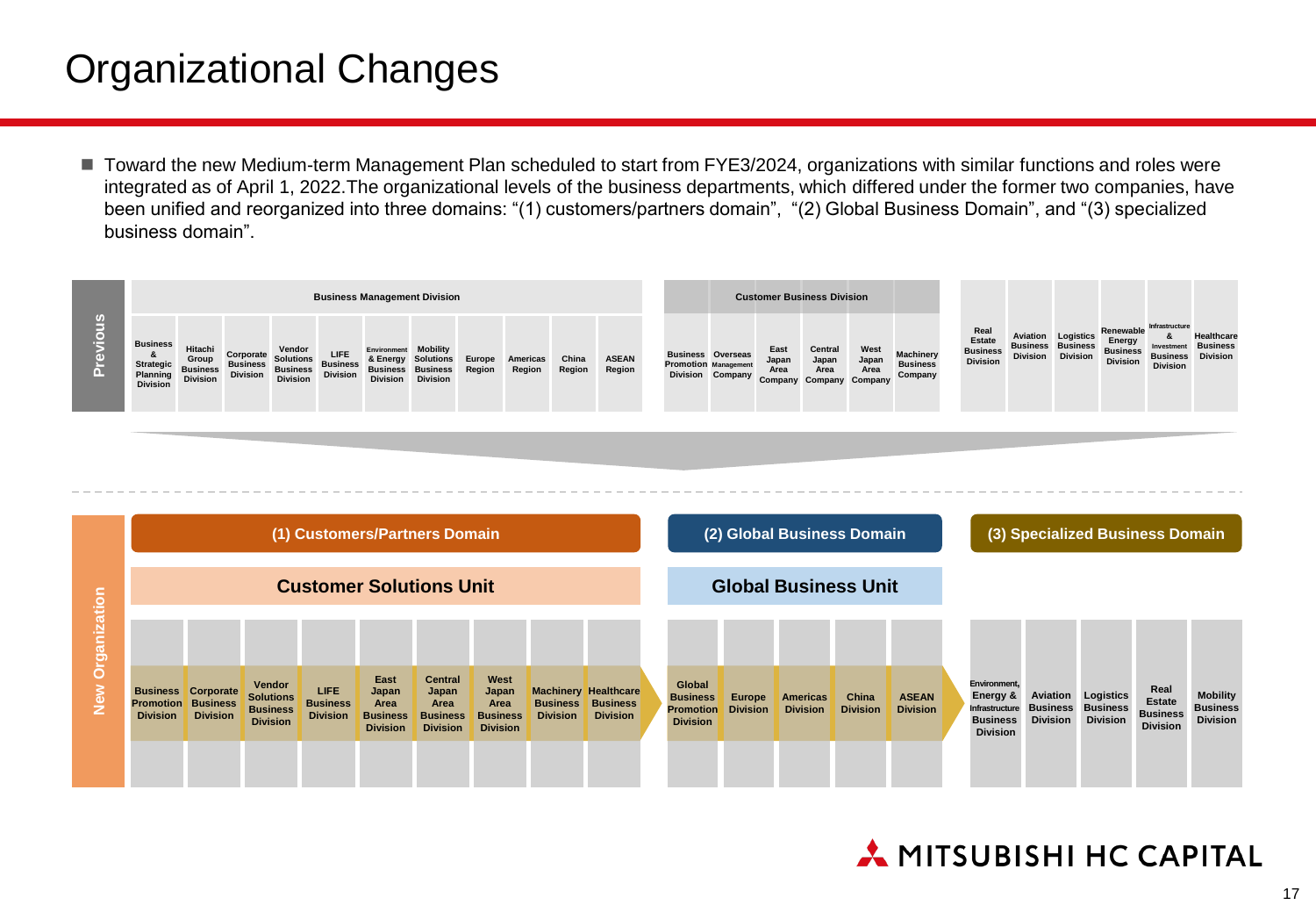## New Reporting Segments from 1Q FYE3/2023 (Planned)

Along with the organizational changes effective on April 1, 2022, we plan to change the reporting segments as follows from 1Q FYE3/2023.

| <b>Until FYE3/2022</b> |                        |                                           |                                 |                                 |  |  |
|------------------------|------------------------|-------------------------------------------|---------------------------------|---------------------------------|--|--|
|                        |                        | <b>Reporting Segments</b>                 | FYE3/2022<br>(Billion Yen)      |                                 |  |  |
|                        |                        |                                           | <b>Segment</b><br><b>Assets</b> | <b>Segment</b><br><b>Profit</b> |  |  |
| Α                      |                        | <b>Customer Business</b>                  | 2,002.1                         | 33.4                            |  |  |
| B                      |                        | <b>Account Solution</b>                   | 2,353.4                         | 26.9                            |  |  |
| C                      | <b>Vendor Solution</b> |                                           | 424.6                           | 3.0                             |  |  |
| D                      | LIFE                   |                                           | 312.7                           | 4.8                             |  |  |
| E                      | <b>Real Estate</b>     |                                           | 974.9<br>19.1                   |                                 |  |  |
| F                      |                        | <b>Environment &amp; Renewable Energy</b> | 315.4                           | 7.0                             |  |  |
| G                      | <b>Aviation</b>        |                                           | 1,365.1                         | 5.7                             |  |  |
| н                      | <b>Logistics</b>       |                                           | 1,063.2                         | 2.7                             |  |  |
| T                      | <b>Mobility</b>        |                                           | 174.8                           | 1.9                             |  |  |
| J                      |                        | <b>Healthcare</b>                         | 162.8                           |                                 |  |  |
| K                      | <b>Others</b>          | Infrastructure & Investment               | 132.5                           | $-3.4$                          |  |  |
| L                      |                        | <b>Others</b>                             | 60.1                            |                                 |  |  |
|                        | <b>Adjustments</b>     |                                           | 3.2                             | $-2.1$                          |  |  |
| <b>Total</b>           |                        | 9.345.3                                   | 99.4                            |                                 |  |  |

| <b>From FYE3/2023</b>                                     |                            |                                                 |                                 |  |  |  |  |  |  |
|-----------------------------------------------------------|----------------------------|-------------------------------------------------|---------------------------------|--|--|--|--|--|--|
|                                                           | <b>Before</b>              | (Ref. <sup>1</sup> )<br>FYE3/2022 (Billion Yen) |                                 |  |  |  |  |  |  |
| <b>Reporting Segments</b>                                 |                            | <b>Segment</b><br><b>Assets</b>                 | <b>Segment</b><br><b>Profit</b> |  |  |  |  |  |  |
| <b>Customer Solutions</b>                                 | B<br>D<br>Δ<br>$L^*$ 4     | 3,337.6                                         | 32.7                            |  |  |  |  |  |  |
| <b>Global Business</b>                                    | $\mathsf{I}^*$ 5<br>В<br>Α | 2,316.3                                         | 41.2                            |  |  |  |  |  |  |
| <b>Environment, Energy &amp;</b><br><b>Infrastructure</b> | K<br>F                     | 417.9                                           | 2.2                             |  |  |  |  |  |  |
| <b>Aviation</b>                                           | G                          | 1,365.1                                         | 5.6                             |  |  |  |  |  |  |
| <b>Logistics</b>                                          | H                          | 1,026.7                                         | 0.8                             |  |  |  |  |  |  |
| <b>Real Estate</b>                                        | Е                          | 712.7                                           | 12.3                            |  |  |  |  |  |  |
| <b>Mobility</b>                                           | $H*6$                      | 129.4                                           | 3.1                             |  |  |  |  |  |  |
| <b>Adjustments</b>                                        |                            | 39.3                                            | 1.1                             |  |  |  |  |  |  |
| <b>Total</b>                                              |                            | 9,345.3                                         | 99.4                            |  |  |  |  |  |  |

A MITSUBISHI HC CAPITAL

\*1 FYE3/2022 results converted into new reporting segments in a simplified manner as reference values

\*2 Real estate leasing transferred from Real Estate

\*3 PFI business and corporate investment transferred from Infrastructure & Investment

\*4 Purchasing and sales business of secondhand property and trust business transferred from Others

\*5 Mobility business in Europe transferred from Mobility

\*6 Auto leasing transferred from Logistics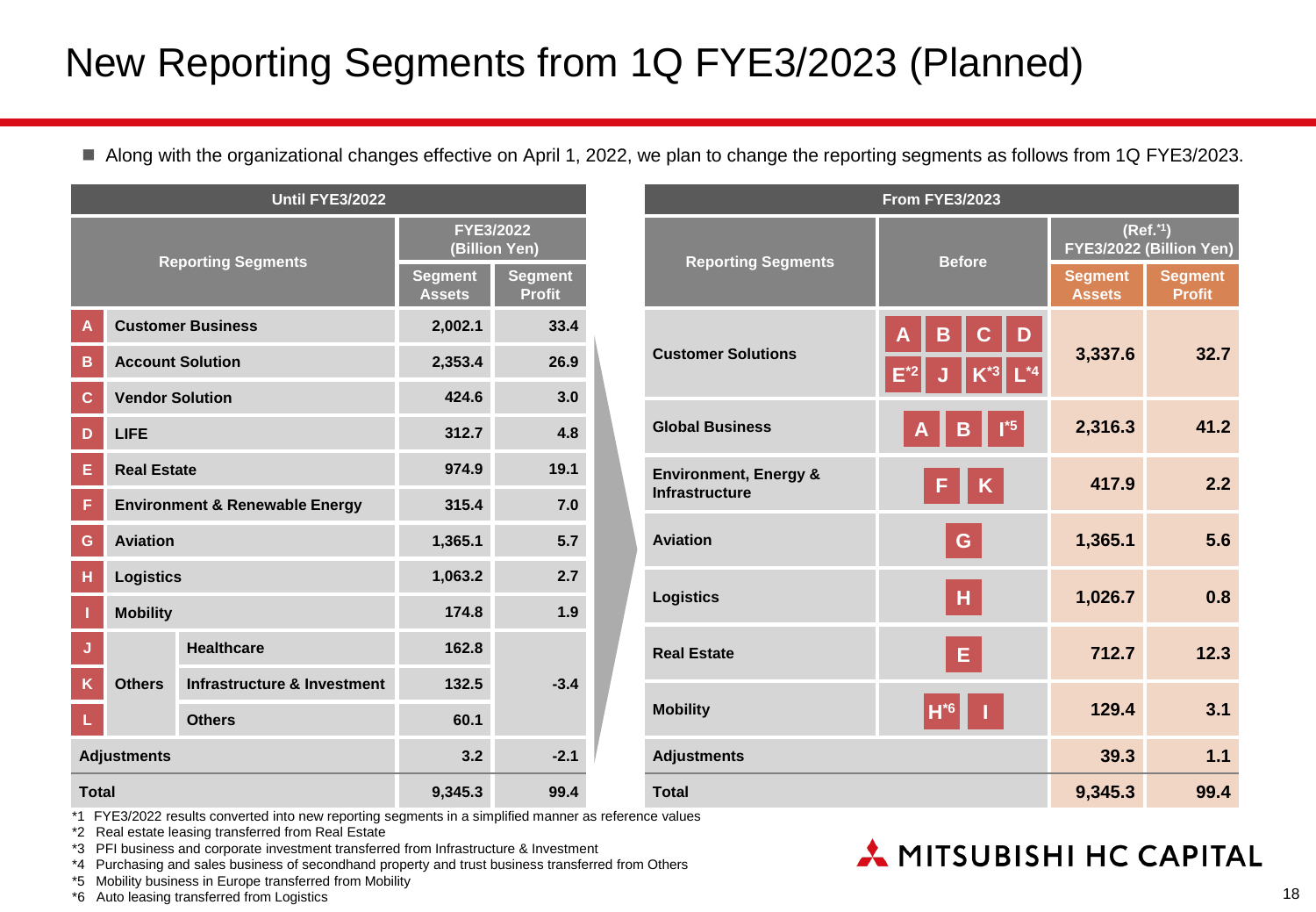## III. Financial Forecast for FYE3/2023

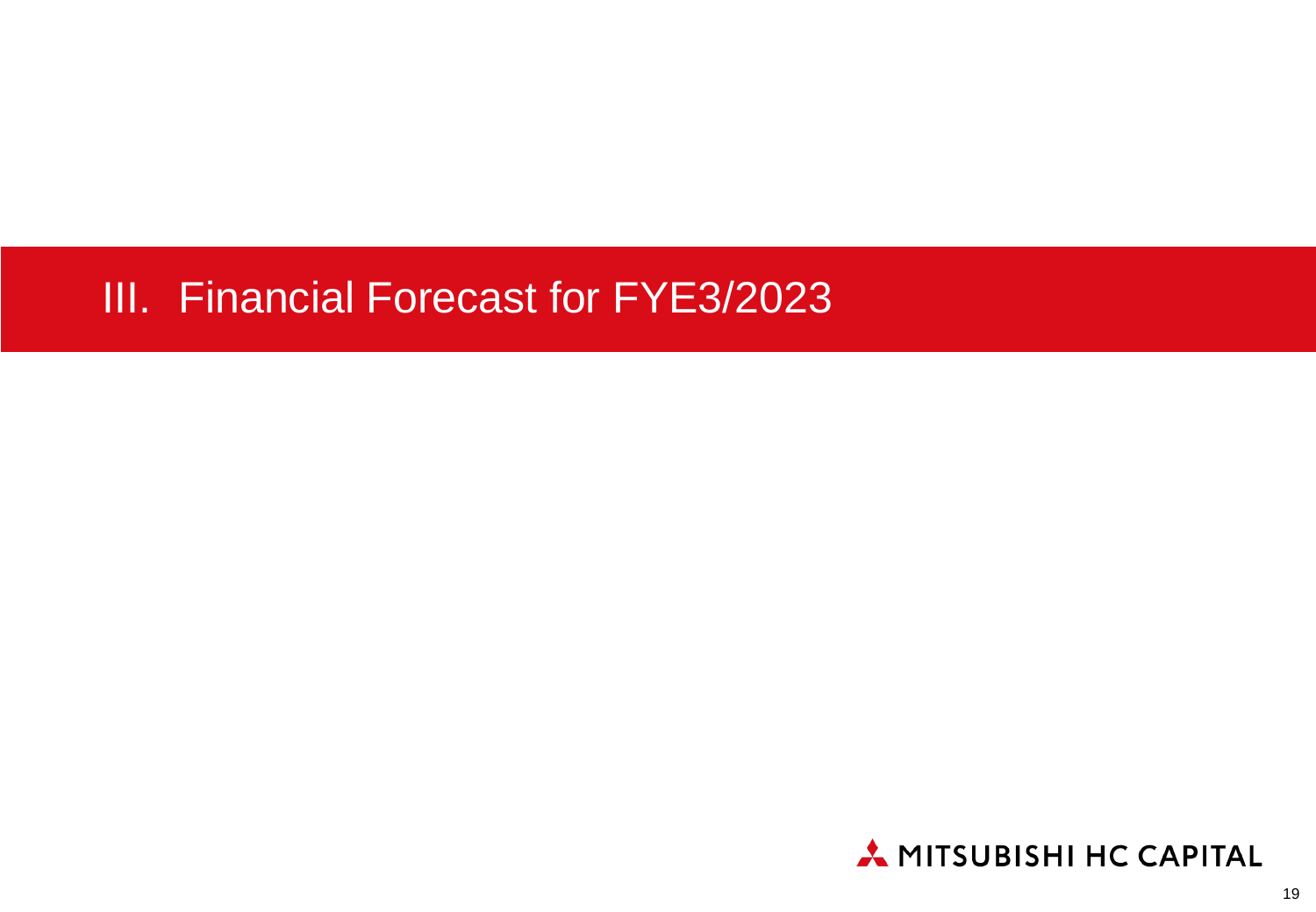## Financial Forecast for FYE3/2023

- Net income attributable to owners of the parent for FYE3/2023 is projected to be 110.0 billion yen, increased by 10.5 billion yen YOY, thanks to various reasons including business growth and decrease in credit costs and impairment losses. This net income forecast for FYE3/2023 (110.0 billion yen) reaches record-high profit exceeding that for FYE3/2020 (101.4 billion yen\*1), the fiscal year just before the COVID-19 pandemic.
- ROA<sup>\*2</sup> in FYE3/2023 is estimated to be 1.1%, up 0.1pt YOY, and ROE<sup>\*2</sup> is estimated to be 8.2%, up 0.2pt YOY, by increasing profits through strategic resource/asset re-allocation focusing on profitability.
- OHR<sup>\*3</sup> is estimated to be 54.1%, down 0.5pt YOY, by steady business growth, in spite of an increase of expenses associated with the promotion of business activities.
- We estimate the annual dividend per share of 31 yen, up 3 yen YOY (interim dividend of 15 yen and year-end dividend of 16 yen) and a payout ratio of 40.5%.

|                | (Billion Yen)                                                           | <b>FYE3/2022</b> | FYE3/2023*4*5 | <b>YOY</b><br><b>Change</b> | <b>YOY</b><br>Change (%) |
|----------------|-------------------------------------------------------------------------|------------------|---------------|-----------------------------|--------------------------|
| 1              | <b>Net Income Attributable</b><br>to Owners of the Parent (Billion Yen) | 99.4             | 110.0         | $+10.5$                     | $+10.7%$                 |
| $\overline{2}$ | ROA <sup>*2</sup>                                                       | 1.0%             | 1.1%          | $+0.1$ pt                   |                          |
| $\mathbf{3}$   | ROE <sup>*2</sup>                                                       | 8.0%             | 8.2%          | $+0.2pt$                    |                          |
| 4              | OHR <sup>*3</sup>                                                       | 54.6%            | 54.1%         | $-0.5pt$                    |                          |
| $5\phantom{1}$ | <b>Dividend per Share (Yen)</b>                                         | 28.00            | 31.00         | $+3.00$                     |                          |
| $6\phantom{1}$ | <b>Payout Ratio</b>                                                     | 40.4%            | 40.5%         | $+0.1$ pt                   |                          |

\*1 Simple sums of MUL (J-GAAP basis) and HC (IFRS basis)

\*2 Based on net income

\*3 SG&A expenses divided by (gross profit + non-operating income/expenses), but SG&A expenses and non-operating income/expenses do not include credit costs

\*4 Forecast as of May 16, 2022

\*5 The assumed foreign exchange rates are \$1=¥120, £1=¥158, €1=¥134

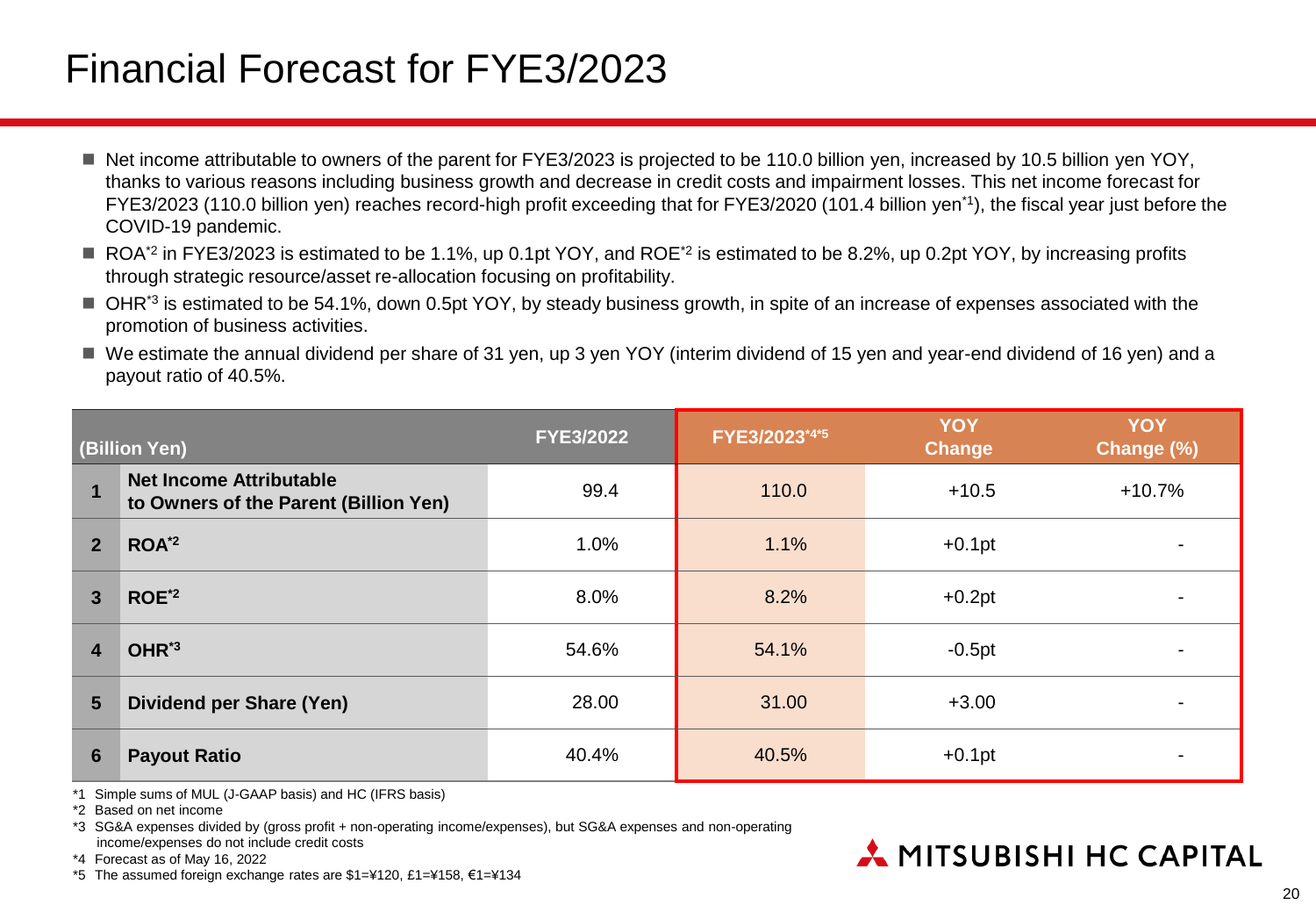## History of Major Figures

|                                     |                          |              | <b>FYE3/2019</b>         |                             |              | <b>FYE3/2020</b>       |                      | FYE3/2021           |                          |                             | <b>FYE</b><br>3/2022        | FYE3/2023*1<br>(Forecast)               |            |
|-------------------------------------|--------------------------|--------------|--------------------------|-----------------------------|--------------|------------------------|----------------------|---------------------|--------------------------|-----------------------------|-----------------------------|-----------------------------------------|------------|
| (Billion Yen)                       |                          | HC<br>(IFRS) | <b>MUL</b><br>$(J-GAAP)$ | <b>Simple</b><br><b>Sum</b> | HC<br>(IFRS) | <b>MUL</b><br>(J-GAAP) | <b>Simple</b><br>Sum | <b>HC</b><br>(IFRS) | <b>MUL</b><br>$(J-GAAP)$ | <b>Simple</b><br><b>Sum</b> | <b>MHC</b><br><b>Result</b> | <b>Forecast for</b><br><b>FYE3/2023</b> | <b>YOY</b> |
|                                     | Net Income <sup>*2</sup> | 19.3         | 68.7                     | 88.1                        | 30.6         | 70.7                   | 101.4                | 32.0                | 55.3                     | 87.3                        | 99.4                        | 110.0                                   | $+10.5$    |
| 2 <sup>1</sup>                      | ROA <sup>*3</sup>        | 0.5%         | $1.2\%$                  | .0%                         | 0.8%         | 1.2%                   | 1.0%                 | 0.9%                | 0.9%                     | 0.9%                        | 1.0%                        | 1.1%                                    | $+0.1pt$   |
| ROE <sup>*3</sup><br>3 <sup>1</sup> |                          | 5.1%         | 9.4%                     | 8.0%                        | 8.1%         | 9.2%                   | 8.9%                 | 8.0%                | 7.0%                     | 7.3%                        | 8.0%                        | 8.2%                                    | $+0.2pt$   |

**History of Net Income**

Aim for increase in net income for two consecutive terms and the record-high profits



\*1 The assumed foreign exchange rates for FYE3/2023 are \$1=¥120, £1=¥158, €1=¥134

\*2 For MUL, net income attributable to owners of the parent under J-GAAP For HC, net income attributable to owners of the parent under IFRS

\*3 Based on net income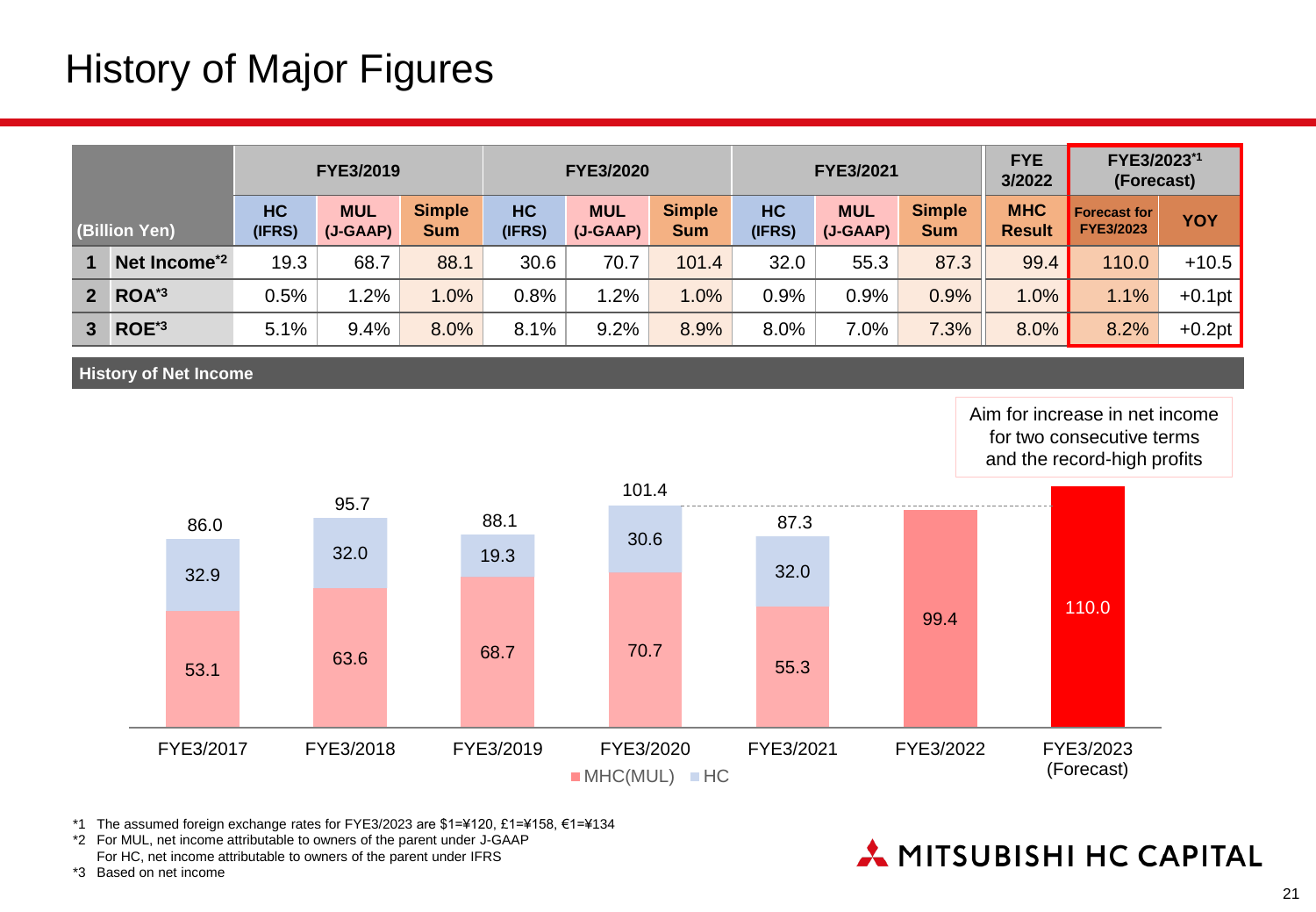## Increase/Decrease in Net Income Attributable to Owners of the Parent (Forecast)



(Note 1) (1) to (4) are based on figures before tax. Taxes are included in (5)

(Note 2) Because of rounding, sum of the figures (1) to (5) do not match the amount of an increase in net income (10.5 billion yen)

Gross profit + non-operating income/expenses

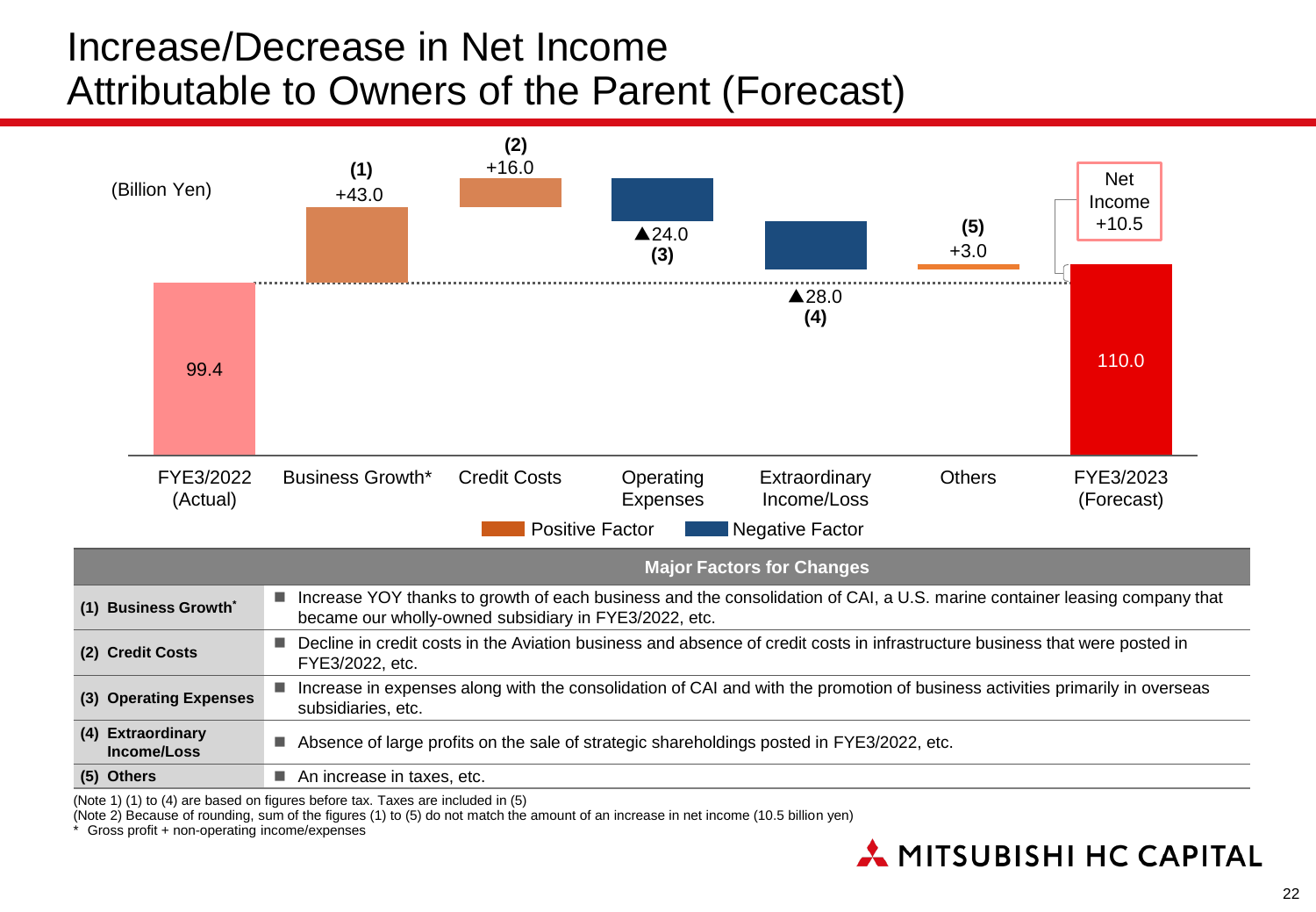## Dividend Forecast for FYE3/2023

 We will return profits to shareholders by distributing dividends; the annual dividend per share is estimated to be 31 yen, up 3 yen YOY in line with our expected target for the payout ratio of approx. 40% during the period of the new Medium-term Management Plan scheduled to start in April 2023. Assuming net income of 110.0 billion yen and dividend per share of 31 yen, the payout ratio is estimated to be 40.5%.

#### **Dividend History of MHC (MUL)**



\*1 MUL's results from FYE3/2014 to FYE3/2021

\*2 Includes special dividends (dividends of 40.0 yen per share) in FYE3/2020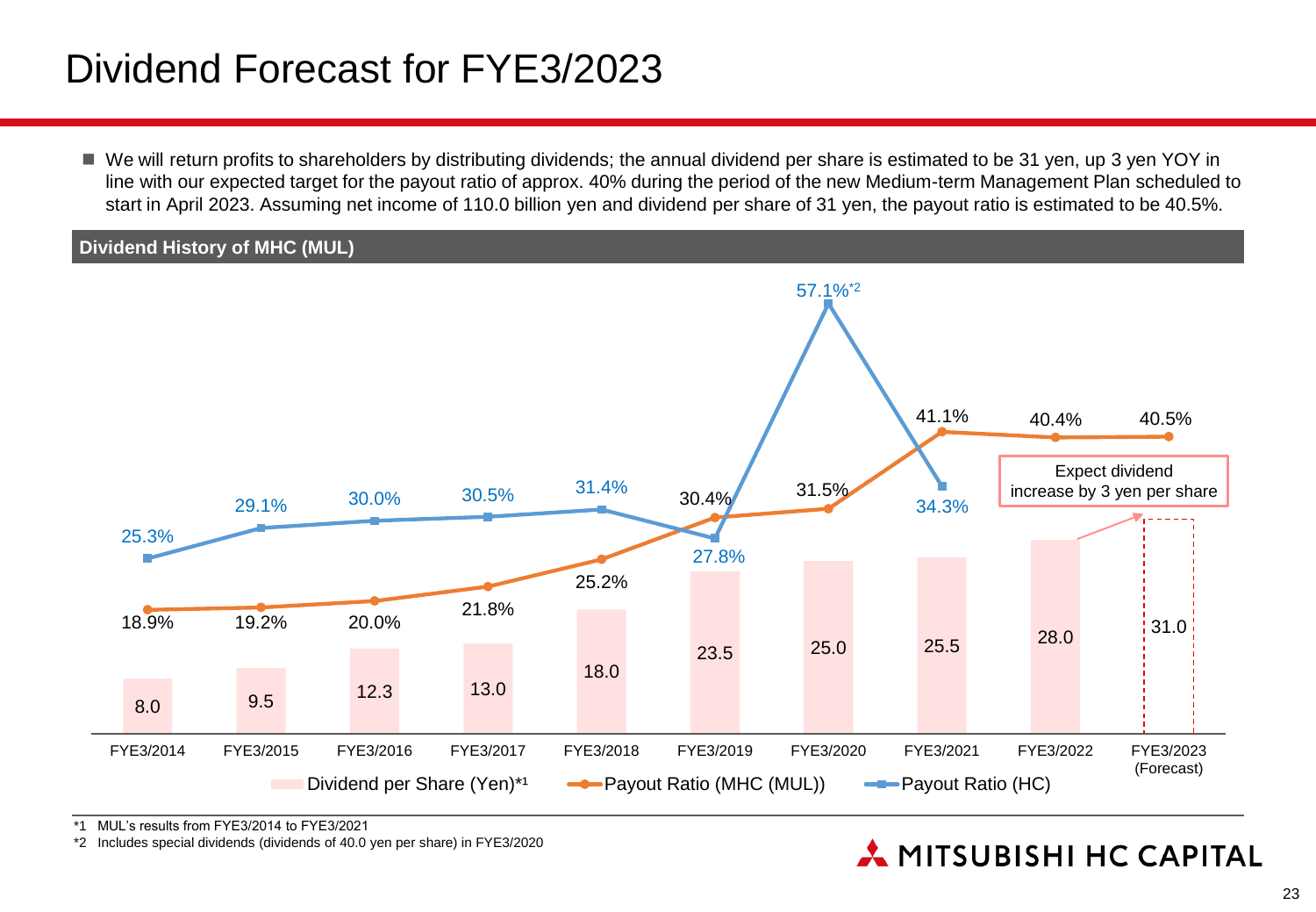## IV. Medium- to Long-term Management Direction

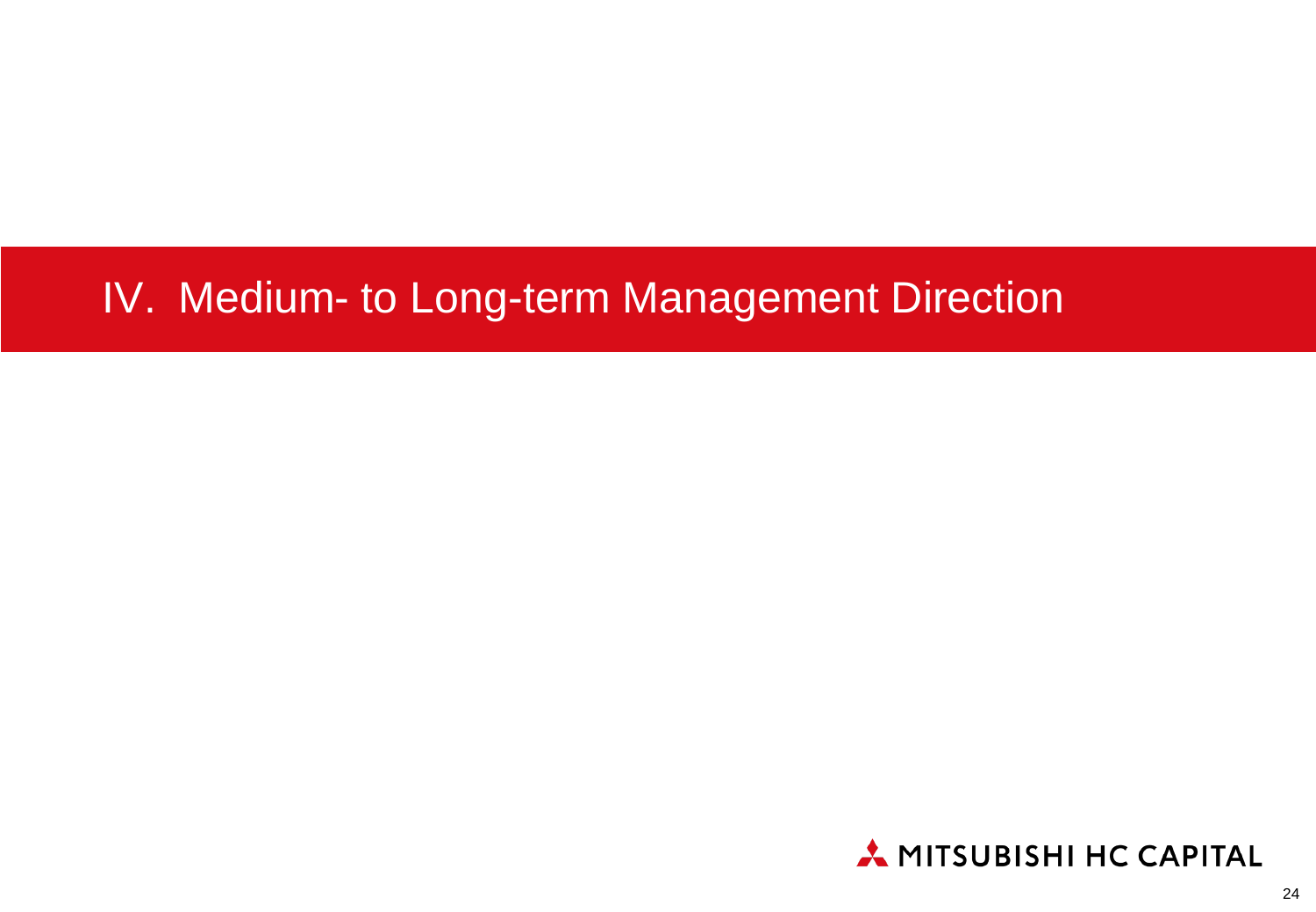## Basic Management Policy



#### **Our Mission** ~Our long-term goal~

**Contribute to a prosperous and sustainable future by creating social value through maximizing the potential of assets.**

**Our Vision** ~Objectives to achieve our long-term goal~

- **Solve social issues by developing unique and progressive businesses with consideration for the global environment.**
- **Aim for sustainable growth through value co-creation with diverse stakeholders across the globe.**
- **Enhance corporate value by evolving our business model through utilizing digital technology and data.**
- **Foster an "open, creative and engaging**" **corporate culture that shapes each and every employee's motivation and pride.**
- **Aim to be a trusted company by complying with laws and regulations, as well as implementing ethical corporate management.**

**Action Principles** <sup>- "Values and mindset to be held" and "actions to be taken"</sup> by each and every employee~

- **Challenge :Challenge ourselves to look forward to the future with a sense of responsibility and commitment.**
- **Digital :Drive digital innovation and expertise.**
- **Communication :Communicate openly and honestly to build mutual understanding and trust.**
- **Diversity :Embrace diversity and respect each other.**
- **Sustainability :Act in harmony with people, society and the earth to create a sustainable world.**
- **Integrity :Maintain the highest standards of ethics and integrity.**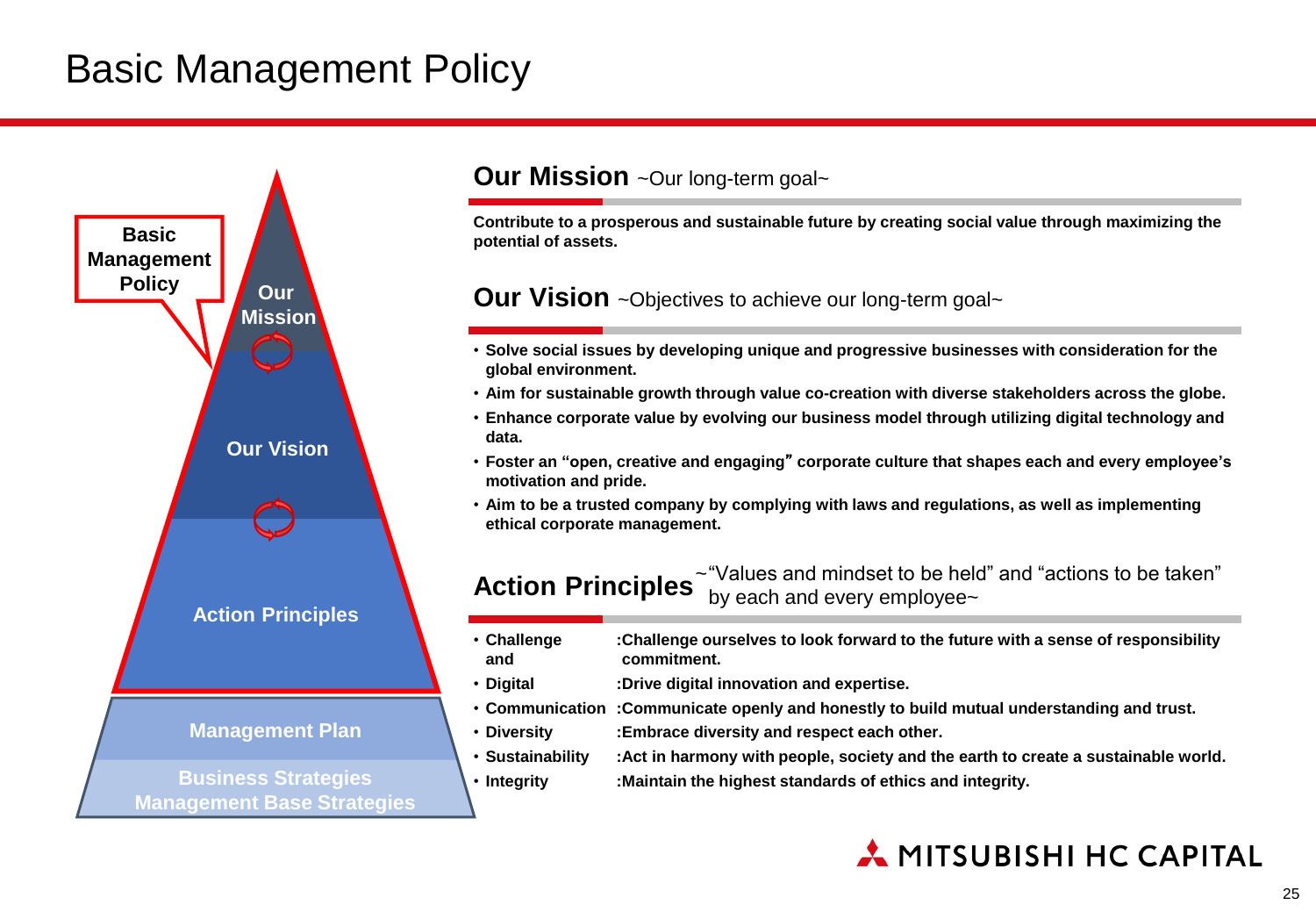## Our 10-year Vision

- We will achieve "Our 10-year Vision" by implementing Medium-term Management Plans in three phases. The new Medium-term Management Plan starting in FYE3/2024 is set as phase one, 'hop', followed by the Management Plans as phase two, 'step', and phase three, 'jump'.
- Our expected target of ROA<sup>\*</sup> is approx. 1.5% and of ROE<sup>\*</sup> is approx. 10% for FYE3/2026, the final fiscal year of the "hop" phase. The expected target of payout ratio for the period of the new Medium-term Management Plan is aimed to be approx. 40%.

**Together we innovate, challenge and explore the frontiers of the future To achieve our mission, continue to be an "innovator (who ventures into unexplored** 



\* ROA and ROE are based on net income

#### A MITSUBISHI HC CAPITAL

**Our 10-year**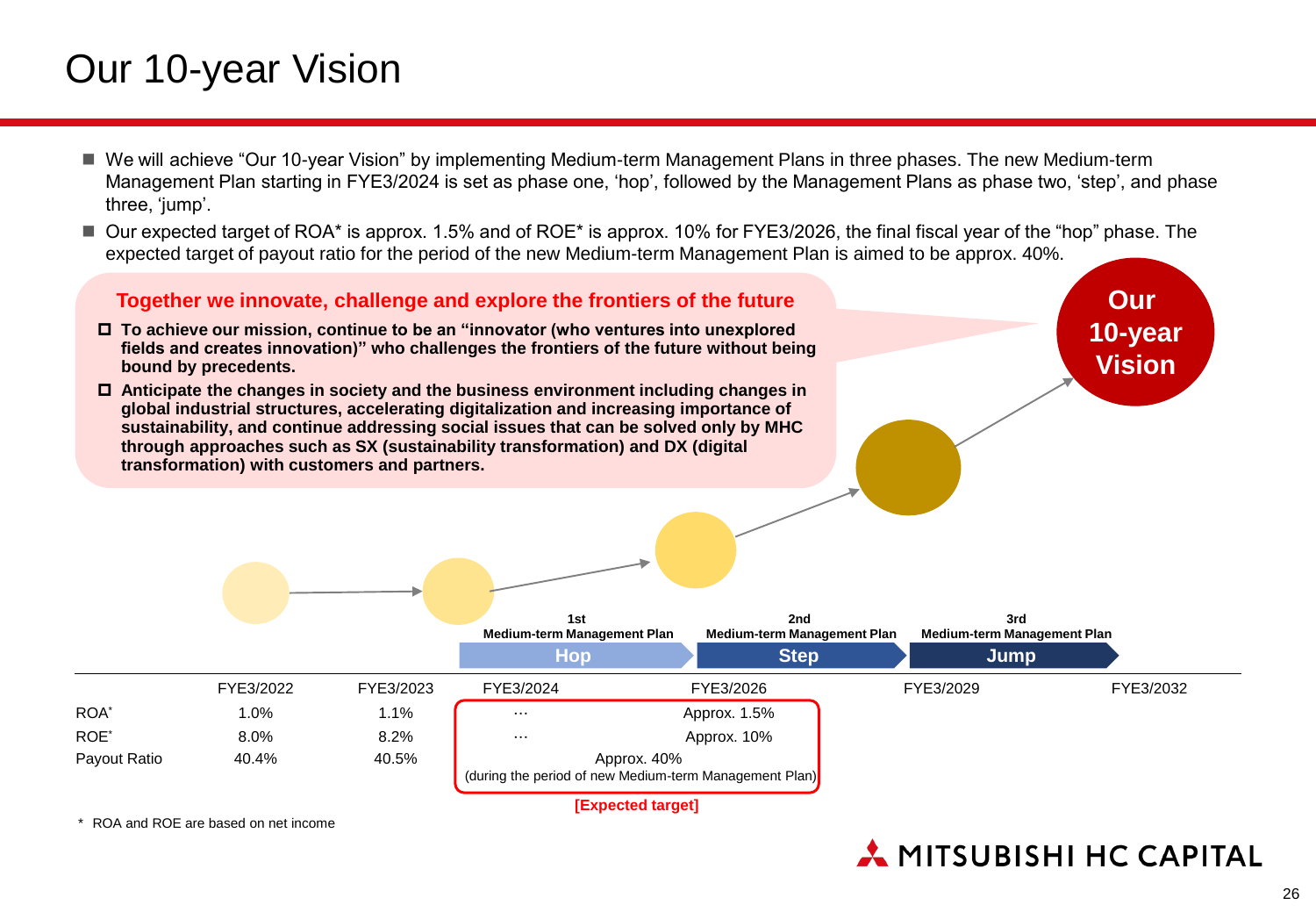## Medium- to Long-term Management Direction: Toward Our 10-year Vision

- Achieve "Our 10-year Vision" by promoting CX through "SX / DX" and "Business Portfolio Transformation".
- We can achieve "Customer Experience" by implementing "Corporate Transformation".

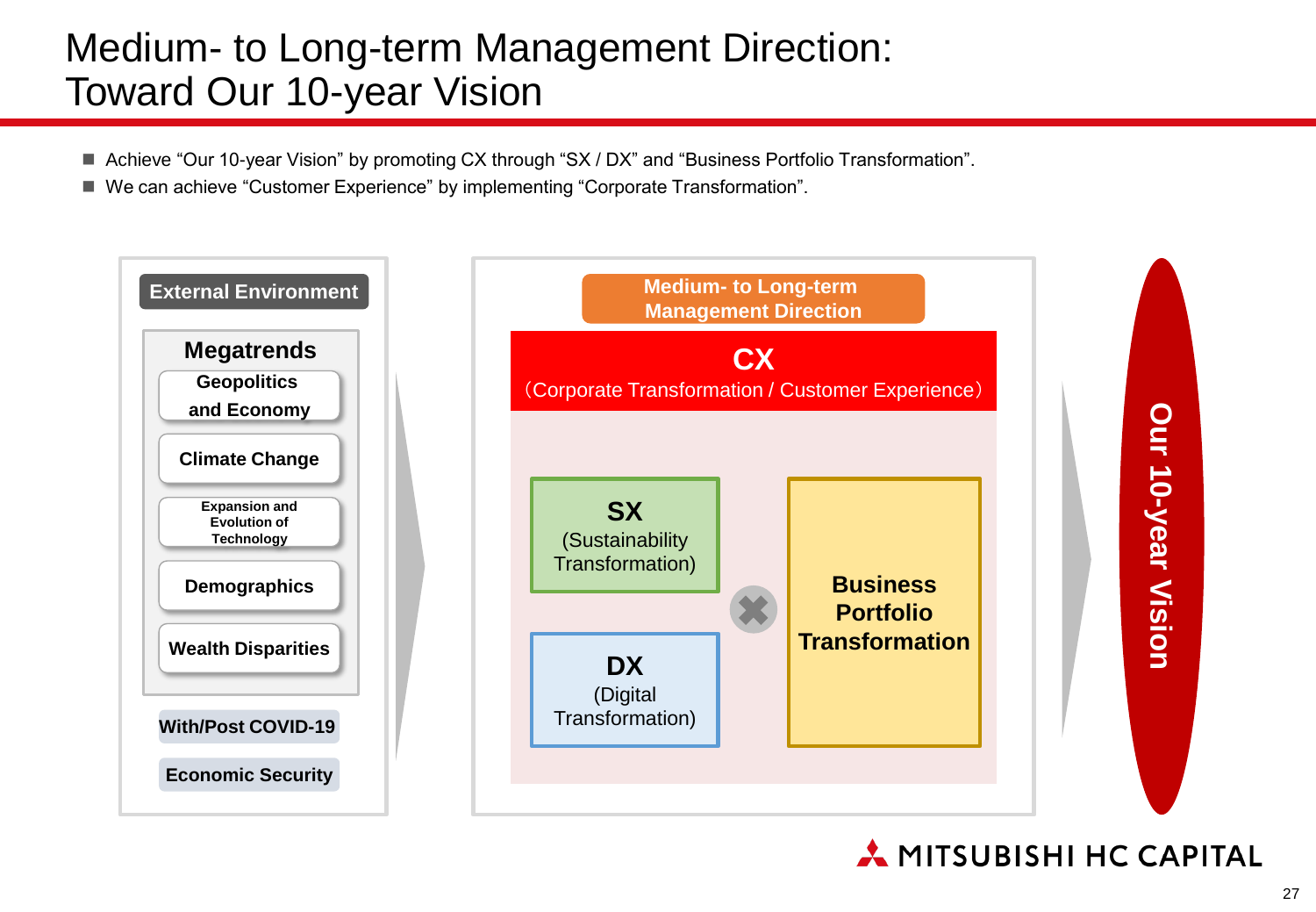#### **CX**

(Corporate Transformation / Customer Experience)

#### **SX / DX**



**Achieve "co-existence and co-prosperity with environmental and social values" and "sustainable growth" through efforts for materiality and solid management base.**

**Achieve "creation and qualitative** 

- **improvement of customer value" by D**
- **utilizing data and digital technologies and making strategic investments. X**

#### **Business Portfolio Transformation**

- **I "Developing" new businesses**
	- **Develop new businesses and domains and create new revenue sources by utilizing stable cash flows and the wideranging customer base of existing businesses.**
- **Shift existing business to high value**added services
- **Shift to high value-added services by maintaining and expanding the customer base of existing businesses and increase returns by improving customer experience.**
- **Enhance profitability and efficiency of existing businesses III**
	- **Enhance profitability and efficiency of existing businesses that create stable cash flows.**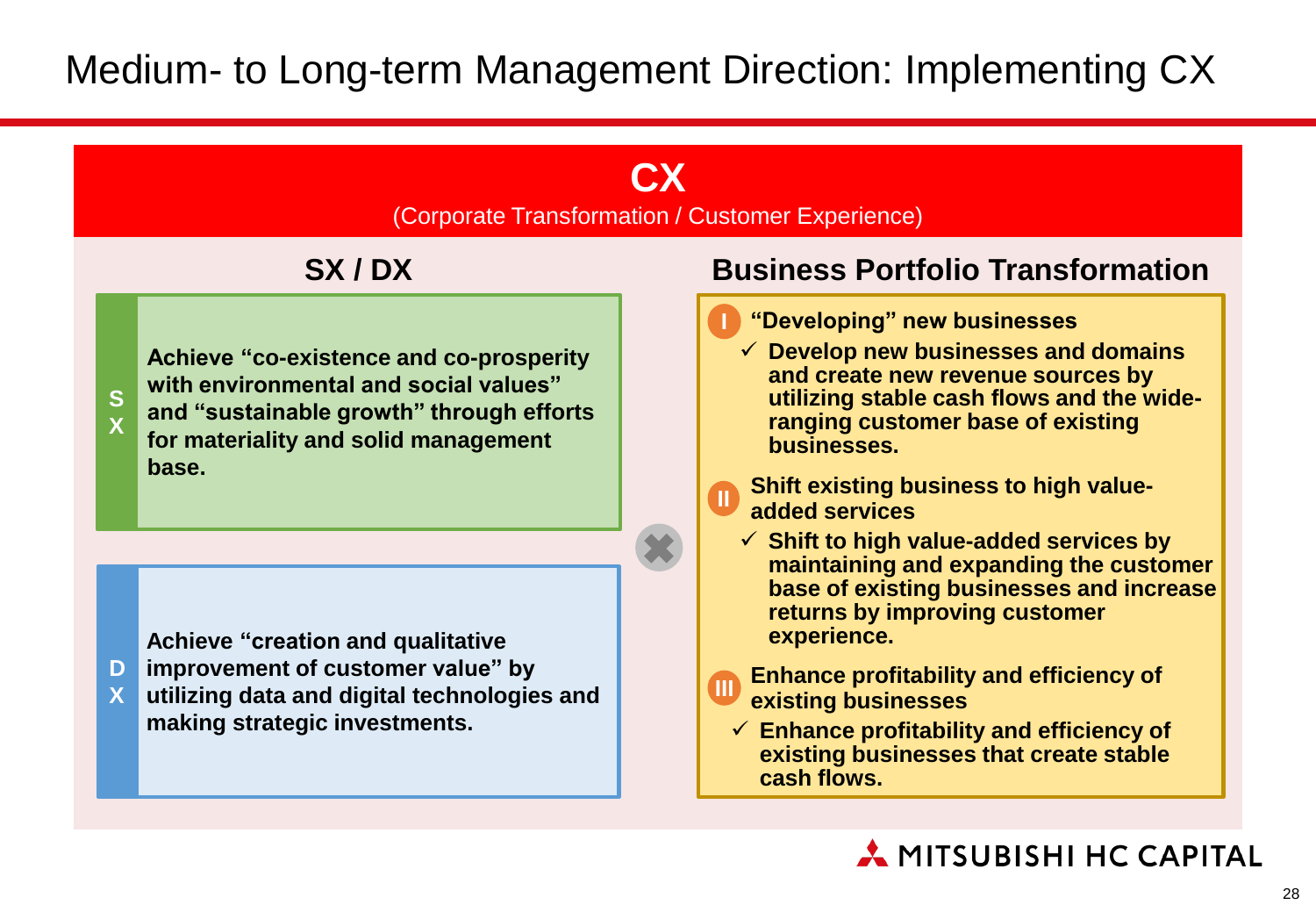## Materiality of MHC Group

|     | <b>Materiality</b>                                                                       | Why the Group Treats as Highly Material Challenges                                                                                                                                                                                                                                                                                                                                                                                                                                                                   | <b>How Related to SDGs</b>             |
|-----|------------------------------------------------------------------------------------------|----------------------------------------------------------------------------------------------------------------------------------------------------------------------------------------------------------------------------------------------------------------------------------------------------------------------------------------------------------------------------------------------------------------------------------------------------------------------------------------------------------------------|----------------------------------------|
| (1) | Promote a<br><b>Decarbonized</b><br><b>Society</b>                                       | Efforts to realize a decarbonized society have been globally recognized as an urgent issue, and the<br>Group can significantly contribute to solving this challenge through its services and solutions, such as<br>renewable energy investment and EV promotion.<br>■ The impact on the business side is large and significant, involving matters including distinguishing<br>activities that go against the social issues.                                                                                          | <u>(၂</u>                              |
| (2) | <b>Realize the</b><br><b>Circular</b><br><b>Economy</b>                                  | ■ The Group aims to contribute to creating a circular economy by reducing waste, not only within the<br>Group but also in society through maximizing the potential of assets. As a leader in the leasing<br>industry, the Group believes this issue is highly material.<br>The Group can also contribute to realizing a sustainable and prosperous society through<br>strengthening the collaboration between partners.                                                                                              | <b>6</b> CLEAN WATER                   |
| (3) | <b>Establish Resilient</b><br><b>Social</b><br><b>Infrastructure</b>                     | The Group recognizes that the business has many opportunities to support infrastructure projects in<br>Japan that require repair and rebuilding, as well as the development of infrastructure and creation of<br>smart cities in emerging countries with active collaboration between various partners.<br>The group will contribute to the diversification, enhancement and optimization of the business through<br>establishing systems and providing services for supporting the collaboration between companies. |                                        |
| (4) | <b>Realize Healthy</b><br><b>Lifestyles that</b><br><b>Promote Positive</b><br>Wellbeing | It is vital for stakeholders that the Group recognizes the importance of health, safety, and physical and<br>mental wellbeing for realizing a prosperous future.<br>■ Valuable human resources are key to the value and trust in our corporate activities. Improving<br>employee motivation, acquiring top talent, and similar actions are highly important.                                                                                                                                                         | 3 GOOD HEALTH<br>5 GENDER<br>⊜         |
| (5) | <b>Create Businesses</b><br><b>Utilizing the Latest</b><br><b>Technologies</b>           | Both financing for the purpose of the digital transformation of customers and using internal digital<br>technologies to increase the efficiency for this promote the development for new business models.<br>The Group identifies this for highly material opportunities for diversified and innovative business<br>creation, including establishing supply chains utilizing alternative energies.                                                                                                                   |                                        |
| (6) | <b>Collaborate with</b><br><b>Partners Locally</b><br>and Globally                       | Social issues differ by country and region. The Group should create synergies with local partners and<br>find new opportunities inside and outside of Japan, meeting individual needs through community-<br>based efforts.<br>The Group can realize mutual benefits in developing society by utilizing its integrated capabilities.                                                                                                                                                                                  | FOR THE GOALS<br><b>O</b> ECONOMIC GRO |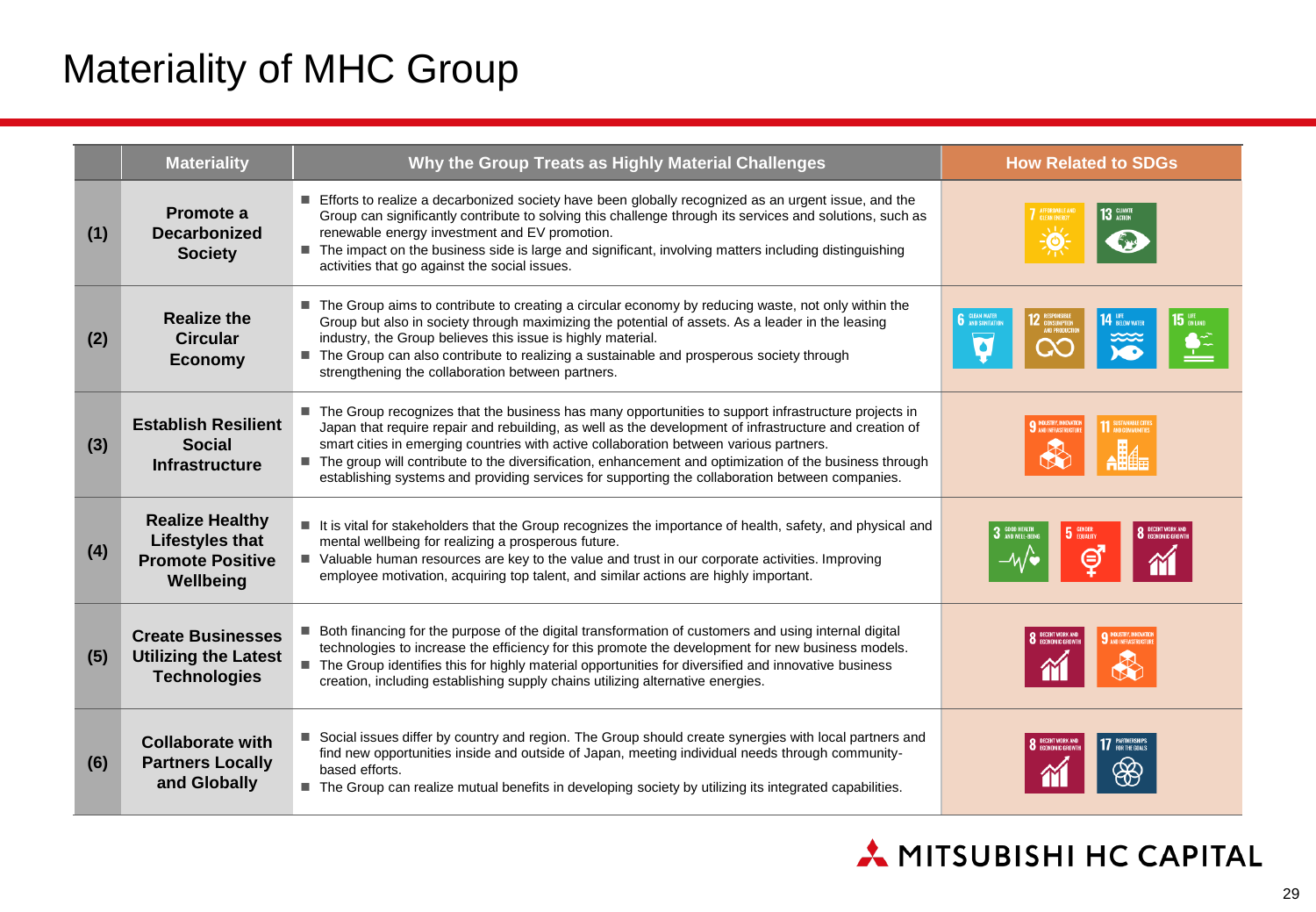

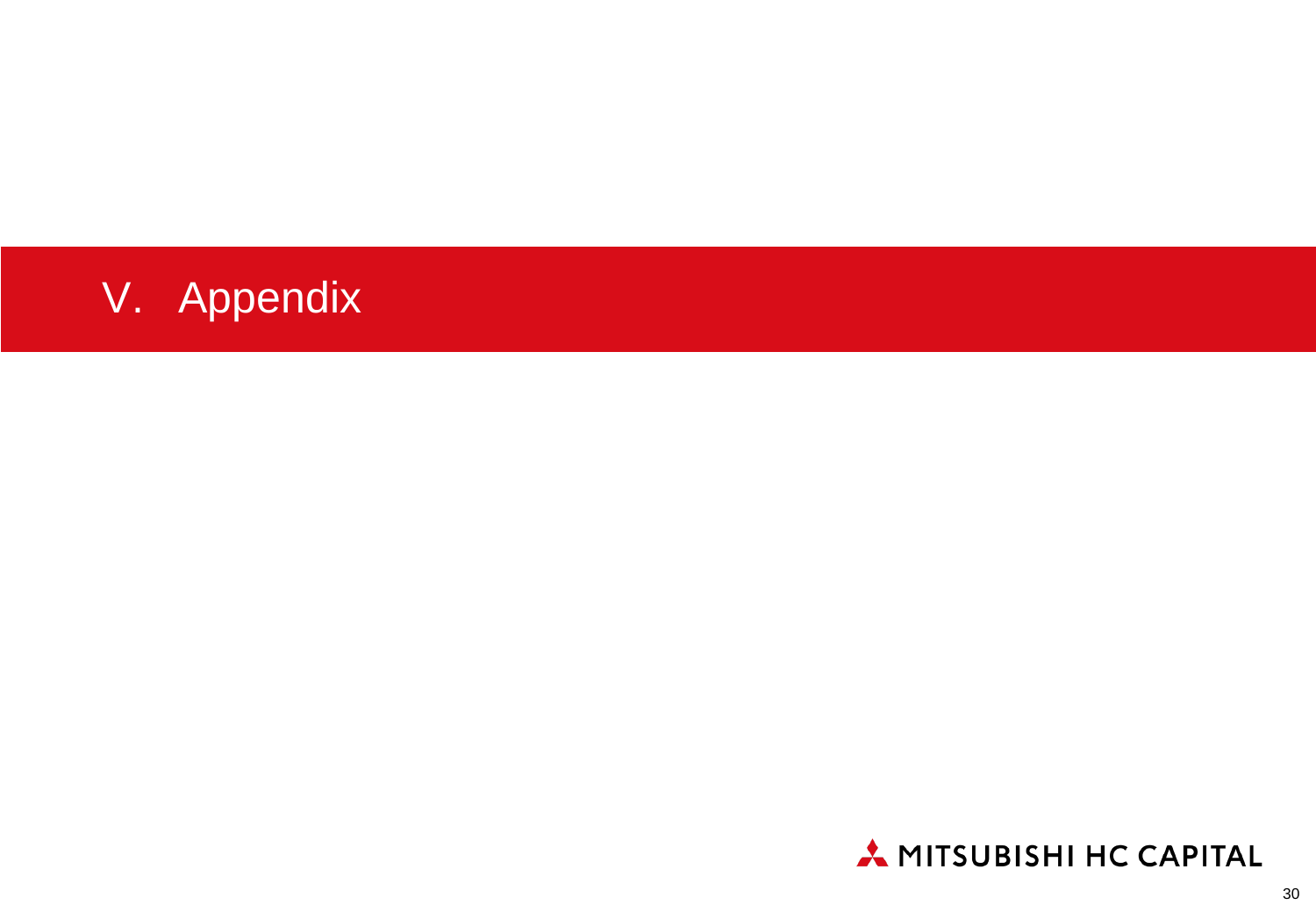## PMI Progress

- PMI progressed smoothly in the first year after the business integration.
- In the second year, we establish rules and frameworks in relation to management of organizations, businesses, and human resources across the company.

| <b>Areas</b>                                           | Progress in FYE3/2022                                                                                                                                                                                                                                                                                                                                                                                                                  | <b>Synergy Measures for FYE3/2023</b>                                                                                                                                                                                                                                                  |  |  |  |  |  |
|--------------------------------------------------------|----------------------------------------------------------------------------------------------------------------------------------------------------------------------------------------------------------------------------------------------------------------------------------------------------------------------------------------------------------------------------------------------------------------------------------------|----------------------------------------------------------------------------------------------------------------------------------------------------------------------------------------------------------------------------------------------------------------------------------------|--|--|--|--|--|
| <b>Management</b><br><b>Resource</b><br><b>Synergy</b> | ■ Completed the replacement of the services and systems that had<br>been used in HC before the business integration with the<br>alternatives<br>Established operational processes and system infrastructures<br>■ Established the consolidated management philosophy<br>Implemented organizational changes (completed the integration<br>of Corporate Center departments)                                                              | Establish and unify HR management systems<br>Integrate and abolish organizations, etc. on a consolidated basis<br>Instill the consolidated management philosophy<br>Start the formulation of a new medium-term IT plan and DX<br>strategy including the next-generation system concept |  |  |  |  |  |
| <b>Sales</b><br><b>Synergy</b>                         | Held lively discussions in each sub working group such as<br>Domestic Sales Working Group and Overseas Working Group<br>Created synergy measures and ideas by promoting<br>understanding of MHC Group businesses through internal<br>orientation sessions and communication measures for products<br>and businesses<br>Established evaluation systems to expand business synergy<br>Integrated sales organizations under each division | Strengthen the business promotion frameworks<br>Cross-selling through sales collaboration on a global basis<br>Implement synergy measures formulated in each sub working<br>■<br>group                                                                                                 |  |  |  |  |  |
| <b>Investment</b><br><b>Synergy</b>                    | Completed the acquisition of CAI International, a U.S. marine<br>container leasing company<br>Established M&A Advisory Gr. for the purpose of enhancing the<br>promotional framework for strategic investment deals<br>Establish and implement investment strategies utilizing the capital buffer (such as operating the Investment Strategy Committee)<br>п                                                                           |                                                                                                                                                                                                                                                                                        |  |  |  |  |  |
|                                                        | п<br>(risk management)                                                                                                                                                                                                                                                                                                                                                                                                                 | Continue strategic investments while firmly maintaining the balance between offense (strategic resource allocation) and defense                                                                                                                                                        |  |  |  |  |  |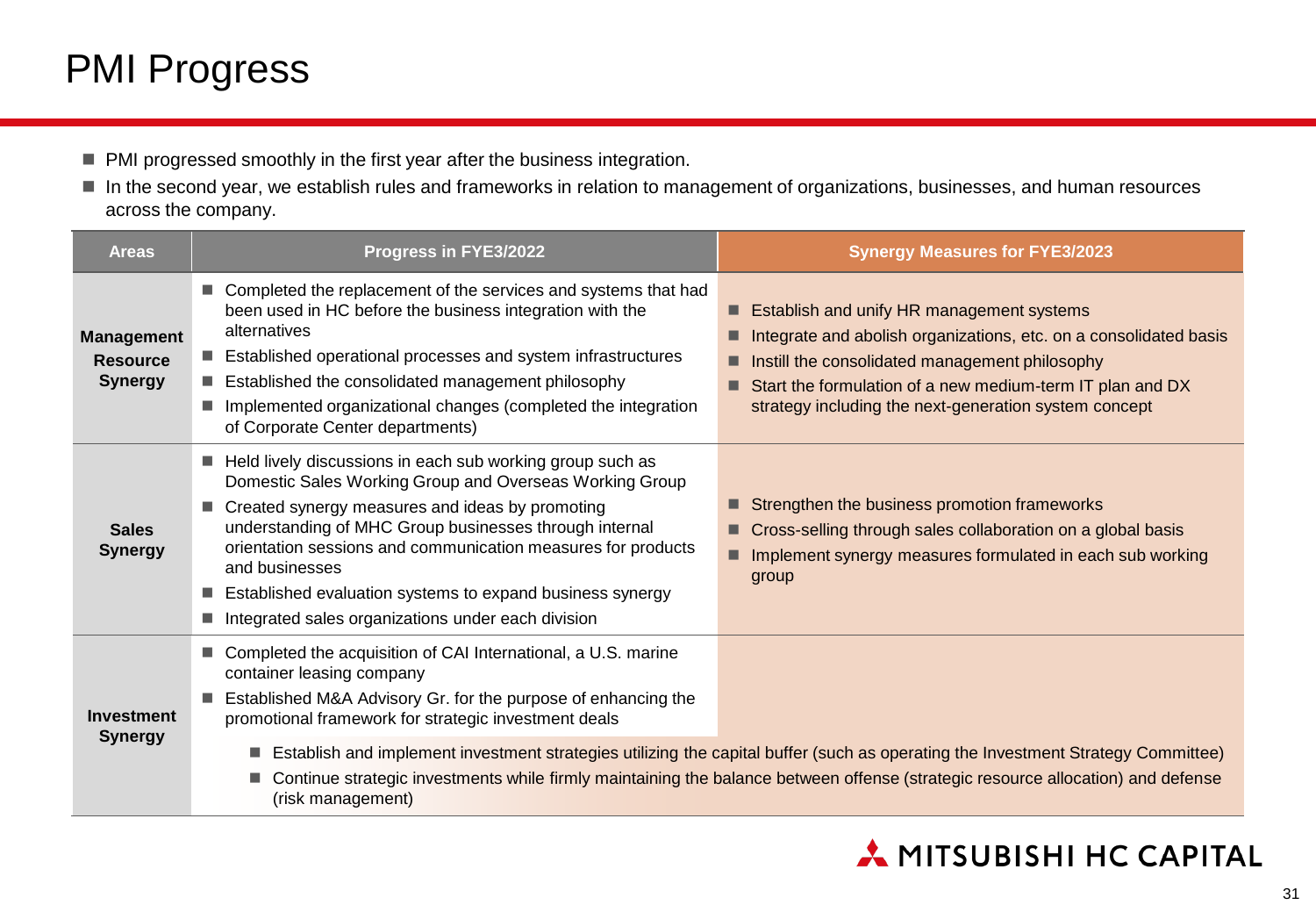## Focused Business Domains

- As core pillars of sustainable growth, we have positioned "Social Infrastructure & Life", "Environment & Energy", "Sales Finance", "Mobility", and "Global Assets" as focused business domains and advanced asset business has been developed with 7 segments\* (2 units and 5 business divisions) below.
- We contribute to a prosperous and sustainable future by creating social value through maximizing the potential of assets.

|                |                                                                                                                                                                                                                                                                        |                                                                                                                                                                                                                               | <b>Focused Business Domains</b>                                                                                                                                                                                                |                                                                                                                                       |                                                                                                                                                                       |
|----------------|------------------------------------------------------------------------------------------------------------------------------------------------------------------------------------------------------------------------------------------------------------------------|-------------------------------------------------------------------------------------------------------------------------------------------------------------------------------------------------------------------------------|--------------------------------------------------------------------------------------------------------------------------------------------------------------------------------------------------------------------------------|---------------------------------------------------------------------------------------------------------------------------------------|-----------------------------------------------------------------------------------------------------------------------------------------------------------------------|
|                | <b>Social Infrastructure &amp;</b><br><b>Life</b>                                                                                                                                                                                                                      | <b>Environment &amp;</b><br><b>Energy</b>                                                                                                                                                                                     | <b>Sales Finance</b>                                                                                                                                                                                                           | <b>Mobility</b>                                                                                                                       | <b>Global Assets</b>                                                                                                                                                  |
| <b>Targets</b> | Target: Social infrastructure<br>related to industrial<br>infrastructure/lifestyles<br>Provide value toward the<br>realization of more<br>prosperous lives by<br>implementing real estate<br>financing, business<br>operation, and social<br>infrastructure investment | Target: All aspects of energy<br>creation, energy storage,<br>and energy conservation<br>(mainly renewable energy)<br>Develop joint business with<br>strategic partners in addition<br>to project investment and<br>financing | Target: Assets for business<br>that underpins economic<br>activity (e.g. industrial<br>machinery,<br>telecommunications<br>equipment, OA equipment)<br>■ Accelerate labor-saving and<br>streamlining through<br>digitalization | Target: Automobile leases<br>and advanced mobility<br>services business<br>■ Achieve advancements to<br>deliver data-driven solutions | Target: High-added-value<br>assets that exhibit high<br>liquidity and value<br>throughout the world<br>Promote diverse asset<br>business based on<br>operating leases |
|                |                                                                                                                                                                                                                                                                        |                                                                                                                                                                                                                               | <b>Customer Solutions</b>                                                                                                                                                                                                      |                                                                                                                                       |                                                                                                                                                                       |
|                |                                                                                                                                                                                                                                                                        |                                                                                                                                                                                                                               |                                                                                                                                                                                                                                |                                                                                                                                       |                                                                                                                                                                       |
| Segments       |                                                                                                                                                                                                                                                                        | <b>Environment, Energy &amp; Infrastructure</b>                                                                                                                                                                               |                                                                                                                                                                                                                                | <b>Mobility</b>                                                                                                                       | <b>Aviation</b>                                                                                                                                                       |
|                | <b>Real Estate</b>                                                                                                                                                                                                                                                     |                                                                                                                                                                                                                               |                                                                                                                                                                                                                                |                                                                                                                                       | <b>Logistics</b>                                                                                                                                                      |

Segments which we plan to change from 1Q FYE3/2023 (refer to page 18 for details)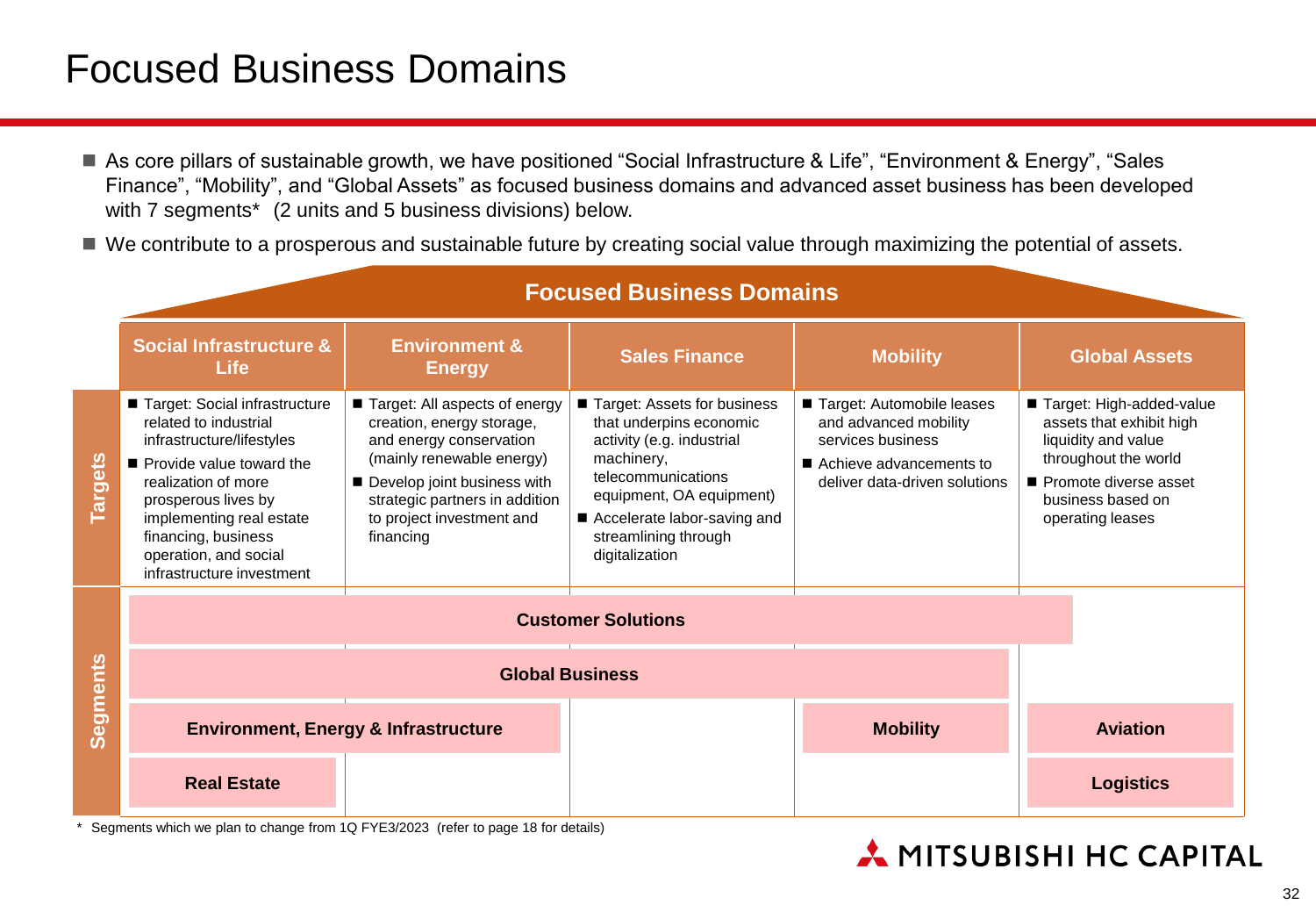## Major Topics in FYE3/2022

**D** Customer Business **A** Account Solution Vendor Solution LIFE Real Estate Environment & Renewable Energy Aviation Logistics Mobility Others Head Office

| <b>Released in</b> | <b>Topics</b>                                                                                                                                                                                            |
|--------------------|----------------------------------------------------------------------------------------------------------------------------------------------------------------------------------------------------------|
| <b>May 2021</b>    | Acquired shares of a wind power company in Vietnam and entered the Vietnam wind power market                                                                                                             |
|                    | ■ Chosen as the undertaker of the PFI project "Shimonoseki City New General Gymnasium Construction"                                                                                                      |
| <b>July 2021</b>   | Completed the construction of "Tokorozawa Kita-Iwaoka Solar Power Plant" which engages in solar sharing to do both providing electricity to<br>Tokorozawa City, Saitama Prefecture and cultivating crops |
|                    | ■ Completed the construction of "CPD Hirakata", a logistics facility for multiple tenants in Hirakata City, Osaka Prefecture                                                                             |
|                    | ■ Acquired stakes of the solar power generation project in California, U.S.                                                                                                                              |
| September 2021     | ■ Started R&D to build robot-friendly environments with Mori Trust, SoftBank Robotics, and Octa Robotics                                                                                                 |
| October 2021       | Invested in Universal Hydrogen Co., a start-up developing modular capsules for hydrogen storage and the powertrain for hydrogen-powered aircraft<br>in California, U.S.                                  |
|                    | ■ Engine Lease Finance (ELF) purchased 25 new-generation fuel-efficient aircraft engines from Pratt & Whitney                                                                                            |
| November 2021      | Completed the acquisition of CAI International, a U.S. leading marine container leasing company                                                                                                          |
|                    | ■ Concluded a joint venture agreement with Kasumigaseki Capital on a logistics facility development project to promote the development of "LOGI<br>FLAG", a logistics facility focused on SDGs and ESG   |
| December 2021      | ■ Chosen as the undertaker of the PFI project "Tegarayama Sports Facility Construction (Himeji City)"                                                                                                    |
|                    | ■ Our auto leasing subsidiaries, Mitsubishi HC Capital Auto Lease and Mitsubishi Auto Leasing concluded a basic agreement on business integration                                                        |
| <b>March 2022</b>  | ■ Concluded a partnership agreement for digitalization acceleration with Tamagawa Village of Fukushima Prefecture, NTT Data, and Hitachi                                                                 |



Wind Power Farm in Vietnam



Tokorozawa Kita-Iwaoka Solar Power Plant



Marine container (image) "LOGI FLAG" (image)





Tegarayama Sports<br>Facility

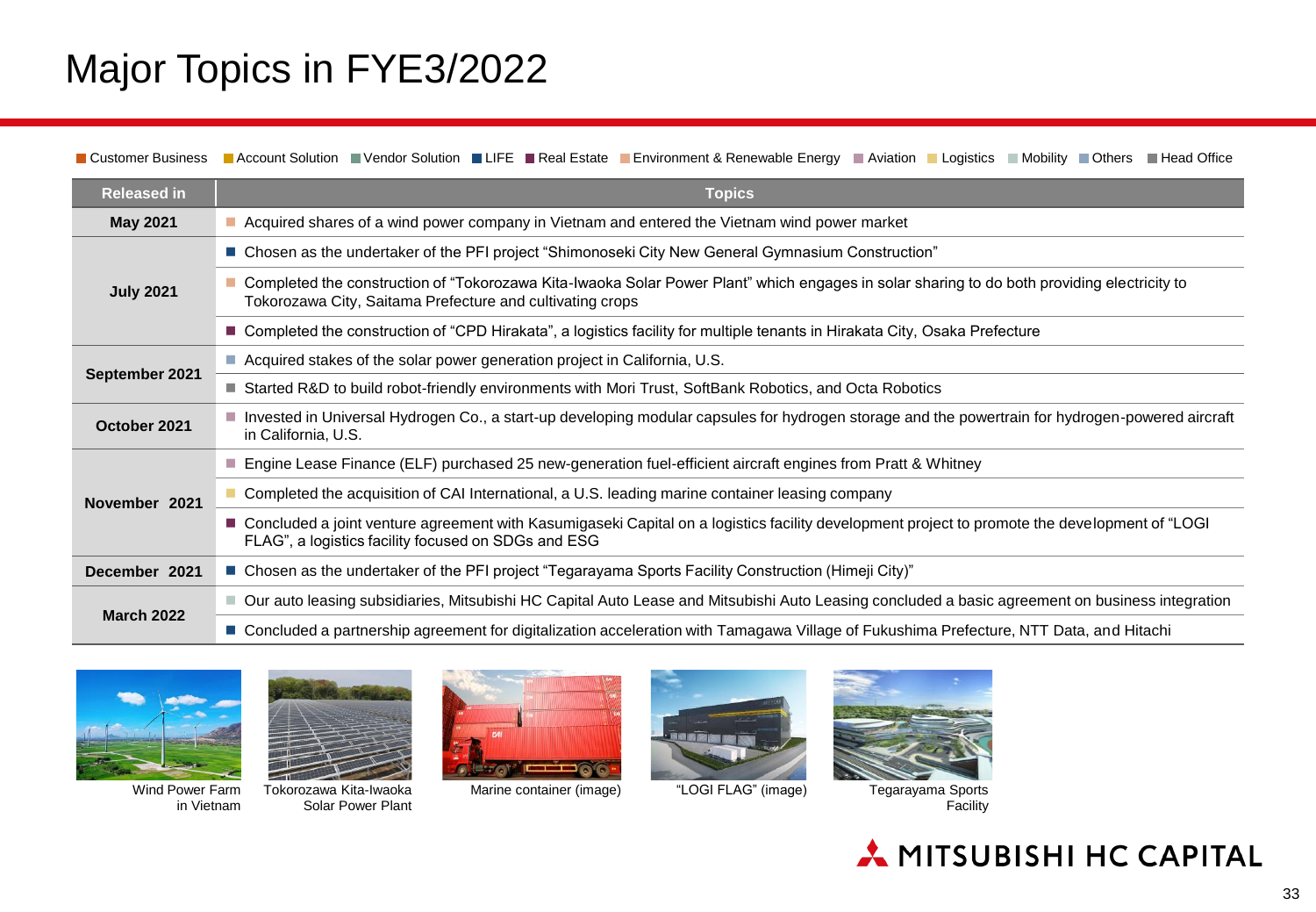## Definitional Changes in FYE3/2022

In FYE3/2022, we have changed the definitions and accounting methods as follows, and made retroactive adjustments on some items.

|              | <b>Items Changed (Former Name)</b>                                                                                             | <b>Applied</b><br><b>Company</b> | Retroactive<br>Adjustment | <b>Details of Definitional Changes</b>                                                                                                                                                                                                                                                                                                                                                                                                                                                                                                                                                                                                                   |
|--------------|--------------------------------------------------------------------------------------------------------------------------------|----------------------------------|---------------------------|----------------------------------------------------------------------------------------------------------------------------------------------------------------------------------------------------------------------------------------------------------------------------------------------------------------------------------------------------------------------------------------------------------------------------------------------------------------------------------------------------------------------------------------------------------------------------------------------------------------------------------------------------------|
|              | <b>Segment Assets (Divisional Assets)</b>                                                                                      | <b>MHC</b>                       | N/A                       | Divisional Assets: "Operating assets" + "equity-method investments"<br>Segment Assets: "Operating assets" + "equity-method investments" + "goodwill" + "investment<br>securities, etc."                                                                                                                                                                                                                                                                                                                                                                                                                                                                  |
| $\mathbf{2}$ | <b>New Transactions Volume (Volume of Business)</b>                                                                            | НC                               |                           | Before: In HC, all contract amounts were posted as "volume of business"<br>Posting only the principals out of contract amounts as "new transactions volume"<br>After:                                                                                                                                                                                                                                                                                                                                                                                                                                                                                    |
| 3            | <b>Posting of Re-leasing Sales</b>                                                                                             |                                  |                           | Before: Lump-sum recognition of sales<br>$\rightarrow$ After: Split recognition of sales                                                                                                                                                                                                                                                                                                                                                                                                                                                                                                                                                                 |
| 4            | <b>Handling of Lease Finance</b>                                                                                               | <b>MUL</b>                       | Applied                   | Before: Handle as finance for the accounting<br>After: Handle as leasing and make<br>$\rightarrow$<br>adjustment for taxable income<br>purpose                                                                                                                                                                                                                                                                                                                                                                                                                                                                                                           |
| 5            | <b>Posting of Corporate Bond Issuance Expense</b>                                                                              |                                  |                           | Before: Lump-sum posting at issuance timing<br>After: Split posting over redemption period<br>$\rightarrow$                                                                                                                                                                                                                                                                                                                                                                                                                                                                                                                                              |
| 6            | <b>Calculation Method of Output Based on the Equity</b><br>Ownership in the Environment and Renewable Energy<br><b>Segment</b> | <b>MHC</b>                       | Applied                   | Before: MUL output = regardless of the scope of consolidated accounting of investee companies,<br>output is divided on a pro rata basis according to the equity ownership<br>HC output = output according to the scope of consolidated accounting of investee<br>companies<br>1. Consolidated subsidiaries: count 100% output<br>2. Equity-method affiliates: divide on a pro rata basis according to the equity ownership<br>3. Other investee companies: no output is counted<br>Regardless of the scope of consolidated accounting of investee companies, total output<br>After:<br>is divided on a pro rata basis according to the equity ownership. |

| Impact of Retroactive Adjustment in FYE3/2021            |                         |                |                          |                             |            |  |  |  |
|----------------------------------------------------------|-------------------------|----------------|--------------------------|-----------------------------|------------|--|--|--|
|                                                          | <b>Item</b>             | <b>Applied</b> | FYE3/2021                | <b>Impact of Adjustment</b> |            |  |  |  |
| (Million Yen)                                            |                         | Company        | <b>Before Adjustment</b> | <b>After Adjustment</b>     |            |  |  |  |
| <b>New Transactions Volume</b>                           |                         |                | (Volume of business)     | (New transactions volume)   |            |  |  |  |
| (Volume of Business)<br>XFor Item "2" in the table above | Total                   | HC.            | 1.788.606                | 1.258.267                   | $-530.338$ |  |  |  |
|                                                          | <b>Revenues</b>         |                | 894.342                  | 947.658                     | $+53,315$  |  |  |  |
| <b>PL</b> Items                                          | <b>Gross Profit</b>     |                | 160.581                  | 160.483                     | $-97$      |  |  |  |
| X For Items 3, 4, 5 in the table above                   | <b>Recurring Income</b> | <b>MUL</b>     | 65,002                   | 64.968                      | $-34$      |  |  |  |
|                                                          | <b>Net Income</b>       |                | 55,330                   | 55,314                      | $-15$      |  |  |  |
| <b>BS</b> Items                                          | <b>Total Equity</b>     | <b>MUL</b>     | 821.233                  | 817,906                     | $-3.327$   |  |  |  |
| XFor Items 3, 4, 5 in the table above                    | <b>Total Assets</b>     |                | 6,009,831                | 6,014,896                   | $+5,065$   |  |  |  |
| Output Based on the Equity Ownership                     | <b>Total Output</b>     |                | 1.206MW                  | 1,136MW                     | $-69MW$    |  |  |  |
| XFor Item "6" in the table above                         | <b>Wind Power</b>       | <b>MHC</b>     | 298MW                    | 228MW                       | -69MW      |  |  |  |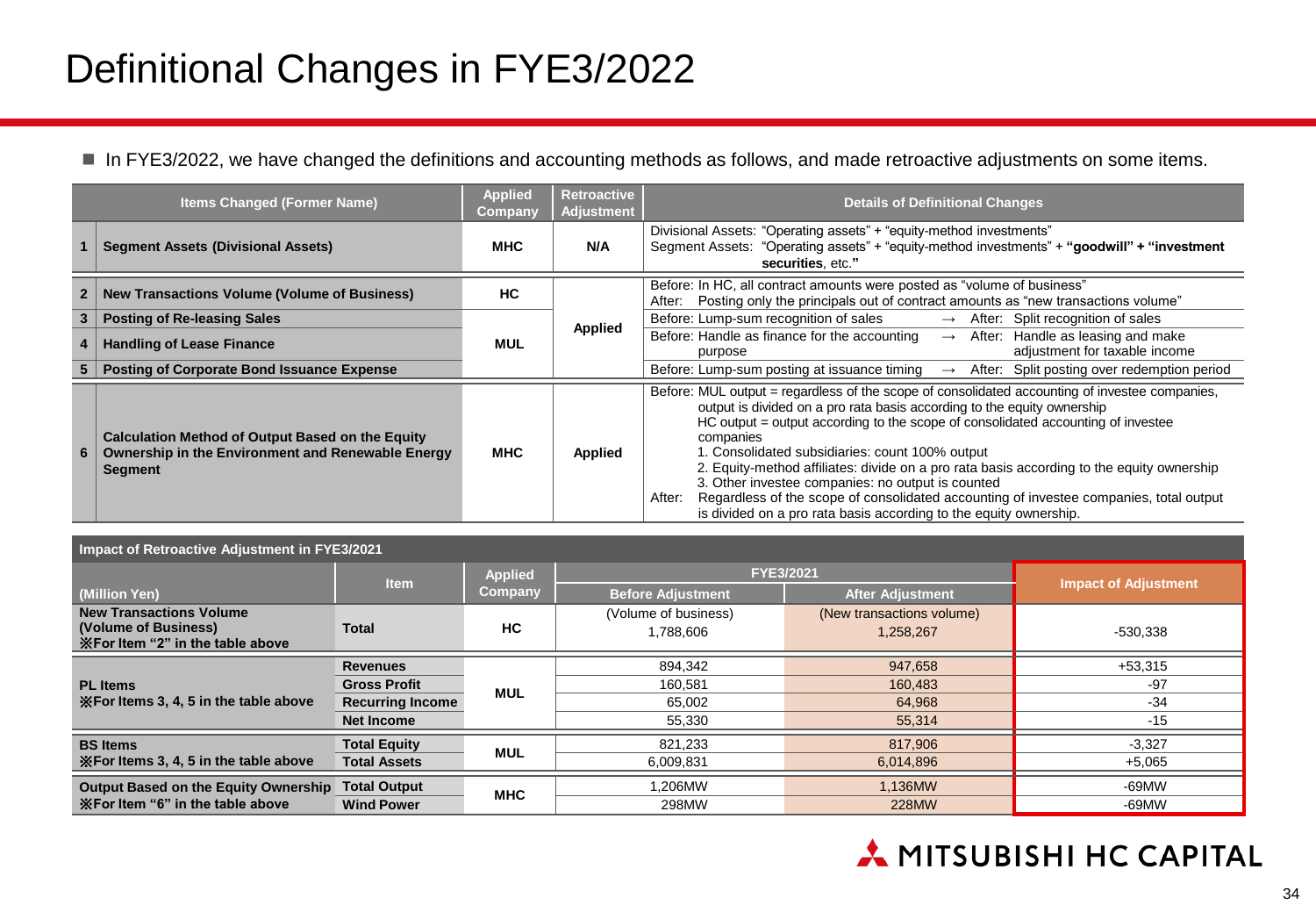## Segment Profit (by Quarter)

|                |                                                     |        | FYE3/2021 |        |        |        |        | <b>FYE3/2022</b> |        |        |        | <b>Notes for FYE3/2022</b>                                                                                                                                                                                                                                                                                                                                                                                        |
|----------------|-----------------------------------------------------|--------|-----------|--------|--------|--------|--------|------------------|--------|--------|--------|-------------------------------------------------------------------------------------------------------------------------------------------------------------------------------------------------------------------------------------------------------------------------------------------------------------------------------------------------------------------------------------------------------------------|
|                | (Billion Yen)                                       | 1Q     | 2Q        | 3Q     | 4Q     | 1Q     | 2Q     | 3Q               | 4Q     | QOQ    | YOY    | (Pre-tax Basis)                                                                                                                                                                                                                                                                                                                                                                                                   |
| 1              | <b>Customer Business</b>                            | 4.0    | 5.7       | 7.6    | 7.9    | 22.6   | 5.0    | 5.1              | 0.6    | $-4.4$ | $-7.3$ | (1Q) Sale of strategic shareholdings: approx. JPY27.0Bn (+)<br>(4Q) Major credit costs: approx. JPY4.0Bn (-)                                                                                                                                                                                                                                                                                                      |
| $\overline{2}$ | <b>Account Solution</b>                             | 3.4    | 5.1       | 5.6    | 5.7    | 6.8    | 6.5    | 7.6              | 5.7    | $-1.9$ | 0.0    |                                                                                                                                                                                                                                                                                                                                                                                                                   |
| 3              | <b>Vendor Solution</b>                              | 1.0    | 1.1       | 1.1    | 0.8    | 0.9    | 0.8    | 0.6              | 0.5    | $-0.1$ | $-0.2$ |                                                                                                                                                                                                                                                                                                                                                                                                                   |
| 4              | <b>LIFE</b>                                         | 0.8    | 0.6       | 1.4    | 1.2    | 1.1    | 1.0    | 1.9              | 0.7    | $-1.1$ | $-0.4$ | $(3Q)$ Gains on sales of assets held: approx. JPY 1.0Bn $(+)$                                                                                                                                                                                                                                                                                                                                                     |
| 5              | <b>Real Estate</b>                                  | 9.1    | 5.4       | 7.2    | 6.2    | 2.7    | 4.3    | 4.0              | 7.9    | $+3.9$ | $+1.7$ | (2Q) Gains on sales of assets held: approx. JPY 2.0Bn (+)<br>$(3Q)$ Gains on sales of assets held: approx. JPY 2.0Bn $(+)$<br>(4Q) Gains on sales of assets held: approx. JPY 9.0Bn (+)                                                                                                                                                                                                                           |
| 6              | <b>Environment &amp;</b><br><b>Renewable Energy</b> | 2.1    | 1.4       | 1.1    | 2.2    | 1.4    | 1.7    | 1.1              | 2.6    | $+1.4$ | $+0.3$ | (4Q) Gains on sales of assets held: approx. JPY 3.0Bn (+)                                                                                                                                                                                                                                                                                                                                                         |
| $\overline{7}$ | <b>Aviation</b>                                     | 3.1    | 0.0       | 1.3    | $-1.8$ | $-2.4$ | 6.6    | $-1.8$           | 3.3    | $+5.2$ | $+5.1$ | (1Q) Expenses in relation to modification of terms for certain<br>existing lease contracts: approx. JPY 2.0Bn (-)<br>Foreign exchange losses in JOLCO: approx. JPY 2.0Bn (-)<br>Gains on sales of certain receivables from bankrupt debtors:<br>(2Q)<br>approx. JPY 7.0Bn (+)<br>Impairment loss on owned aircraft: approx. JPY 3.0Bn (-)<br>(3Q)<br>Gains on sales of assets held: approx. JPY 3.0Bn (+)<br>(4Q) |
| 8              | <b>Logistics</b>                                    | 0.0    | 0.3       | 0.4    | 1.1    | 0.6    | 1.4    | $-0.6$           | 1.4    | $+2.1$ | $+0.2$ | (2Q) Acquisition cost of CAI: JPY0.7Bn (-)<br>(3Q) Acquisition cost of CAI: JPY0.8Bn (-)<br>Reconfiguration of portfolio in railway freight car: approx.<br>JPY2.0Bn (-)<br>Reconfiguration of portfolio in railway freight car: approx.<br>(4Q)<br>JPY3.0Bn (-)                                                                                                                                                  |
| 9              | <b>Mobility</b>                                     | 0.2    | 0.3       | 0.1    | 0.0    | 0.5    | 0.4    | 0.6              | 0.2    | $-0.3$ | $+0.2$ |                                                                                                                                                                                                                                                                                                                                                                                                                   |
| 10             | <b>Others</b>                                       | $-0.1$ | 0.0       | 0.1    | $-0.3$ | $-0.2$ | $-0.6$ | $-3.0$           | 0.5    | $+3.5$ | $+0.8$ | (3Q) Infrastructure-related credit costs: approx. JPY4.0Bn (-)                                                                                                                                                                                                                                                                                                                                                    |
| 11             | <b>Adjustments</b>                                  | $-3.2$ | $-4.1$    | $-0.7$ | 1.1    | $-1.5$ | 0.1    | $-0.4$           | $-0.3$ | $+0.1$ | $-1.4$ |                                                                                                                                                                                                                                                                                                                                                                                                                   |
| 12             | <b>Total Segment Profit</b>                         | 20.6   | 16.2      | 25.8   | 24.4   | 32.7   | 27.7   | 15.2             | 23.6   | $+8.3$ | $-0.7$ |                                                                                                                                                                                                                                                                                                                                                                                                                   |

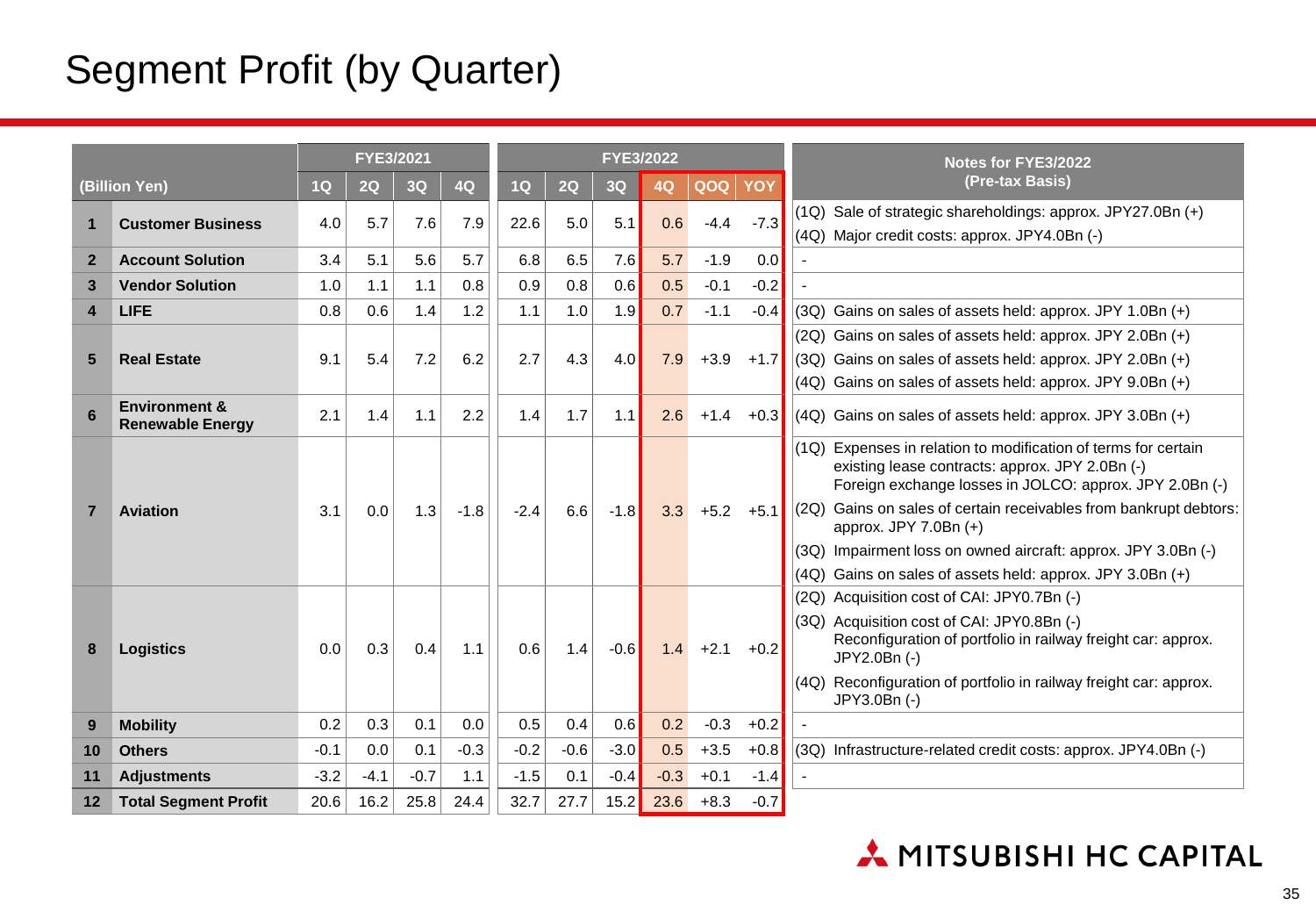## New Transactions Volume by Segment

| (Billion Yen)           |                                                     | FYE3/2021 | <b>FYE3/2022</b> | <b>YOY Change</b> | YOY Change(%) |
|-------------------------|-----------------------------------------------------|-----------|------------------|-------------------|---------------|
| 1                       | <b>Customer Business</b>                            | 587.2     | 592.2            | $+5.0$            | $+0.9%$       |
| 2 <sup>2</sup>          | <b>Account Solution</b>                             | 866.7     | 1,092.5          | $+225.7$          | $+26.0%$      |
| $\overline{\mathbf{3}}$ | <b>Vendor Solution</b>                              | 131.5     | 132.7            | $+1.2$            | $+1.0%$       |
| $\overline{\mathbf{4}}$ | <b>LIFE</b>                                         | 201.3     | 155.2            | $-46.0$           | $-22.9%$      |
| 5                       | <b>Real Estate</b><br>146.4                         |           | 130.1            | $-16.3$           | $-11.1%$      |
| $6\phantom{1}$          | <b>Environment &amp; Renewable</b><br><b>Energy</b> | 42.5      | 31.3             | $-11.2$           | $-26.3%$      |
| $\overline{7}$          | <b>Aviation</b>                                     | 106.0     | 181.3            | $+75.3$           | $+71.0%$      |
| 8                       | <b>Logistics</b>                                    | 75.1      | 78.0             | $+2.8$            | $+3.8%$       |
| 9                       | <b>Mobility</b>                                     | 48.0      | 55.7             | $+7.6$            | $+16.0%$      |
| 10                      | <b>Others</b>                                       | 56.5      | 58.5             | $+1.9$            | $+3.5%$       |
| 11                      | <b>Total New Transactions</b><br><b>Volume</b>      | 2,261.4   | 2,507.8          | 246.3             | $+10.9%$      |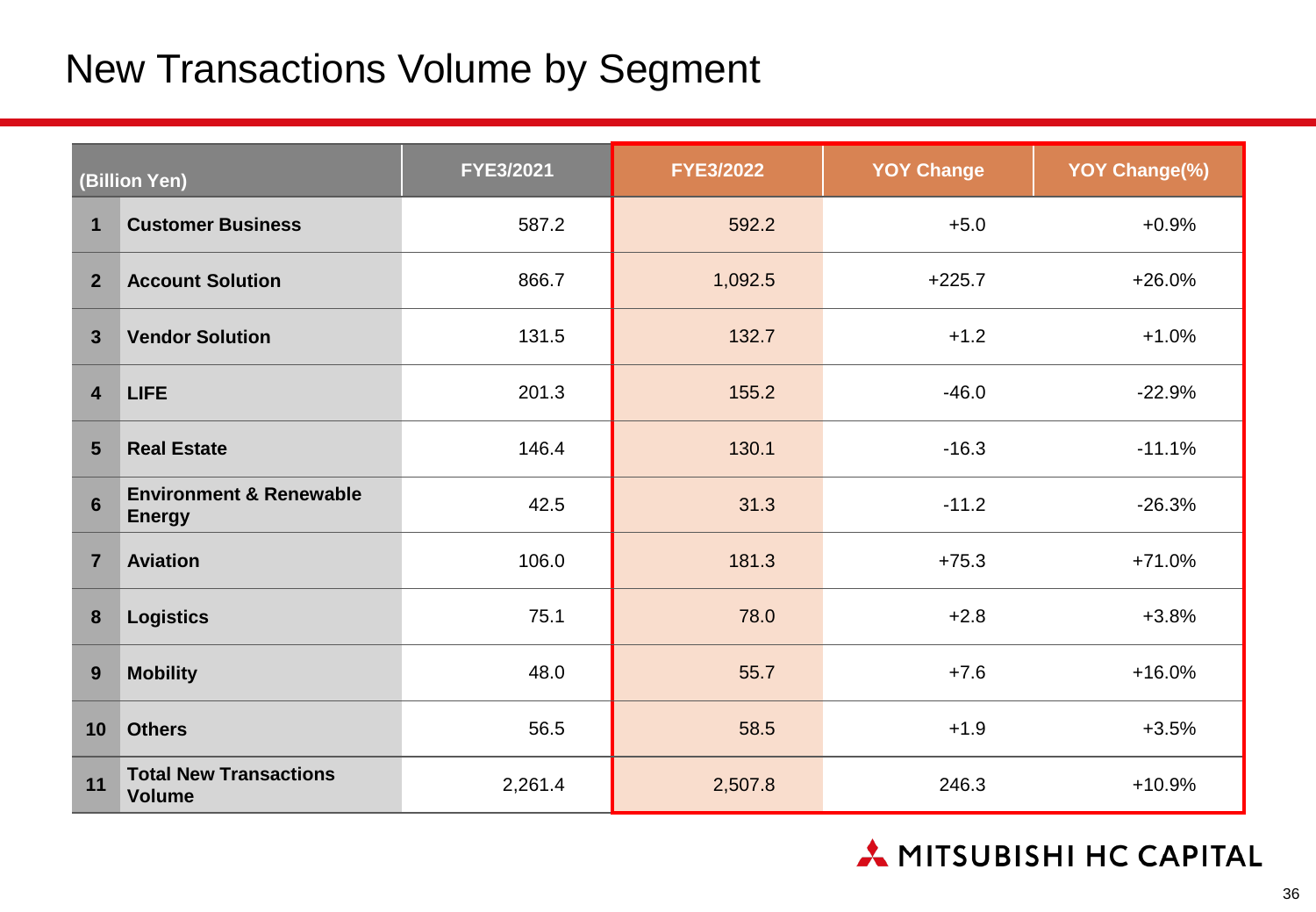## Credit Costs by Segment

|                         | (Billion Yen)                                       | FYE3/2021 | <b>FYE3/2022</b> | <b>YOY Change</b> |  |
|-------------------------|-----------------------------------------------------|-----------|------------------|-------------------|--|
| $\mathbf 1$             | <b>Customer Business</b>                            | 6.6       | 8.8              | $+2.1$            |  |
| 2 <sup>1</sup>          | <b>Account Solution</b>                             | 11.2      | 10.2             | $-0.9$            |  |
| $\overline{3}$          | <b>Vendor Solution</b>                              | 0.2       | 0.6              | $+0.4$            |  |
| $\overline{\mathbf{4}}$ | <b>LIFE</b>                                         | 0.0       | 0.0              | 0.0               |  |
| $5\phantom{1}$          | <b>Real Estate</b>                                  | 0.0       | 0.5              | $+0.6$            |  |
| $6\phantom{1}$          | <b>Environment &amp; Renewable</b><br><b>Energy</b> | $0.0\,$   | 0.1              | $+0.1$            |  |
| $\overline{7}$          | <b>Aviation</b>                                     | $8.8\,$   | 9.7              | $+0.9$            |  |
| $\boldsymbol{8}$        | <b>Logistics</b>                                    | $-0.2$    | $-0.1$           | 0.0               |  |
| 9                       | <b>Mobility</b>                                     | 0.1       | 0.1              | 0.0               |  |
| 10                      | <b>Others</b>                                       | 0.3       | 5.4              | $+5.1$            |  |
| 11                      | <b>Adjustments</b>                                  | $-1.2$    | $-0.3$           | $+0.8$            |  |
| 12                      | <b>Total Credit Costs</b>                           | 25.7      | 35.2             | $+9.4$            |  |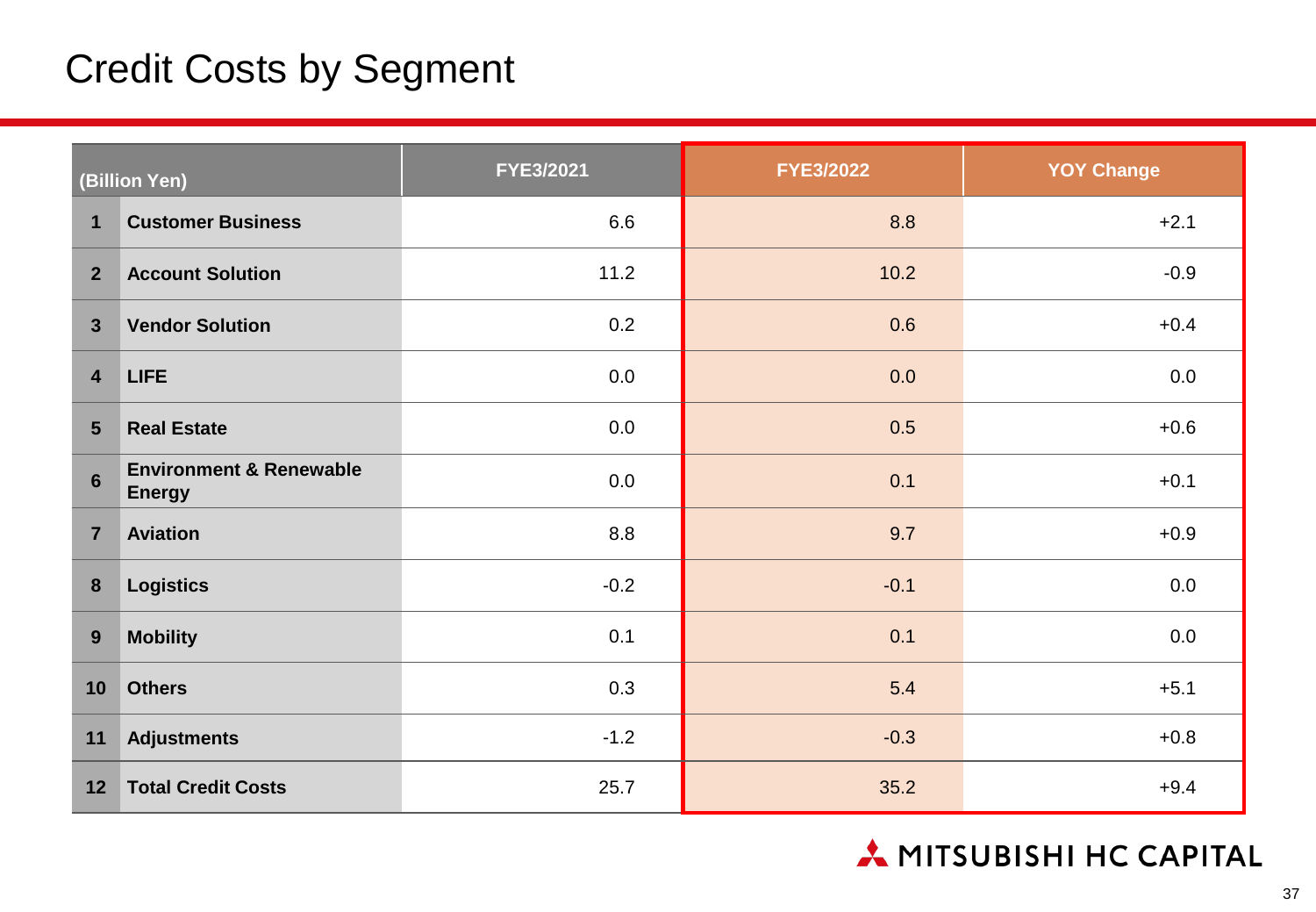## Financial Performance: Profit & Loss Statement

|                         |                                      |                     | <b>FYE3/2022</b> |                 |            |
|-------------------------|--------------------------------------|---------------------|------------------|-----------------|------------|
|                         | (Million Yen)                        | $MUL^{\star 1}$ (a) | $HC^2$ (b)       | $MHC^{3}$ (a+b) | <b>MHC</b> |
|                         |                                      | 947,658             | 766,233          | 1,713,891       | 1,765,559  |
| $\mathbf 1$             | <b>Revenues</b>                      |                     |                  |                 | $+3.0%$    |
| $\overline{2}$          | <b>Cost of Revenues</b>              | 787,174             | 630,891          | 1,418,066       | 1,430,898  |
|                         |                                      |                     |                  |                 | $+0.9%$    |
| $\mathbf{3}$            | <b>Cost of Funds</b>                 | 62,370              | 30,022           | 92,392          | 77,493     |
|                         |                                      |                     |                  |                 | $-16.1%$   |
| $\overline{\mathbf{4}}$ | <b>Gross Profit</b>                  | 160,483             | 135,341          | 295,825         | 334,661    |
|                         |                                      |                     |                  |                 | $+13.1%$   |
| 5                       | <b>SG&amp;A Expenses</b>             | 98,166              | 99,607           | 197,774         | 220,569    |
|                         |                                      |                     |                  |                 | $+11.5%$   |
| 6                       | <b>Personnel Expenses</b>            | 40,473              | 50,538           | 91,011          | 99,286     |
|                         |                                      |                     |                  |                 | $+9.1%$    |
| $\overline{7}$          | <b>Non-personnel Expenses</b>        | 42,598              | 36,564           | 79,162          | 83,806     |
|                         |                                      |                     |                  |                 | $+5.9%$    |
| 8                       | <b>Allowance</b>                     | 15,095              | 12,504           | 27,599          | 37,477     |
|                         |                                      |                     |                  |                 | $+35.8%$   |
| 9                       | <b>Operating Income</b>              | 62,316              | 35,734           | 98,051          | 114,092    |
|                         |                                      |                     |                  |                 | $+16.4%$   |
| 10                      | <b>Recurring Income</b>              | 64,968              | 40,451           | 105,419         | 117,239    |
|                         |                                      |                     |                  |                 | $+11.2%$   |
| 11                      | <b>Extraordinary Income</b>          | 18,457              | 2,133            | 20,591          | 30,399     |
|                         |                                      |                     |                  |                 | +47.6%     |
| 12                      | <b>Extraordinary Loss</b>            | 242                 | 56               | 299             | 388        |
|                         |                                      |                     |                  |                 | $+29.8%$   |
| 13                      | Net Income Attributable to Owners of | 55,314              | 31,852           | 87,166          | 99,401     |
|                         | the Parent                           |                     |                  |                 | $+14.0%$   |

(Note) Percentage figures (%) in the lower column are YOY (results in FYE3/2022 are vs. those of MHC (a+b) in FYE3/2021)

\*1 Retroactively adjusted figures along with the change of the accounting method (refer to page 34 for details)

\*2 Figures for IFRS basis converted into J-GAAP basis in a simplified manner, which are presented as reference values

\*3 Simple sums

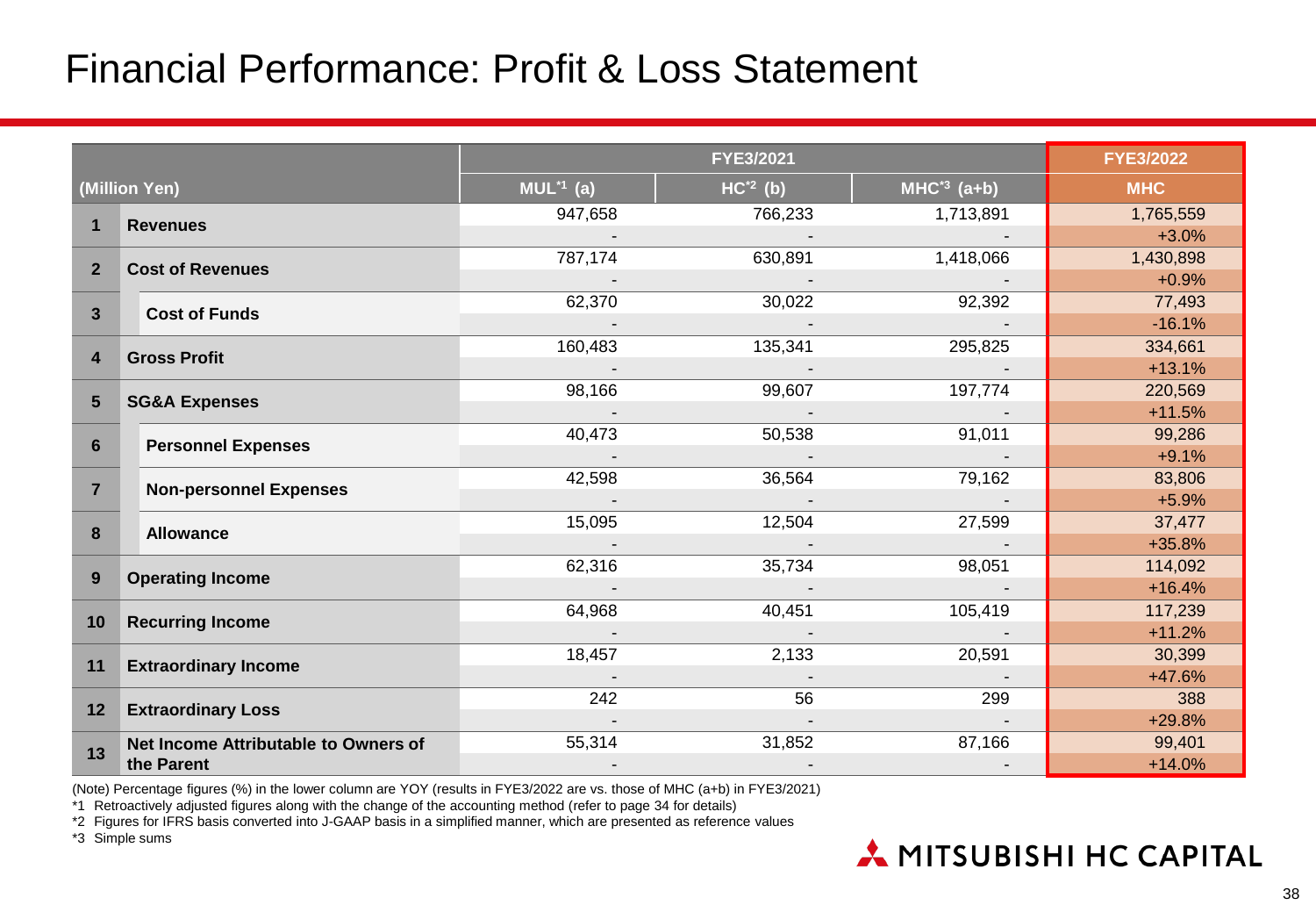## Financial Performance: Balance Sheet, etc.

|                         |                                       |             | FYE3/2022*1                |                           |            |
|-------------------------|---------------------------------------|-------------|----------------------------|---------------------------|------------|
| (Million Yen)           |                                       | $MUL^2$ (a) | $HC^{3}$ (b)               | $MHC^{4}$ (a+b)           | <b>MHC</b> |
|                         |                                       | 294,241     | $309,080^{6}$              | $603,321^{6}$             | 540,942    |
| $\mathbf{1}$            | <b>Cash and Cash Equivalents</b>      | $-36.9%$    |                            |                           | $-10.3%$   |
| $\overline{2}$          |                                       | 817,906     | 432,309                    | 1,250,216                 | 1,333,467  |
|                         | <b>Total Equity</b>                   | $+2.8%$     |                            |                           | $+6.7%$    |
| 3                       | <b>Total Assets</b>                   | 6,014,896   | $3,71\overline{5,130^{6}}$ | $9,730,027$ <sup>76</sup> | 10,328,872 |
|                         |                                       | $-4.4%$     |                            |                           | $+6.2%$    |
| $\overline{\mathbf{4}}$ | <b>Segment Assets</b>                 | 5,336,681   | 3,268,195                  | 8,604,876                 | 9,345,376  |
|                         |                                       | $-2.8%$     |                            |                           | $+8.6%$    |
| $5\phantom{1}$          | <b>Operating Assets</b>               | 5,067,292   | 3,192,331                  | 8,259,624                 | 9,058,273  |
|                         |                                       | $-3.5%$     |                            |                           | $+9.7%$    |
| $6\phantom{1}$          | <b>Equity-Method Investments</b>      | 116,078     | 24,213                     | 140,291                   | 142,469    |
|                         |                                       | $+29.0%$    |                            |                           | $+1.6%$    |
| $\overline{7}$          | Goodwill, Investment Securities, etc. | 153,309     | 51,650                     | 204,960                   | 144,633    |
|                         |                                       | $+0.4%$     |                            |                           | $-29.4%$   |
| 8                       | <b>Impaired Assets</b>                | 39,269      | 56,274                     | 95,543                    | 108,188    |
|                         |                                       | +59.0%      |                            |                           | $+13.2%$   |
| 9                       | <b>Allowance</b>                      | 22,501      | 35,564                     | 58,066                    | 76,791     |
|                         |                                       | $+62.7%$    |                            |                           | $+32.2%$   |
| 10                      | <b>Net Balance of Impaired Assets</b> | 16,767      | 20,709                     | 37,476                    | 31,397     |
|                         |                                       | $+54.4%$    |                            |                           | $-16.2%$   |
| 11                      | <b>Equity Ratio</b>                   | 13.4%       | 11.2%                      | 12.5%                     | 12.7%      |
|                         |                                       | $+1.1$ pt   |                            | $\overline{\phantom{a}}$  | $+0.2pt$   |
| 12                      | ROE*5                                 | 7.0%        |                            |                           | 8.0%       |
|                         |                                       |             |                            | $\blacksquare$            |            |
| 13                      | ROA <sup>*5</sup>                     | 0.9%        |                            |                           | 1.0%       |
|                         |                                       |             |                            |                           |            |

(Note) Percentage figures (%) in the lower column are YOY (results in FYE3/2022 are vs. those of MHC (a+b) in FYE3/2021)

\*1 Adjustments were made upon the business integration, such as the evaluation of HC's assets and liabilities at market value and acquisition of MUL shares held by HC

\*2 Retroactively adjusted figures along with the change of the accounting method (refer to page 34 for details)

\*3 Figures for IFRS basis converted into J-GAAP basis in a simplified manner, which are presented as reference values

- \*4 Simple sums
- \*5 Based on net income

\*6 Revised the figure in 4Q FYE3/2022

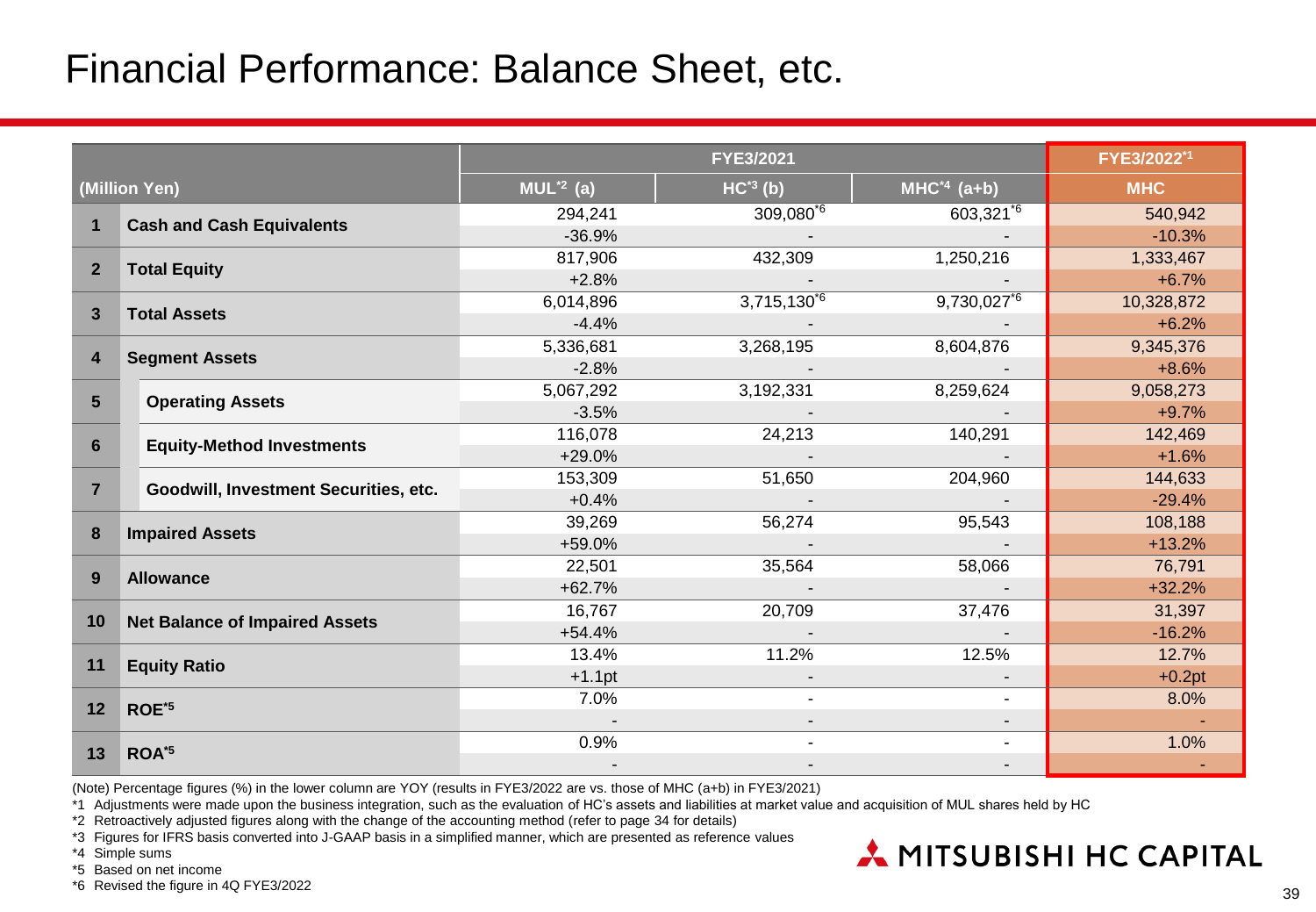## Financial Performance: Balance Sheet, etc. (Cont'd)

|               |                                       |                          | FYE3/2022*1                         |                        |            |
|---------------|---------------------------------------|--------------------------|-------------------------------------|------------------------|------------|
| (Million Yen) |                                       | $MU2$ (a)                | $HC^{3}$ (b)                        | $MHC^{4}$ (a+b)        | <b>MHC</b> |
| 14            |                                       | 4,634,956                | 2,998,879 <sup>*5</sup>             | 7,633,836 <sup>5</sup> | 8,066,082  |
|               | <b>Total Funding</b>                  | $-6.0%$                  |                                     |                        | $+5.7%$    |
| 15            | <b>Indirect Funding</b>               | 2,870,347                | 1,323,580 <sup><math>5</math></sup> | 4,193,928 <sup>5</sup> | 4,515,103  |
|               |                                       | $+0.2%$                  |                                     |                        | $+7.7%$    |
| 16            | <b>Direct Funding</b>                 | 1,764,608                | 1,675,299                           | 3,439,908              | 3,550,978  |
|               |                                       | $-14.6%$                 |                                     |                        | $+3.2%$    |
| 17            | CP                                    | 434,171                  | 209,641                             | 643,812                | 682,593    |
|               |                                       | $-43.0%$                 |                                     |                        | $+6.0%$    |
| 18            | <b>Securitization</b>                 | 106,230                  | 478,334                             | 584,565                | 604,493    |
|               |                                       | $-21.8%$                 |                                     |                        | $+3.4%$    |
| 19            |                                       | 1,224,206                | 987,323                             | 2,211,530              | 2,263,891  |
|               | <b>Corporate Bonds</b>                | $+4.7%$                  |                                     |                        | $+2.4%$    |
|               |                                       | 38.1%                    | 55.9%*5                             | 45.1%                  | 44.0%      |
| 20            | <b>Direct Funding Ratio</b>           |                          |                                     |                        | $-1.1$ pt  |
|               |                                       | 70.9%                    | 60.6%*5                             | 66.8%*5                | 65.6%      |
| 21            | <b>Long-Term Funding Ratio</b>        | $\overline{\phantom{a}}$ |                                     | $\blacksquare$         | $-1.2pt$   |
|               |                                       | 40.5%                    | 47.2%*5                             | 43.1%                  | 49.4%      |
| 22            | <b>Foreign Currency Funding Ratio</b> |                          |                                     |                        | $+6.3pt$   |

(Note) Percentage figures (%) in the lower column are YOY (results in FYE3/2022 are vs. those of MHC (a+b) in FYE3/2021)

\*1 Adjustments were made upon the business integration, such as the evaluation of HC's assets and liabilities at market value and acquisition of MUL shares held by HC

\*3 Figures for IFRS basis converted into J-GAAP basis in a simplified manner, which are presented as reference values

\*4 Simple sums

\*5 Revised the figure in 4Q FYE3/2022

**Exchange Rate Applied to Financial Results of Major Overseas Subsidiaries\*6** \*2 Retroactively adjusted figures along with the change of the accounting method (refer to page 34 for details)

|    | ---                                |                                                  |                  |                                       |                  |                  |                  |
|----|------------------------------------|--------------------------------------------------|------------------|---------------------------------------|------------------|------------------|------------------|
|    |                                    | <b>Major Overseas MUL</b><br><b>Subsidiaries</b> |                  | <b>Major Overseas HC Subsidiaries</b> |                  |                  |                  |
|    |                                    | <b>FYE3/2021</b>                                 | <b>FYE3/2022</b> |                                       | <b>FYE3/2021</b> |                  | <b>FYE3/2022</b> |
| 23 | <b>Exchange Rate Applied to PL</b> | 1\$=JPY106.82                                    | $1\$ = JPY109.80 | $1E = JPY138.68$                      | 1\$=JPY106.06    | $1E = JPY153.56$ | 1\$=JPY112.38    |
| 24 | <b>Exchange Rate Applied to BS</b> | 1\$=JPY103.50                                    | $1\$ = JPY115.02 | $1£ = JPY152.23$                      | 1\$=JPY110.71    | $1E = JPY160.89$ | $1\$ = JPY122.39 |

\*6 Major overseas MUL subsidiaries: Average rates during January through December applied to PL

Exchange rate as of the end of December is applied to BS

Major overseas HC subsidiaries: Average rates during April through March applied to PL Exchange rate as of the end of March is applied to BS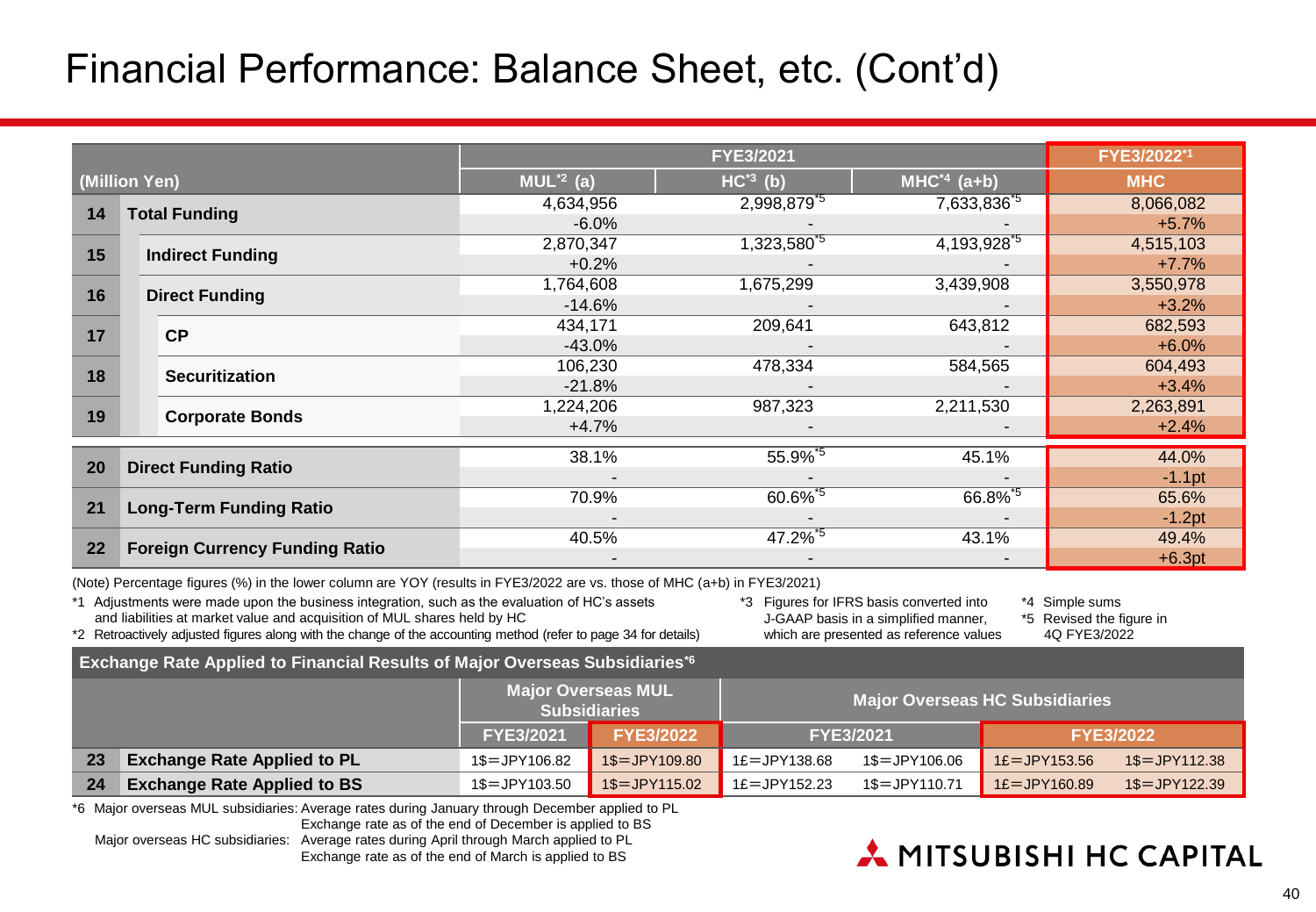## Major Companies (1)

| Segment <sup>*1</sup>       | <b>Major Companies</b>                                      |                               | <b>Consolidated/</b><br><b>Equity-method</b> | <b>Main Business</b>                                                                                 |  |
|-----------------------------|-------------------------------------------------------------|-------------------------------|----------------------------------------------|------------------------------------------------------------------------------------------------------|--|
|                             | Mitsubishi HC Capital/<br><b>Domestic Business Branches</b> |                               |                                              | Leasing, etc                                                                                         |  |
|                             |                                                             | Mitsubishi HC Business Lease  | Consolidated                                 | Sales Finance                                                                                        |  |
|                             | <b>DFL Lease</b>                                            |                               | Consolidated                                 | Leasing, etc.                                                                                        |  |
|                             | <b>Shutoken Leasing</b>                                     |                               | Consolidated                                 | Leasing, etc.                                                                                        |  |
|                             | <b>DRS</b>                                                  |                               | Consolidated                                 | Rental and leasing, etc.                                                                             |  |
|                             | Sekisui Leasing                                             |                               | Consolidated                                 | Leasing, etc.                                                                                        |  |
| Customer<br><b>Solution</b> | Mitsubishi HC Capital Property                              |                               | Consolidated                                 | Real estate leasing                                                                                  |  |
|                             | Mitsubishi HC Capital Community                             |                               | Consolidated                                 | Real estate development and<br>management, leasing                                                   |  |
|                             | Japan Medical Lease                                         |                               | Consolidated                                 | Medical equipment and<br>real estate leasing                                                         |  |
|                             | <b>Healthcare Management Partners</b>                       |                               | Consolidated                                 | Management of fund to support<br>management specializing in the<br>medical and long-term care fields |  |
|                             | <b>U-MACHINE</b>                                            |                               | Consolidated                                 | Purchase and sale of used goods                                                                      |  |
|                             |                                                             | <b>MHC Reuse Services</b>     | Consolidated                                 | Purchase and sale of used goods                                                                      |  |
|                             | Europe                                                      | Mitsubishi HC Capital UK      | Consolidated                                 | Leasing and financial business                                                                       |  |
|                             |                                                             | MHC Mobility [Germany] *3     | Consolidated                                 | Auto leasing and rental                                                                              |  |
| Global<br><b>Business</b>   |                                                             | MHC Mobility [Netherlands] *2 | Consolidated                                 | Auto leasing                                                                                         |  |
|                             |                                                             | MHC Mobility [Poland] *2      | Consolidated                                 | Auto leasing                                                                                         |  |
|                             |                                                             | <b>Mobility Mixx</b>          | Consolidated                                 | MaaS <sup>*3</sup> business                                                                          |  |

| Segment <sup>*1</sup>     |              | <b>Major Companies</b>                                        | Consolidated/<br><b>Equity-method</b>                 | <b>Main Business</b>           |               |
|---------------------------|--------------|---------------------------------------------------------------|-------------------------------------------------------|--------------------------------|---------------|
|                           |              | Mitsubishi HC Capital<br>America                              | Consolidated                                          | Leasing and financial business |               |
|                           | Americas     | Mitsubishi HC Capital<br>(U.S.A.)                             | Consolidated                                          | Leasing, etc.                  |               |
|                           |              | <b>ENGS Commercial</b><br>Finance <sup>*4</sup> <engs></engs> | Consolidated                                          | Sales finance, etc.            |               |
|                           |              | Mitsubishi HC Capital<br><b>Canada Leasing</b>                | Consolidated                                          | Leasing and financial business |               |
|                           |              | Mitsubishi HC Capital<br>Leasing (Beijing)                    | Consolidated                                          | Leasing, etc.                  |               |
|                           | China Region | Mitsubishi HC Capital<br>(Shanghai)                           | Consolidated                                          | Leasing, etc.                  |               |
|                           |              | Mitsubishi HC Capital<br>(Hong Kong)                          | Consolidated                                          | Leasing, etc.                  |               |
| Global<br><b>Business</b> |              | <b>MHC Capital &amp; Finance</b><br>(Hong Kong)               | Consolidated                                          | Leasing, etc.                  |               |
|                           |              | Mitsubishi HC Capital Asia<br><b>Pacific</b>                  | Consolidated                                          | Leasing, etc.                  |               |
|                           | ASEAN        | Mitsubishi HC Capital<br>(Singapore)                          | Consolidated                                          | Leasing, etc.                  |               |
|                           |              |                                                               | Mitsubishi HC Capital and<br><b>Finance Indonesia</b> | Consolidated                   | Leasing, etc. |
|                           |              | Arthaasia Finance                                             | Consolidated                                          | Leasing and financial business |               |
|                           |              | <b>Bangkok Mitsubishi HC</b><br>Capital                       | Consolidated                                          | Leasing, etc.                  |               |
|                           |              | Mitsubishi HC Capital<br>(Thailand)                           | Consolidated                                          | Leasing, etc.                  |               |
|                           |              | Mitsubishi HC Capital<br>Malaysia                             | Consolidated                                          | Leasing, etc.                  |               |

(Note) Company names are as of May 16, 2022 and words inside of "< >" denote abbreviations of companies

- \*1 New reporting segments from 1Q FYE3/2023 (Planned) (refer to page 18 for details)
- \*2 Location
- \*3 Abbreviation of "Mobility as a Service"

\*4 Operating company of ENGS Holdings Inc

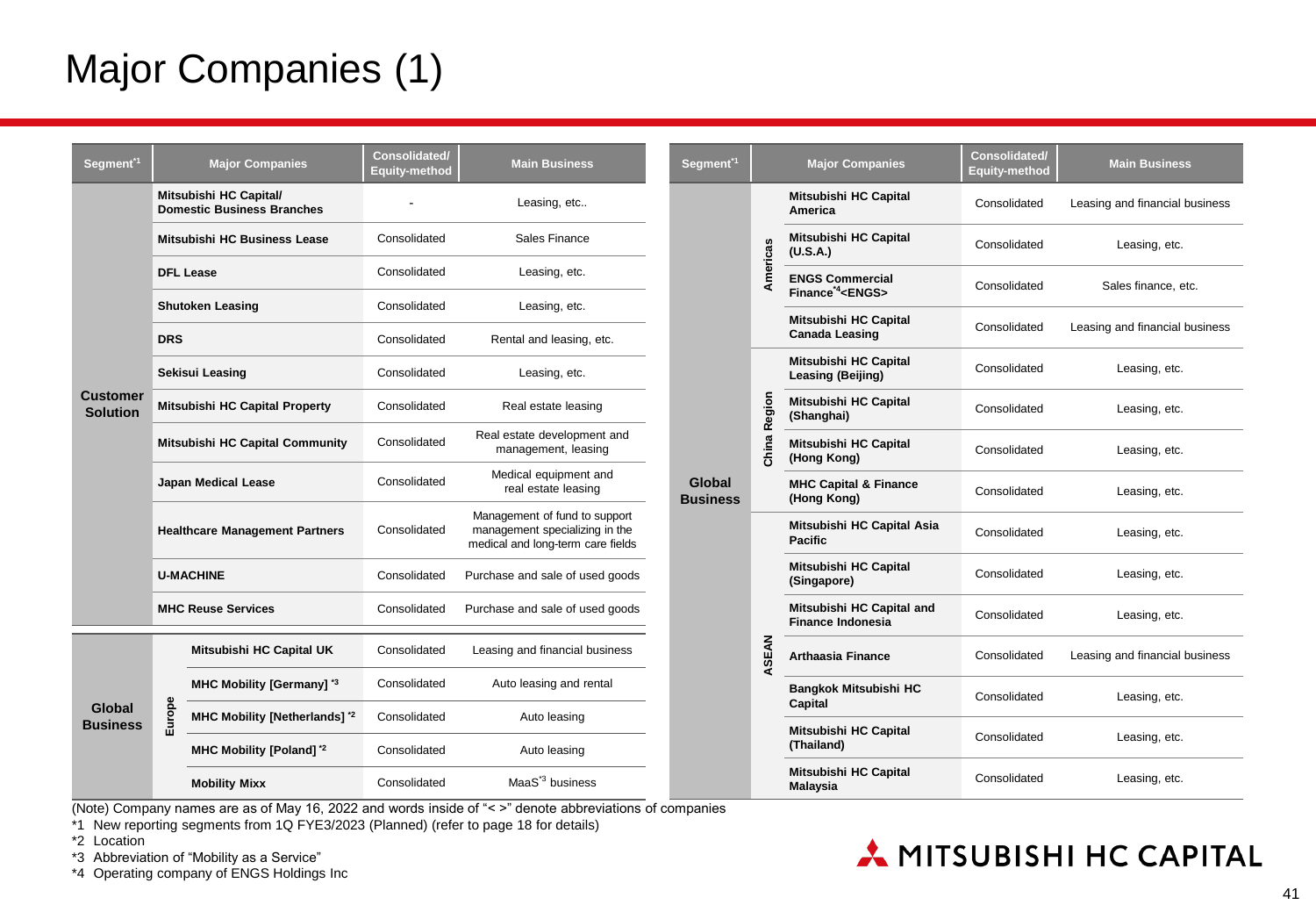## Major Companies (2)

| Segment <sup>*</sup>              | <b>Major Companies</b>                                                                  | Consolidated/<br><b>Equity-method</b> | <b>Main Business</b>                                              |
|-----------------------------------|-----------------------------------------------------------------------------------------|---------------------------------------|-------------------------------------------------------------------|
|                                   | Mitsubishi HC Capital/<br><b>Environment &amp; Energy Business</b><br><b>Department</b> |                                       | Investment in environment and<br>energy-related companies         |
|                                   | Mitsubishi HC Capital/<br><b>Environment &amp; Energy Sales</b><br><b>Department</b>    |                                       | Environment-related and<br>renewable energy business              |
| Environment.                      | Mitsubishi HC Capital/<br><b>Infrastructure Business</b><br><b>Department</b>           |                                       | Renewable energy and<br>infrastructure business                   |
| Energy &<br><b>Infrastructure</b> | Mitsubishi HC Capital Energy                                                            | Consolidated                          | Operation and asset<br>management of renewable<br>energy business |
|                                   | <b>HSE</b>                                                                              | Consolidated                          | Wind power generation business                                    |
|                                   | <b>HGE</b>                                                                              | Consolidated                          | Solar power generation business                                   |
|                                   | Japan Infrastructure Initiative <jii></jii>                                             | Consolidated                          | Infrastructure investment and<br>loan                             |
|                                   | Mitsubishi HC Capital/<br><b>Aviation Business Department</b>                           |                                       | Japanese Operating Lease with<br>call option, etc.                |
| <b>Aviation</b>                   | Jackson Square Aviation <jsa></jsa>                                                     | Consolidated                          | Aircraft leasing                                                  |
|                                   | Engine Lease Finance <elf></elf>                                                        | Consolidated                          | Aircraft engine leasing, part-out                                 |
|                                   | Mitsubishi HC Capital/<br><b>Logistics Business Department</b>                          |                                       | Ship finance                                                      |
|                                   | <b>CAI International <cai></cai></b>                                                    | Consolidated                          | Marine container leasing                                          |
| Logistics                         | Beacon Intermodal Leasing <bil></bil>                                                   | Consolidated                          | Marine container leasing                                          |
|                                   | <b>PNW Railcars</b>                                                                     | Consolidated                          | Railcar leasing                                                   |

| Segment <sup>®</sup> | <b>Major Companies</b>                                           | Consolidated/<br>Equity-method | <b>Main Business</b>                                   |
|----------------------|------------------------------------------------------------------|--------------------------------|--------------------------------------------------------|
|                      | Mitsubishi HC Capital/<br><b>Real Estate Business Department</b> | $\blacksquare$                 | Real estate securitization finance                     |
|                      | Mitsubishi HC Capital Realty                                     | Consolidated                   | Real estate revitalization<br>investment               |
|                      | Mitsubishi HC Capital Realty<br><b>Advisors</b>                  | Consolidated                   | Asset management services                              |
| <b>Real Estate</b>   | <b>Diamond Asset Finance</b>                                     | Consolidated                   | Real estate rental and other real<br>estate finance    |
|                      | <b>Miyuki Building</b>                                           | Consolidated                   | Real estate rental                                     |
|                      | Mitsubishi HC Capital Realty<br>(U.S.A.)                         | Consolidated                   | Overseas (North America)<br>securitization finance     |
|                      | Center Point Development <cpd></cpd>                             | Equity-method                  | Asset management services for<br>logistics real estate |
|                      | Logi Flag Development                                            | Equity-method                  | Asset management services for<br>logistics real estate |
|                      | Mitsubishi HC Capital/<br><b>Mobility Business Department</b>    |                                | Investment in mobility-related<br>companies            |
|                      | Mitsubishi HC Capital Auto Lease                                 | Consolidated                   | Auto leasing                                           |
| <b>Mobility</b>      | Takari Kokoh Sejahtera                                           | Consolidated                   | Auto leasing                                           |
|                      | Mitsubishi Auto Leasing                                          | Equity-method                  | Auto leasing                                           |

(Note) Company names are as of May 16, 2022 and words inside of "< >" denote abbreviations of companies

\* New reporting segments from 1Q FYE3/2023 (Planned) (refer to page 18 for details)

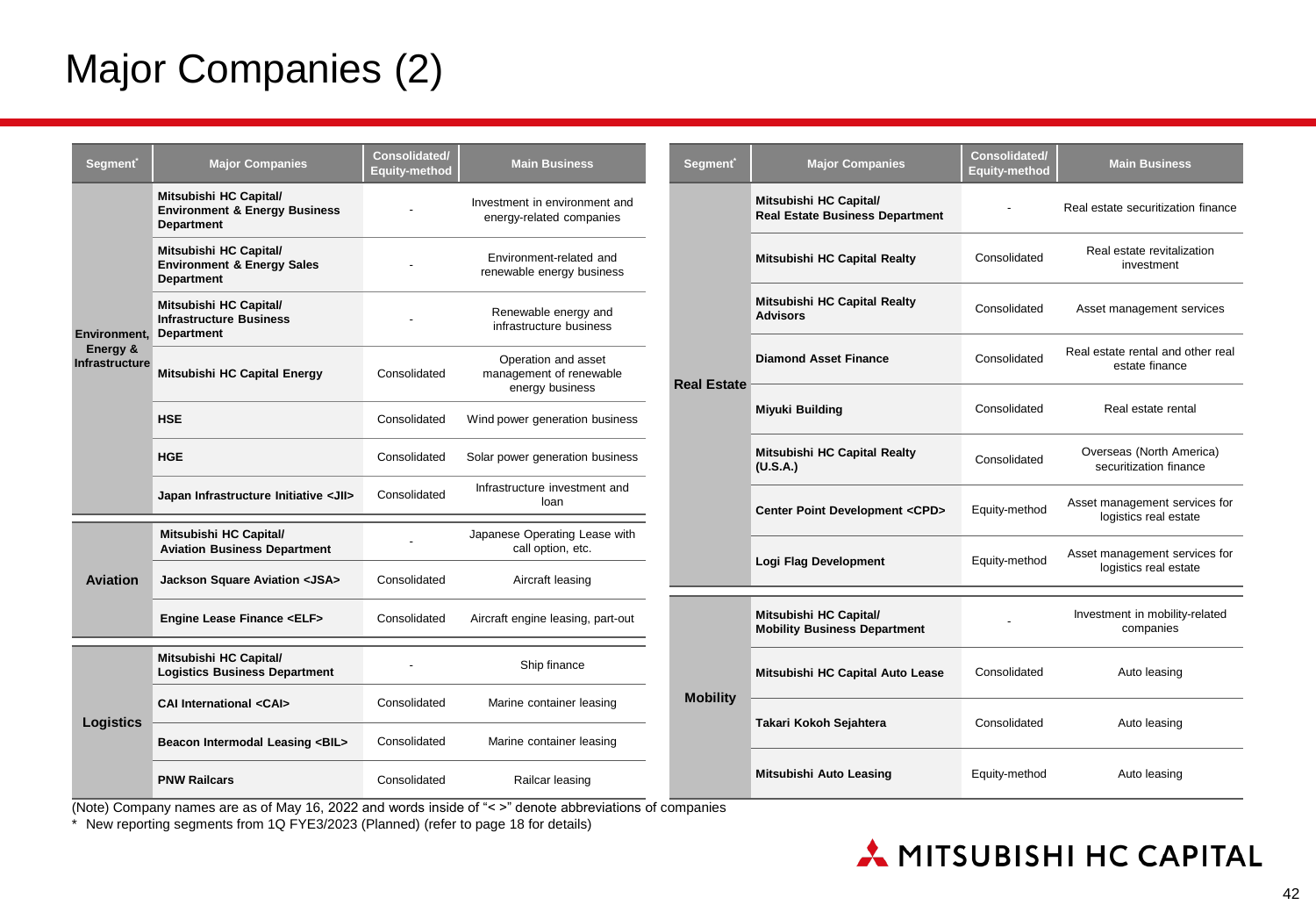|   | <b>Inquiries</b> | <b>Corporate Communications Department</b><br>TEL: +81 3-6865-3002 |
|---|------------------|--------------------------------------------------------------------|
| П | <b>Website</b>   | https://www.mitsubishi-hc-capital.com/english/                     |